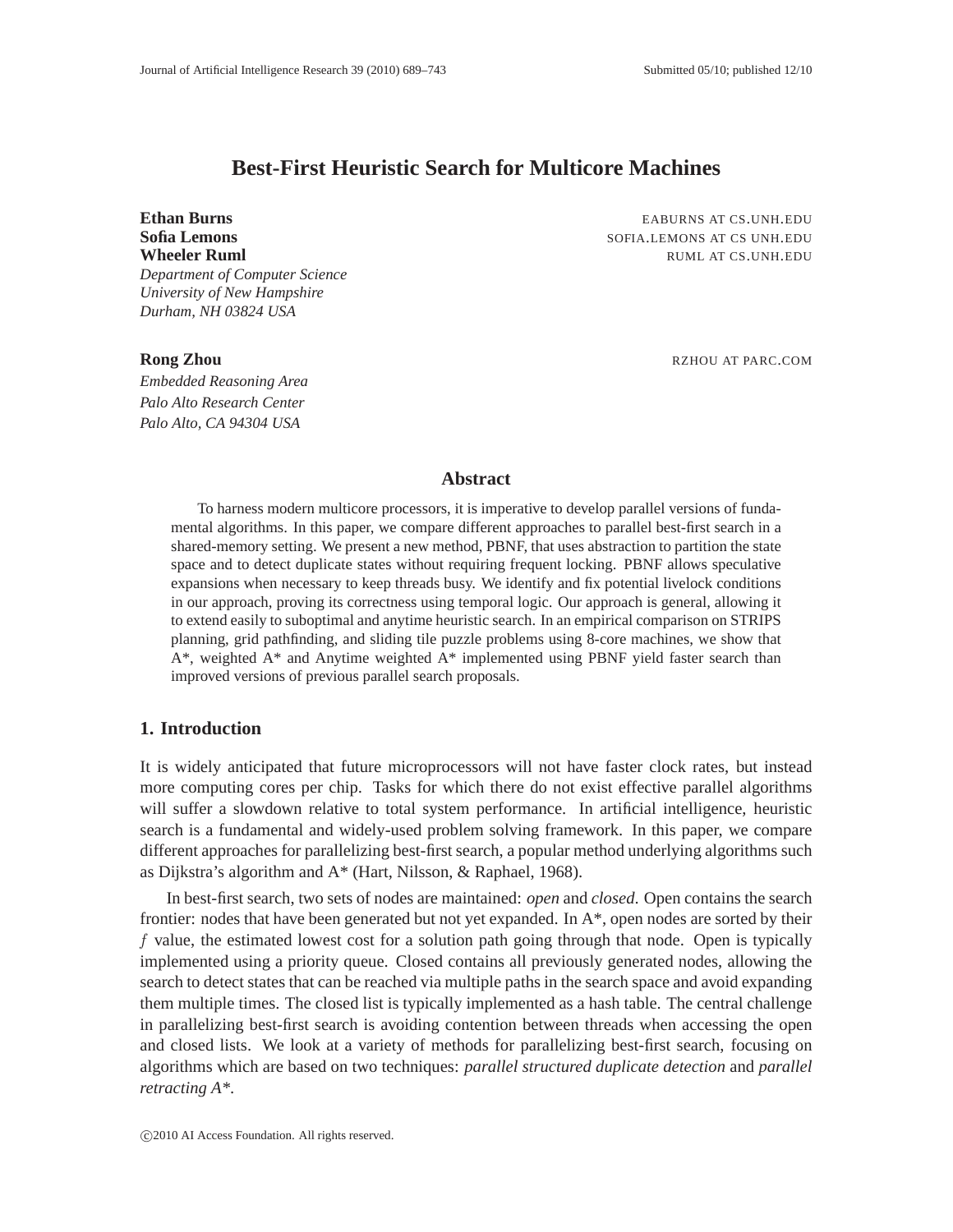Parallel structured duplicate detection (PSDD) was originally developed by Zhou and Hansen (2007) for parallel breadth-first search, in order to reduce contention on shared data structures by allowing threads to enjoy periods of synchronization-free search. PSDD requires the user to supply an abstraction function that maps multiple states, called an nblock, to a single abstract state. We present a new algorithm based on PSDD called Parallel Best-NBlock-First (PBNF<sup>1</sup>). Unlike PSDD, PBNF extends easily to domains with non-uniform and non-integer move costs and inadmissible heuristics. Using PBNF in an infinite search space can give rise to livelock, where threads continue to search but a goal is never expanded. We will discuss how this condition can be avoided in PBNF using a method we call *hot* n*blocks*, as well as our use of bounded model checking to test its effectiveness. In addition, we provide a proof of correctness for the PBNF framework, showing its liveness and completeness in the general case.

Parallel retracting A\* (PRA\*) was created by Evett, Hendler, Mahanti, and Nau (1995). PRA\* distributes the search space among threads by using a hash of a node's state. In PRA\*, duplicate detection is performed locally; communication with peers is only required to transfer generated search-nodes to their home processor. PRA\* is sensitive to the choice of hashing function used to distribute the search space. We show a new hashing function, based on the same state space abstraction used in PSDD, that can give PRA\* significantly better performance in some domains. Additionally, we show that the communication cost incurred in a naive implementation of PRA\* can be prohibitively expensive. Kishimoto, Fukunaga, and Botea (2009) present a method that helps to alleviate the cost of communication in PRA\* by using asynchronous message passing primitives.

We evaluate PRA<sup>\*</sup> (and its variants), PBNF and other algorithms empirically using dual quadcore Intel machines. We study their behavior on three popular search domains: STRIPS planning, grid pathfinding, and the venerable sliding tile puzzle. Our empirical results show that the simplest parallel search algorithms are easily outperformed by a serial A\* search even when they are run with eight threads. The results also indicate that adding abstraction to the PRA\* algorithm can give a larger increase in performance than simply using asynchronous communication, although using both of these modifications together may outperform either one used on its own. Overall, the PBNF algorithm often gives the best performance.

In addition to finding optimal solutions, we show how to adapt several of the algorithms to bounded suboptimal search, quickly finding w-admissible solutions (with cost within a factor of  $w$ of optimal). We provide new pruning criteria for parallel suboptimal search and prove that algorithms using them retain w-admissibility. Our results show that, for sufficiently difficult problems, parallel search may significantly outperform serial weighted A\* search. We also found that the advantage of parallel suboptimal search increases with problem difficulty.

Finally, we demonstrate how some parallel searches, such as PBNF and PRA\*, lead naturally to effective anytime algorithms. We also evaluate other obvious parallel anytime search strategies such as running multiple weighted  $A^*$  searches in parallel with different weights. We show that the parallel anytime searches are able to find better solutions faster than their serial counterparts and they are also able to converge more quickly on optimal solutions.

<sup>1.</sup> Peanut Butter 'N' (marshmallow) Fluff, also known as a fluffernutter, is a well-known children's sandwich in the USA.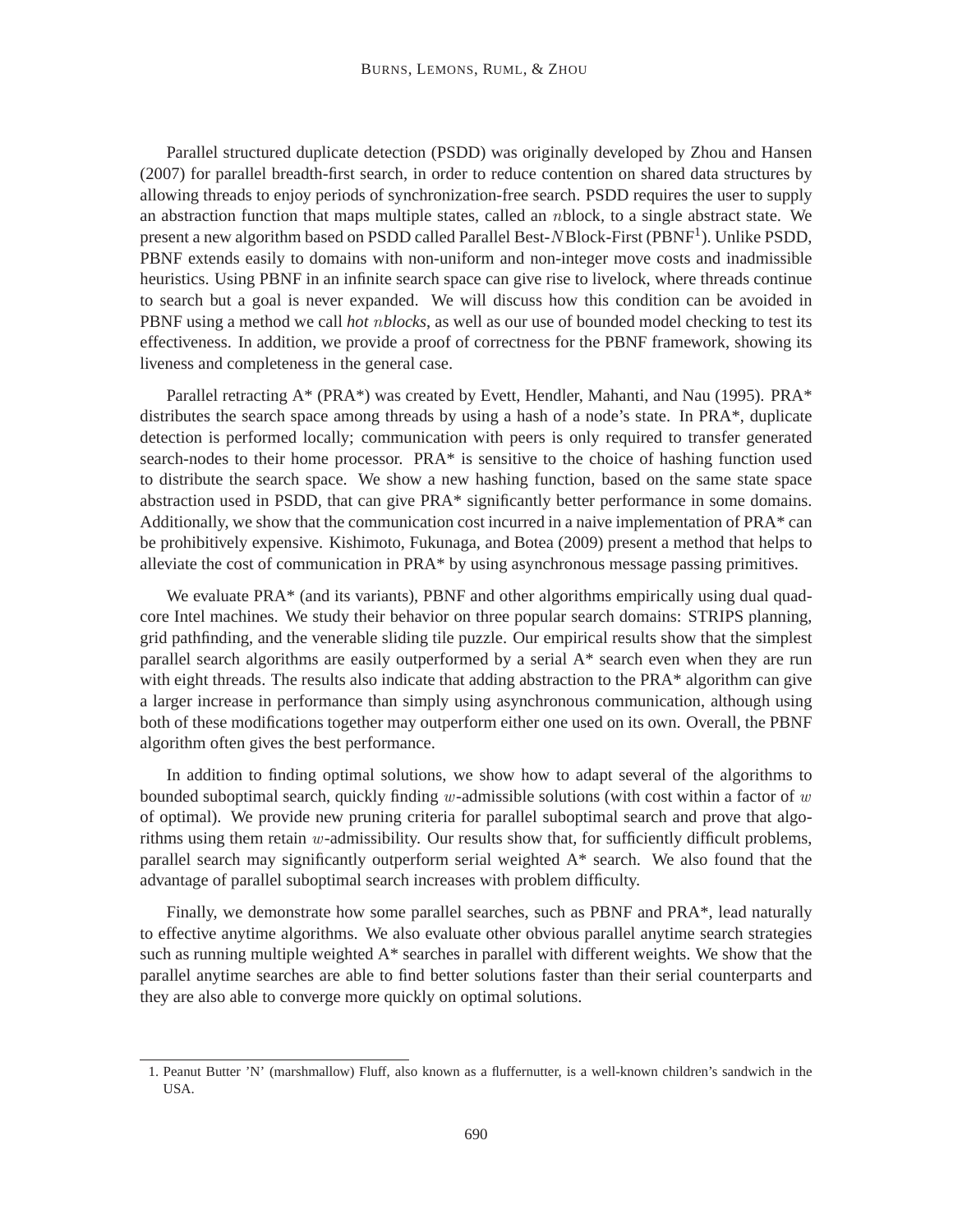# **2. Previous Approaches**

There has been much previous work in parallel search. We will briefly summarize selected proposals before turning to the foundation of our work, the PRA\* and PSDD algorithms.

#### **2.1 Depth- and Breadth-first Approaches**

Early work on parallel heuristic search investigated approaches based on depth-first search. Two examples are distributed tree search (Ferguson & Korf, 1988), and parallel window search (Powley & Korf, 1991).

Distributed tree search begins with a single thread, which is given the initial state to expand. Each time a node is generated an unused thread is assigned to the node. The threads are allocated down the tree in a depth-first manner until there are no more free threads to assign. When this occurs, each thread will continue searching its own children with a depth-first search. When the solution for a subtree is found it is passed up the tree to the parent thread and the child thread becomes free to be re-allocated elsewhere in the tree. Parent threads go to sleep while their children search, only waking once the children terminate, passing solutions upward to their parents recursively. Because it does not keep a closed list, depth-first search cannot detect duplicate states and does not give good search performance on domains with many duplicate states, such as grid pathfinding and some planning domains.

Parallel window search parallelizes the iterative deepening A\* (IDA\*, see Korf, 1985) algorithm. In parallel window search, each thread is assigned a cost-bound and will perform a costbounded depth-first search of the search space. The problem with this approach is that IDA\* will spend at least half of its search time on the final iteration and since every iteration is still performed in only a single thread, the search will be limited by the speed of a single thread. In addition, nonuniform costs can foil iterative deepening, because there may not be a good way to choose new upper-bounds that give the search a geometric growth.

Holzmann and Bosnacki (2007) have been able to successfully parallelize depth-first search for model checking. The authors are able to demonstrate that their technique that distributes nodes based on search depth was able to achieve near linear speedup in the domain of model checking. Other research has used graphics processing units (GPUs) to parallelize breadth-first search for use in two-player games (Edelkamp  $\&$  Sulewski, 2010). In the following sections we describe algorithms with the intent of parallelizing best-first search.

#### **2.2 Simple Parallel Best-first Search**

The simplest approach to parallel best-first search is to have open and closed lists that are shared among all threads (Kumar, Ramesh, & Rao, 1988). To maintain consistency of these data structures, mutual exclusion locks (mutexes) need to be used to ensure that a single thread accesses the data structure at a time. We call this search "parallel A\*". Since each node that is expanded is taken from the open list and each node that is generated is looked up in the closed list by every thread, this approach requires a lot of synchronization overhead to ensure the consistency of its data structures. As we see in Section 4.3, this naive approach performs worse than serial A\*.

There has been much work on designing complex data structures that retain correctness under concurrent access. The idea behind these special *wait-free* data structures is that many threads can use portions of the data structure concurrently without interfering with one another. Most of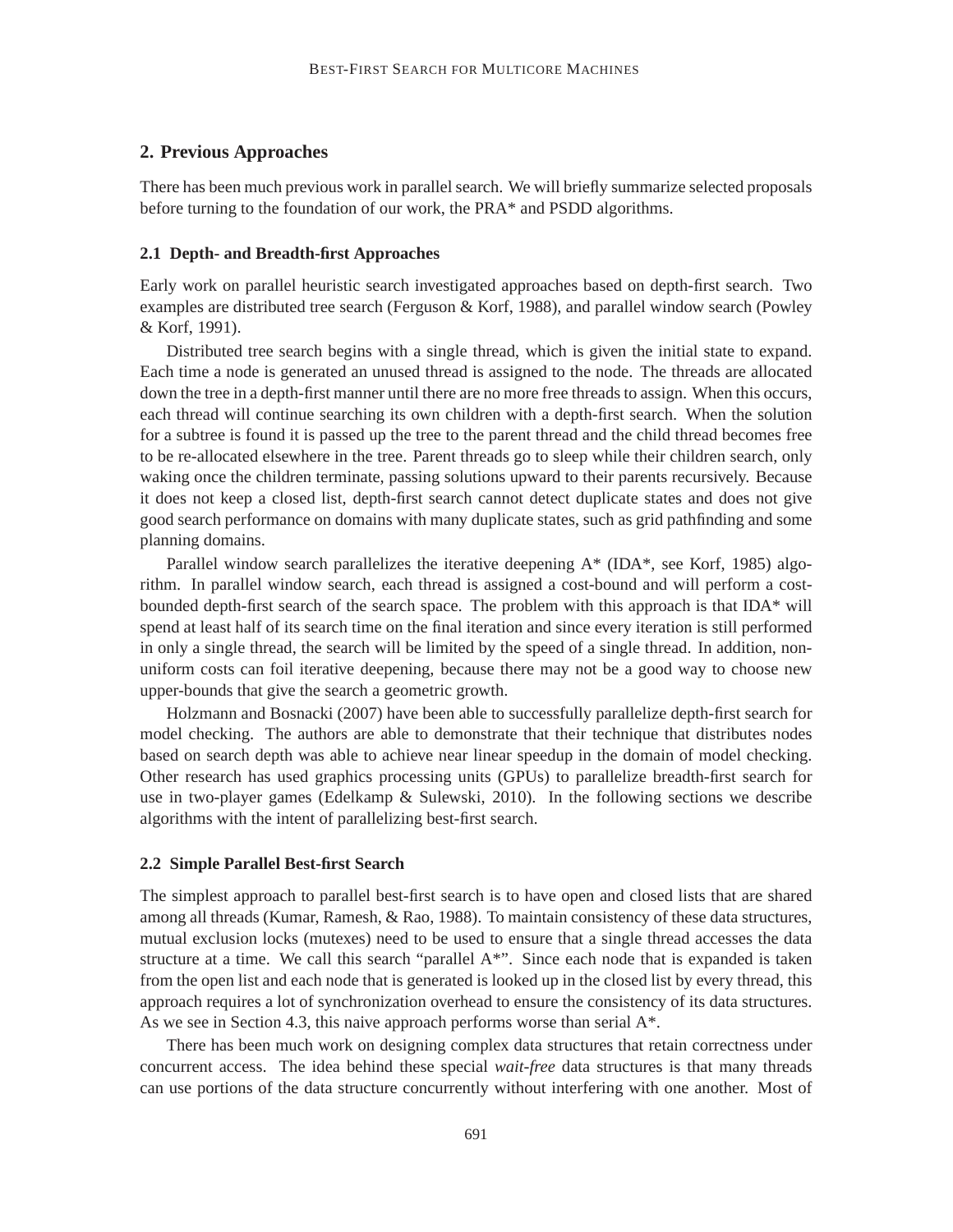these approaches use a special *compare-and-swap* primitive to ensure that, while modifying the structure, it does not get modified by another thread. We implemented a simple parallel A\* search, which we call lock-free parallel  $A^*$ , in which all threads access a single shared, concurrent priority queue and concurrent hash table for the open and closed lists, respectively. We implemented the concurrent priority queue data structure of Sundell and Tsigas (2005). For the closed list, we used a concurrent hash table which is implemented as an array of buckets, each of which is a concurrent ordered list as developed by Harris (2001). These lock-free data structures used to implement LPA\* require a special lock-free memory manager that uses reference counting and a *compare-and-swap* based stack to implement a free list (Valois, 1995). We will see that, even with these sophistocated structures, a straightforward parallel implementation of A\* does not give competitive performance.

One way of avoiding contention altogether is to allow one thread to handle synchronization of the work done by the other threads. K-Best-First Search (Felner, Kraus, & Korf, 2003) expands the best  $k$  nodes at once, each of which can be handled by a different thread. In our implementation, a master thread takes the  $k$  best nodes from open and gives one to each worker. The workers expand their nodes and the master checks the children for duplicates and inserts them into the open list. This allows open and closed to be used without locking, however, in order to adhere to a strict k-best-first ordering this approach requires the master thread to wait for all workers to finish their expansions before handing out new nodes. In the domains used in this paper, where node expansion is not particularly slow, we show that this method does not scale well.

One way to reduce contention during search is to access the closed list less frequently. A technique called *delayed duplicate detection* (DDD) (Korf, 2003), originally developed for externalmemory search, can be used to temporarily delay access to the a closed list. While several variations have been proposed, the basic principle behind DDD is that generated nodes are added to a single list until a certain condition is met (a depth level is fully expanded, some maximum list size is reached (Stern & Dill, 1998), etc.) Once this condition has been met, the list is sorted to draw duplicate nodes together. All nodes in the list are then checked against the closed list, with only the best version being kept and inserted onto the open list. The initial DDD algorithm used a breadth-first frontier search and therefore only the previous depth-layer was required for duplicate detection. A parallel version was later presented by Niewiadomski, Amaral, and Holte (2006a), which split each depth layer into sections and maintained separate input and output lists for each. These were later merged in order to perform the usual sorting and duplicate detection methods. This large synchronization step, however, will incur costs similar to KBFS. It also depends upon an expensive workload distribution scheme to ensure that all processors have work to do, decreasing the bottleneck effect of nodes being distributed unevenly, but further increasing the algorithm's overhead. A later parallel best-first frontier search based on DDD was presented (Niewiadomski, Amaral, & Holte, 2006b), but incurs even further overhead by requiring synchronization between all threads to maintain a strict best-first ordering.

Jabbar and Edelkamp (2006) present an algorithm called parallel external A\* (PEA\*) that uses distributed computing nodes and external memory to perform a best-first search. PEA\* splits the search space into a set of "buckets" that each contain nodes with the same g and h values. The algorithm performs a best-first search by exploring all the buckets with the lowest  $f$  value beginning with the one with the lowest  $g$ . A master node manages requests to distribute portions of the current bucket to various processing nodes so that expanding a single bucket can be performed in parallel. To avoid contention, PEA\* relies on the operating system to synchronize access to files that are shared among all of the nodes. Jabbar and Edelkamp used the PEA\* algorithm to parallelize a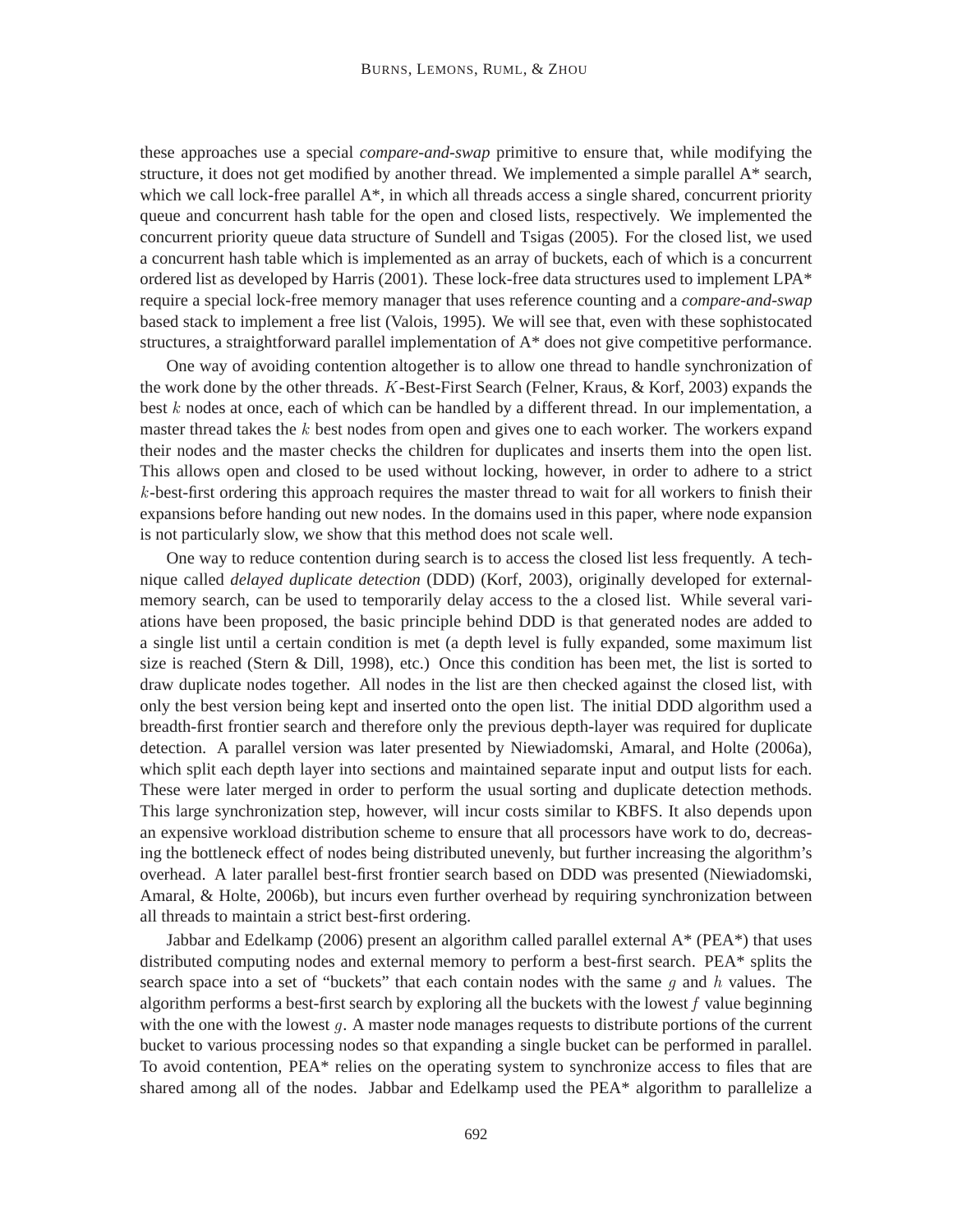model-checker and achieved almost linear speedup. While partitioning on  $q$  and  $h$  works on some domains it is not general if few nodes have the same q and  $h$  values. This tends to be the case in domains with real-valued edge costs. We now turn our attention to two algorithms that will reappear throughout the rest of this paper: PRA\* and PSDD.

## **2.3 Parallel Retracting A\***

PRA\* (Evett et al., 1995) attempts to avoid contention by assigning separate open and closed lists to each thread. A hash of the state representation is used to assign nodes to the appropriate thread when they are generated. (Full PRA<sup>\*</sup> also includes a retraction scheme that reduces memory use in exchange for increased computation time; we do not consider that feature in this paper.) The choice of hash function influences the performance of the algorithm, since it determines the way that work is distributed. Note that with standard PRA\*, any thread may communicate with any of its peers, so each thread needs a synchronized message queue to which peers can add nodes. In a multicore setting, this is implemented by requiring a thread to take a lock on the message queue. Typically, this requires a thread that is sending (or receiving) a message to wait until the operation is complete before it can continue searching. While this is less of a bottleneck than having a single global, shared open list, we will see below that it can still be expensive. It is also interesting to note that PRA\* and the variants mentioned below practice a type of delayed duplicate detection, because they store duplicates temporarily before checking them against a thread-local closed list and possibly inserting them into the open list.

#### 2.3.1 IMPROVEMENTS

Kishimoto et al. (2009) note that the original PRA\* implementation can be improved by removing the synchronization requirement on the message queues between nodes. Instead, they use the asynchronous send and receive functionality from the MPI message passing library (Snir & Otto, 1998) to implement an asynchronous version of PRA\* that they call Hash Distributed  $A^*$  (HDA\*). HDA\* distributes nodes using a hash function in the same way as PRA\*, except the sending and receiving of nodes happens asynchronously. This means that threads are free to continue searching while nodes which are being communicated between peers are in transit.

In contact with the authors of HDA\*, we have created an implementation of HDA\* for multicore machines that does not have the extra overhead of message passing for asynchronous communication between threads in a shared memory setting. Also, our implementation of HDA\* allows us to make a fair comparison between algorithms by sharing common data structures such as priority queues and hash tables.

In our implementation, each HDA\* thread is given a single queue for incoming nodes and one outgoing queue for each peer thread. These queues are implemented as dynamically sized arrays of pointers to search nodes. When generating nodes, a thread performs a non-blocking call to acquire the lock<sup>2</sup> for the appropriate peer's incoming queue, acquiring the lock if it is available and immediately returning failure if it is busy, rather than waiting. If the lock is acquired then a simple pointer copy transfers the search node to the neighboring thread. If the non-blocking call fails the nodes are placed in the outgoing queue for the peer. This operation does not require a lock because the outgoing queue is local to the current thread. After a certain number of expansions, the thread attempts to flush the outgoing queues, but it is never forced to wait on a lock to send nodes. It

<sup>2.</sup> One such non-blocking call is the pthread mutex trylock function of the POSIX standard.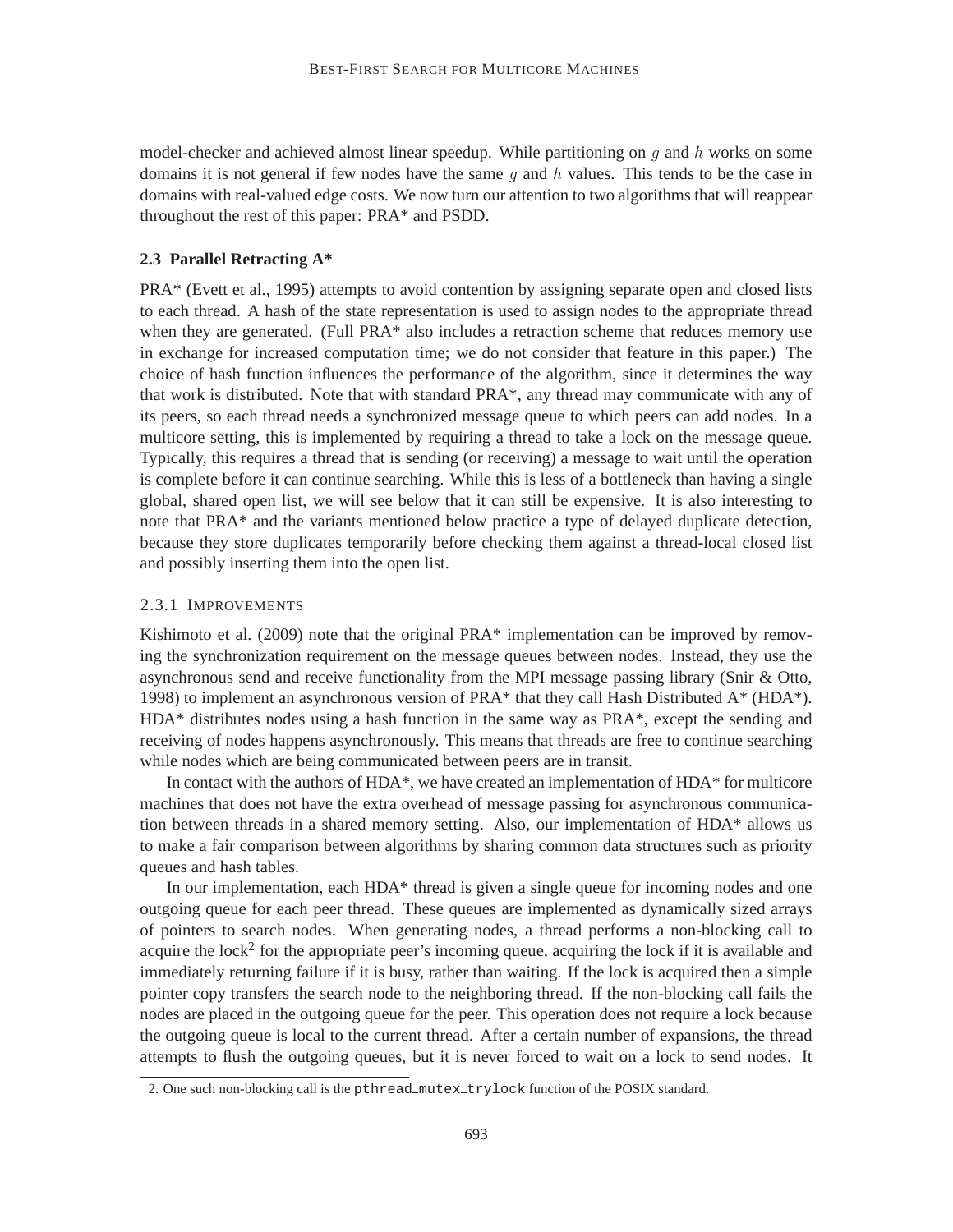

Figure 1: A simple abstraction. Self-loops have been eliminated.

also attempts to consume its incoming queue and only waits on the lock if its open list is empty, because in that case it has no other work to do. Using this simple and efficient implementation, we confirmed the results of Kishimoto et al. (2009) that show that the asynchronous version of PRA\* (called HDA\*) outperforms the standard synchronous version. Full results are presented in Section 4.

PRA\* and HDA\* use a simple representation-based node hashing scheme that is the same one, for example, used to look up nodes in closed lists. We present two new variants, APRA\* and AHDA\*, that make use of state space abstraction to distribute search nodes among the processors. Instead of assigning nodes to each thread, each thread is assigned a set of blocks of the search space where each block corresponds to a state in the abstract space. The intuition behind this approach is that the children of a single node will be assigned to a small subset of all of the remote threads and, in fact, can often be assigned back to the expanding thread itself. This reduces the number of edges in the communication graph among threads during search, reducing the chances for thread contention. Abstract states are distributed evenly among all threads by using a modulus operator in the hope that open nodes will always be available to each thread.

#### **2.4 Parallel Structured Duplicate Detection**

PSDD is the major previously-proposed alternative to PRA\*. The intention of PSDD is to avoid the need to lock on every node generation and to avoid explicitly passing individual nodes between threads. It builds on the idea of structured duplicate detection (SDD), which was originally developed for external memory search (Zhou & Hansen, 2004). SDD uses an *abstraction function*, a many-to-one mapping from states in the original search space to states in an abstract space. The abstract node to which a state is mapped is called its *image*. An nblock is the set of nodes in the state space that have the same image in the abstract space. The abstraction function creates an *abstract graph* of nodes that are images of the nodes in the state space. If two states are successors in the state space, then their images are successors in the abstract graph. Figure 1 shows a state space graph (left) consisting of 36 nodes and an abstract graph (right) which consists of nine nodes. Each node in the abstract graph represents a grouping of four nodes, called an nblock, in the original state space, shown by the dotted lines in the state space graph on the left.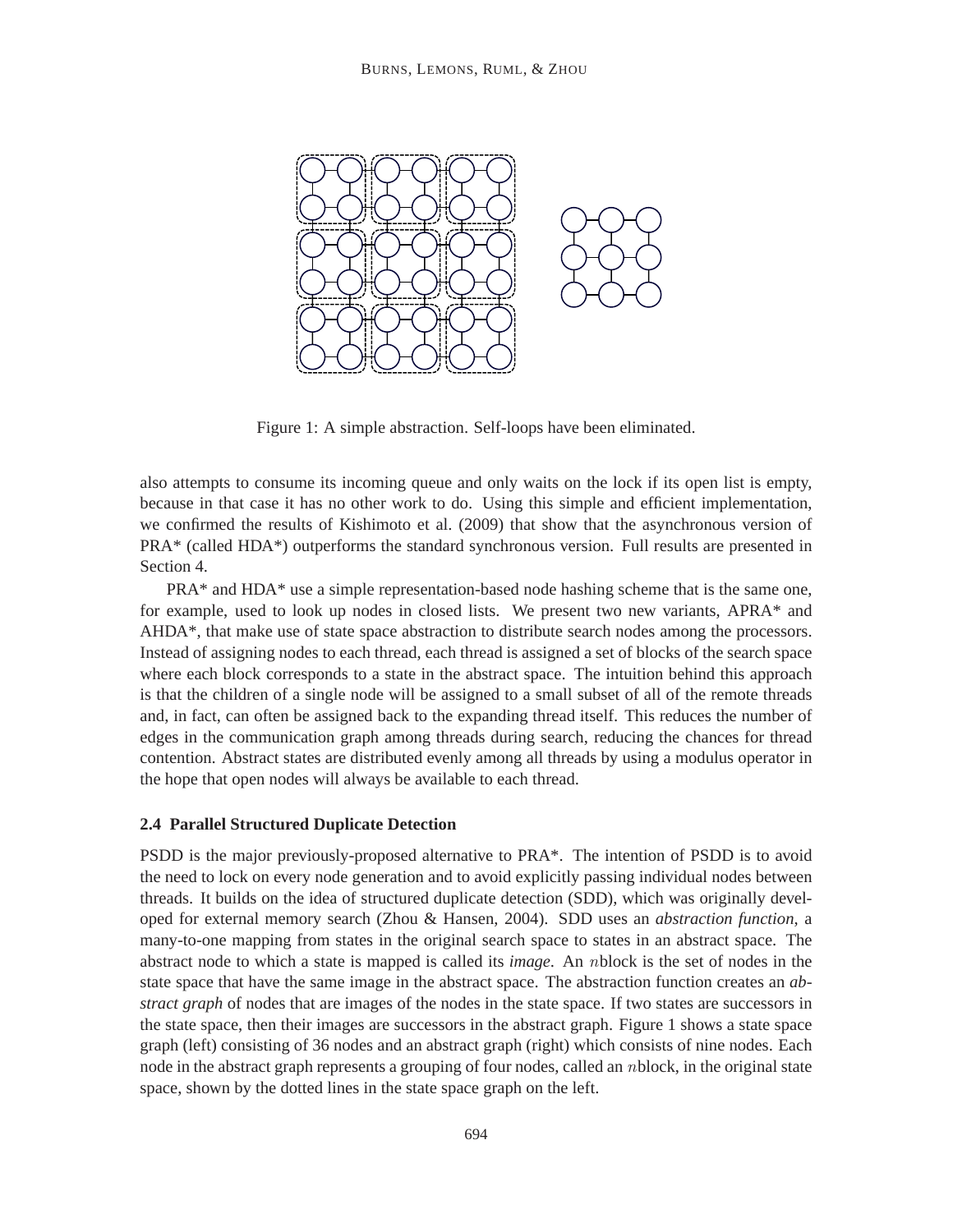

Figure 2: Two disjoint duplicate detection scopes.

Each nblock has an open and closed list. To avoid contention, a thread will acquire exclusive access to an nblock. Additionally, the thread acquires exclusive access to the nblocks that correspond to the successors in the abstract graph of the *nblock* that it is searching. For each *nblock* we call the set of nblocks that are its successors in the abstract graph the its *duplicate detection scope*. This is because these are the only abstract nodes to which access is required in order to perform perfect duplicate detection when expanding nodes from the given nblock. If a thread expands a node n in nblock b the children of n must fall within b or one of the nblocks that are successors of b in the abstract graph. Threads can determine whether or not new states generated from expanding  $n$  are duplicates by simply checking the closed lists of nblocks in the duplicate detection scope. This does not require synchronization because the thread has exclusive access to this set of nblocks.

In PSDD, the abstract graph is used to find nblocks whose duplicate detection scopes are disjoint. These nblocks can be searched in parallel without any locking during node expansions. Figure 2 shows two disjoint duplicate detection scopes delineated by dashed lines with different patterns. An nblock that is not in use by any thread and whose duplicate detection scope is also not in use is considered to be *free*. A free nblock is available for a thread to acquire it for searching. Free nblocks are found by explicitly tracking, for each nblock  $b, \sigma(b)$ , the number of nblocks among  $b$ 's successors that are in use by another thread. An *n*block  $b$  can only be acquired when  $\sigma(b) = 0.$ 

The advantage of PSDD is that it only requires a single lock, the one controlling manipulation of the abstract graph, and the lock only needs to be acquired by threads when finding a new free nblock to search. This means that threads do not need to synchronize while expanding nodes, their most common operation.

Zhou and Hansen (2007) used PSDD to parallelize breadth-first heuristic search (Zhou & Hansen, 2006). In this algorithm, each nblock has two lists of open nodes. One list contains open nodes at the current search depth and the other contains nodes at the next search depth. In each thread, only the nodes at the current search depth in an acquired nblock are expanded. The children that are generated are put in the open list for the next depth in the nblock to which they map (which will be in the duplicate detection scope of the nblock being searched) as long as they are not duplicates. When the current nblock has no more nodes at the current depth, it is swapped for a free nblock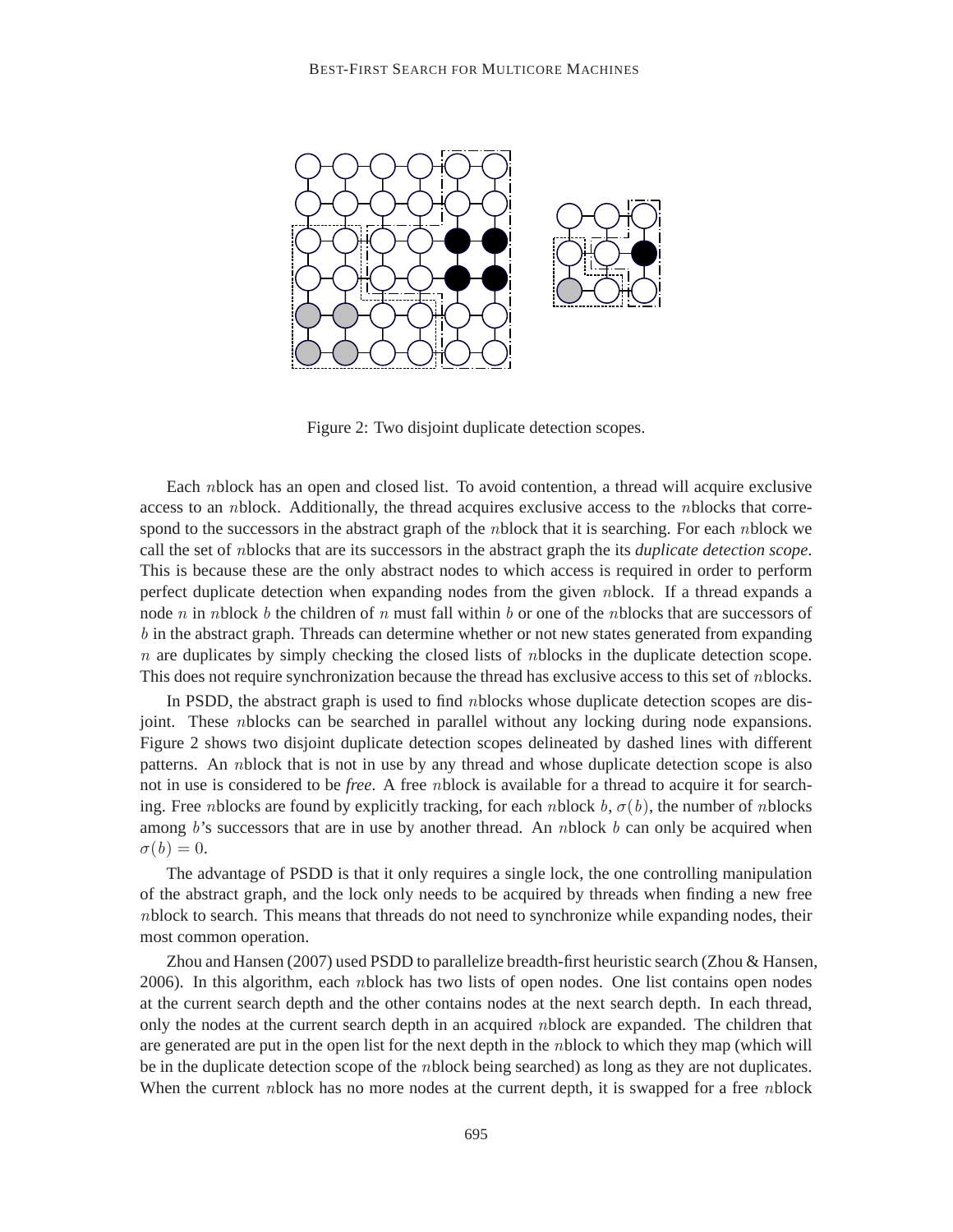that does have open nodes at this depth. If no more nblocks have open nodes at the current depth, all threads synchronize and then progress together to the next depth. An admissible heuristic is used to prune nodes that fall on or above the current solution upper bound.

#### 2.4.1 IMPROVEMENTS

While PSDD can be viewed as a general framework for parallel search, in our terminology, PSDD refers to an instance of SDD in a parallel setting that uses layer-based synchronization and breadthfirst search. In this subsection, we present two algorithms that use the PSDD framework and attempt to improve on the PSDD algorithm in specific ways.

As implemented by Zhou and Hansen (2007), the PSDD algorithm uses the heuristic estimate of a node only for pruning; this is only effective if a tight upper bound is already available. To cope with situations where a good bound is not available, we have implemented a novel algorithm using the PSDD framework that uses iterative deepening (IDPSDD) to increase the bound. As we report below, this approach is not effective in domains such as grid pathfinding that do not have a geometrically increasing number of nodes within successive f bounds.

Another drawback of PSDD is that breadth-first search cannot guarantee optimality in domains where operators have differing costs. In anticipation of these problems, Zhou and Hansen (2004) suggest two possible extensions to their work, best-first search and a speculative best-first layering approach that allows for larger layers in the cases where there are few nodes (or nblocks) with the same  $f$  value. To our knowledge, we are the first to implement and test these algorithms.

Best-first PSDD (BFPSDD) uses  $f$  value layers instead of depth layers. This means that all nodes that are expanded in a given layer have the same (lowest)  $f$  value. BFPSDD provides a bestfirst search order, but may incur excessive synchronization overhead if there are few nodes in each f layer. To ameliorate this, we loosen the best-first ordering by enforcing that at least  $m$  nodes are expanded before abandoning a non-empty nblock. (Zhou & Hansen, 2007 credit Edelkamp & Schrödl,  $2000$  with this idea.) Also, when populating the list of free *n*blocks for each layer, all of the nblocks that have nodes with the current layer's f value are used or a minimum of  $k$  nblocks are added where  $k$  is four times the number of threads. (This value for  $k$  gave better performance than other values tested.) This allows us to add additional nblocks to small layers in order to amortize the cost of synchronization. In addition, we tried an alternative implementation of BFPSDD that used a range of f values for each layer. A parameter  $\Delta f$  was used to proscribe the width (in f values) of each layer of search. This implementation did not perform as well and we do not present results for it. With either of these enhancements, threads may expand nodes with  $f$  values greater than that of the current layer. Because the first solution found may not be optimal, search continues until all remaining nodes are pruned by the incumbent solution.

Having surveyed the existing approaches to parallel best-first search, we now present a new approach which comprises the main algorithmic contribution of this paper.

### **3. Parallel Best-**N **Block-First (PBNF)**

In an ideal scenario, all threads would be busy expanding nblocks that contain nodes with the lowest f values. To approximate this, we combine PSDD's duplicate detection scopes with an idea from the Localized  $A^*$  algorithm of Edelkamp and Schrödl (2000). Localized  $A^*$ , which was designed to improve the locality of external memory search, maintains sets of nodes that reside on the same memory page. The decision of which set to process next is made with the help of a heap of sets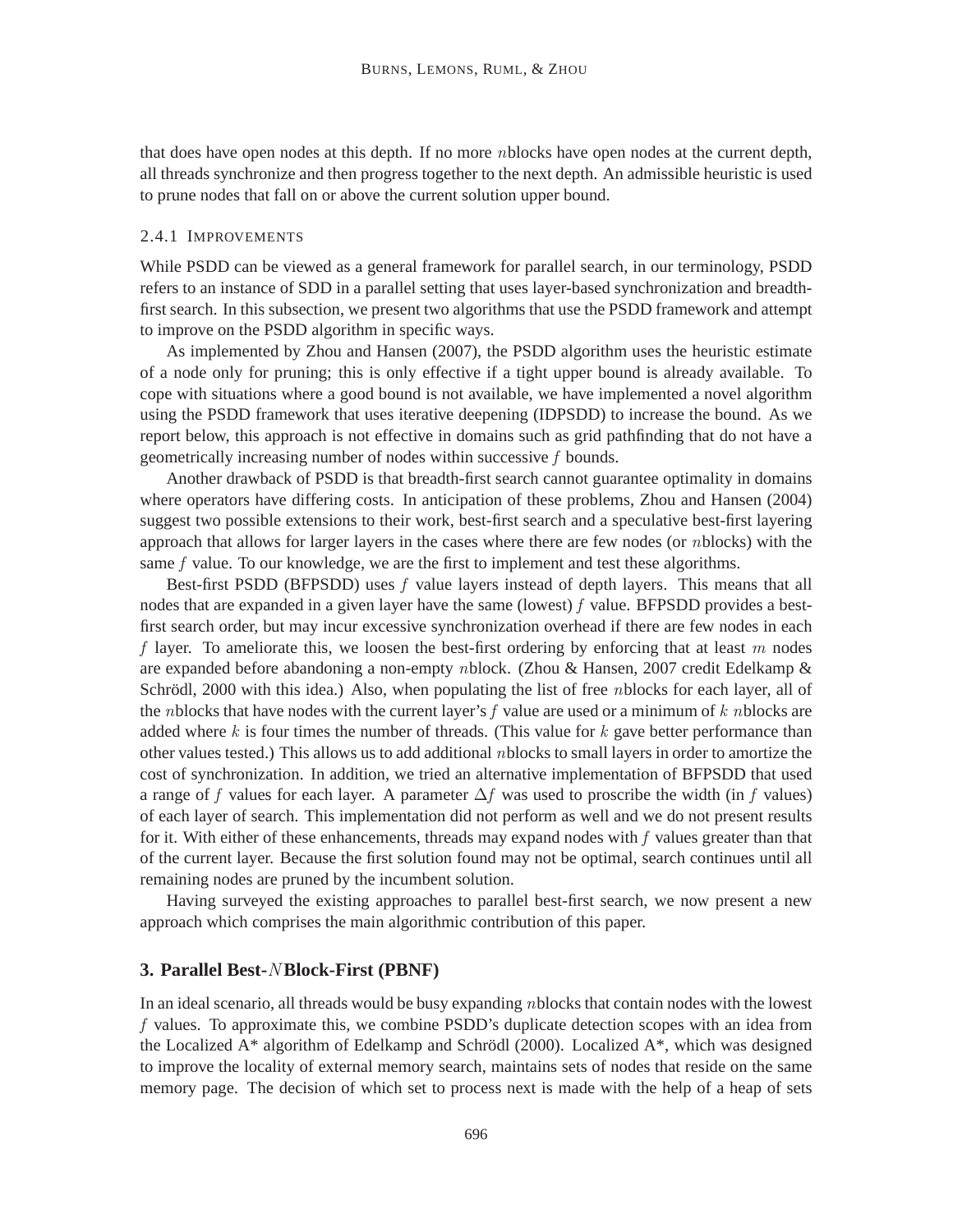- 1. while there is an nblock with open nodes
- 2. lock;  $b \leftarrow$  best free *n* block; unlock<br>3. while *b* is no worse than the best free
- while  $b$  is no worse than the best free *n*block or we've done fewer than *min* expansions
- 4.  $m \leftarrow$  best open node in b<br>5. if  $f(m) > f(incumber)$ .
- 5. if  $f(m) \ge f(incumbent)$ , prune all open nodes in b<br>6. else if m is a goal
- else if  $m$  is a goal
- 7. if  $f(m) < f$  (*incumbent*)
- 8. lock; *incumbent*  $\leftarrow$  *m*; unlock<br>9. else for each child *c* of *m*
- else for each child  $c$  of  $m$
- 10. if c is not on the closed list of its nblock
- 11. insert  $c$  in the open list of the appropriate *n*block

Figure 3: A sketch of basic PBNF search, showing locking.

ordered by the minimum  $f$  value in each set. By maintaining a heap of free *n*blocks ordered on each  $n$ blocks best  $f$  value, we can approximate our ideal parallel search. We call this algorithm Parallel Best-N Block-First (PBNF) search.

In PBNF, threads use the heap of free nblocks to acquire the free nblock with the best open node. A thread will search its acquired nblock as long as it contains nodes that are better than those of the nblock at the front of the heap. If the acquired nblock becomes worse than the best free one, the thread will attempt to release its current nblock and acquire the better one which contains open nodes with lower  $f$  values. There is no layer synchronization, so threads do not need to wait unless no *n*blocks are free. The first solution found may be suboptimal, so search must continue until all open nodes have  $f$  values worse than the incumbent solution. Figure 3 shows high-level pseudo-code for the algorithm.

Because PBNF is designed to tolerate a search order that is only approximately best-first, we have freedom to introduce optimizations that reduce overhead. It is possible that an nblock has only a small number of nodes that are better than the best free nblock, so we avoid excessive switching by requiring a minimum number of expansions. Due to the minimum expansion requirement it is possible that the nodes expanded by a thread are arbitrarily worse than the frontier node with the minimum  $f$ . We refer to these expansions as "speculative." This can be viewed as trading off node quality for reduced contention on the abstract graph. Section 4.1 shows the results of an experiment that evaluates this trade off.

Our implementation also attempts to reduce the time a thread is forced to wait on a lock by using non-blocking operations to acquire the lock whenever possible. Rather than sleeping if a lock cannot be acquired, a non-blocking lock operation (such as pthread\_mutex\_trylock) will immediately return failure. This allows a thread to continue expanding its current nblock if the lock is busy. Both of these optimizations can introduce additional 'speculative' expansions that would not have been performed in a serial best-first search.

# **3.1 Livelock**

The greedy free-for-all order in which PBNF threads acquire free nblocks can lead to livelock in domains with infinite state spaces. Because threads can always acquire new nblocks without waiting for all open nodes in a layer to be expanded, it is possible that the nblock containing the goal will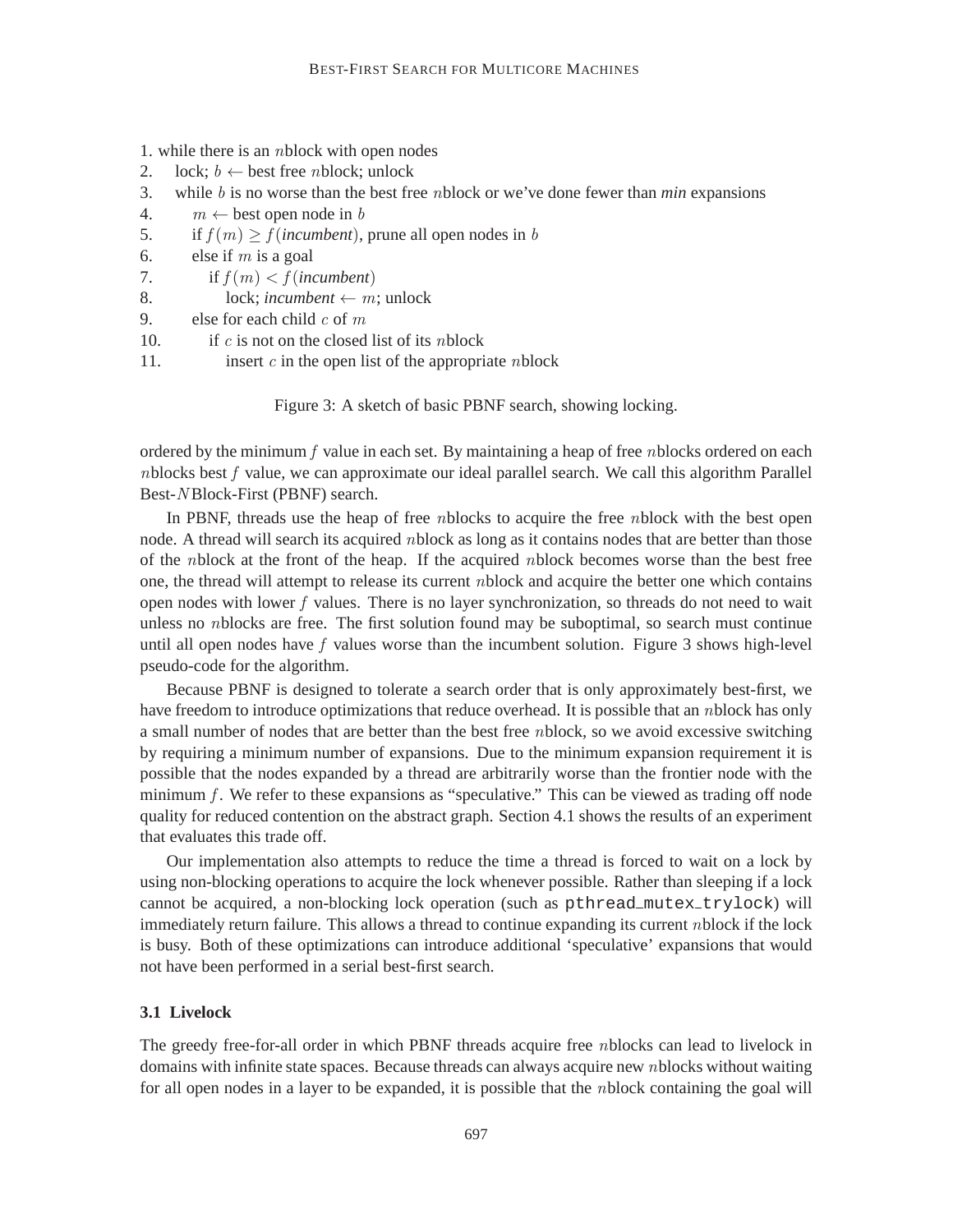never become free. This is because we have no assurance that all nblocks in its duplicate detection scope will ever be unused at the same time. For example, imagine a situation where threads are constantly releasing and acquiring nblocks that prevent the goal nblock from becoming free. To fix this, we have developed a method called 'hot nblocks' where threads altruistically release their nblock if they are interfering with a better nblock. We call this enhanced algorithm 'Safe PBNF.'

We use the term 'the *interference scope* of b' to refer to the set of *n*blocks that, if acquired, would prevent  $b$  from being free. The interference scope includes not only  $b$ 's successors in the abstract graph, but their predecessors too. In Safe PBNF, whenever a thread checks the heap of free nblocks to determine if it should release its current nblock, it also ensures that its acquired nblock is better than any of those that it interferes with (nblocks whose interference scope the acquired nblock is in). If it finds a better one, it flags that nblock as 'hot.' Any thread that finds itself blocking a hot nblock will release its nblock in an attempt to free the hot nblock. For each nblock b we define  $\sigma_h(b)$  to be the number of hot nblocks that b is in the interference scope of. If  $\sigma_h(b) \neq 0$ , b is removed from the heap of free nblocks. This ensures that a thread will not acquire an nblock that is preventing a hot nblock from becoming free.

Consider, for example, an abstract graph containing four nblocks connected in a linear fashion:  $A \leftrightarrow B \leftrightarrow C$ . A possible execution of PBNF can alternate between a thread expanding from nblocks A and C. If this situation arrises then nblocks B will never be considered free. If the only goals are located in nblock  $B$  then, in an infinite search space there may be a livelock. With the "Safe" variant of PBNF, however, when expanding from either  $A$  or  $C$  a thread will make sure to check the f value of the best open node in nblock B periodically. If the best node in B is seen to be better than the nodes in A or C then B will be flagged as "hot" and both nblocks A and C will no longer be eligable for expansion until after *n*block *B* has been acquired.

More formally, let N be the set of all nblocks,  $Predecessors(x)$  and  $Successors(x)$  be the sets of predecessors and successors in the abstract graph of *nblock*  $x$ ,  $H$  be the set of all hot *nblocks*,  $IntScope(b) = \{l \in \mathcal{N} : \exists x \in Successors(b) : l \in Predecessors(x)\}\$  be the interference scope of an nblock b and  $x \prec y$  be a partial order over the nblocks where  $x \prec y$  iff the minimum f value over all of the open nodes in x is lower than that of y. There are three cases to consider when attempting to set an *n*block  $b$  to hot with an undirected abstract graph:

- 1.  $\mathcal{H} \cap IntScope(b) = \{\} \wedge \mathcal{H} \cap \{x \in \mathcal{N} : b \in IntScope(x)\} = \{\}$ ; none of the nblocks b interferes with or that interfere with  $b$  are hot, so  $b$  can be set to hot.
- 2.  $\exists x \in \mathcal{H} : x \in IntScope(b) \land x \prec b$ ; b is interfered with by a better nblock that is already hot, so b must not be set to hot.
- 3.  $\exists x \in \mathcal{H} : x \in IntScope(b) \land b \prec x$ ; b is interfered with by an nblock x that is worse than b and x is already hot. x must be un-flagged as hot (updating  $\sigma_h$  values appropriately) and in its place b is set to hot.

Directed abstract graphs have two additional cases:

- 4.  $\exists x \in \mathcal{H} : b \in IntScope(x) \land b \prec x$ ; b is interfering with an nblock x and b is better than x so un-flag  $x$  as hot and set  $b$  to hot.
- 5.  $\exists x \in \mathcal{H} : b \in IntScope(x) \wedge x \prec b$ ; b is interfering with an nblock x and x is better than b so do not set *b* to hot.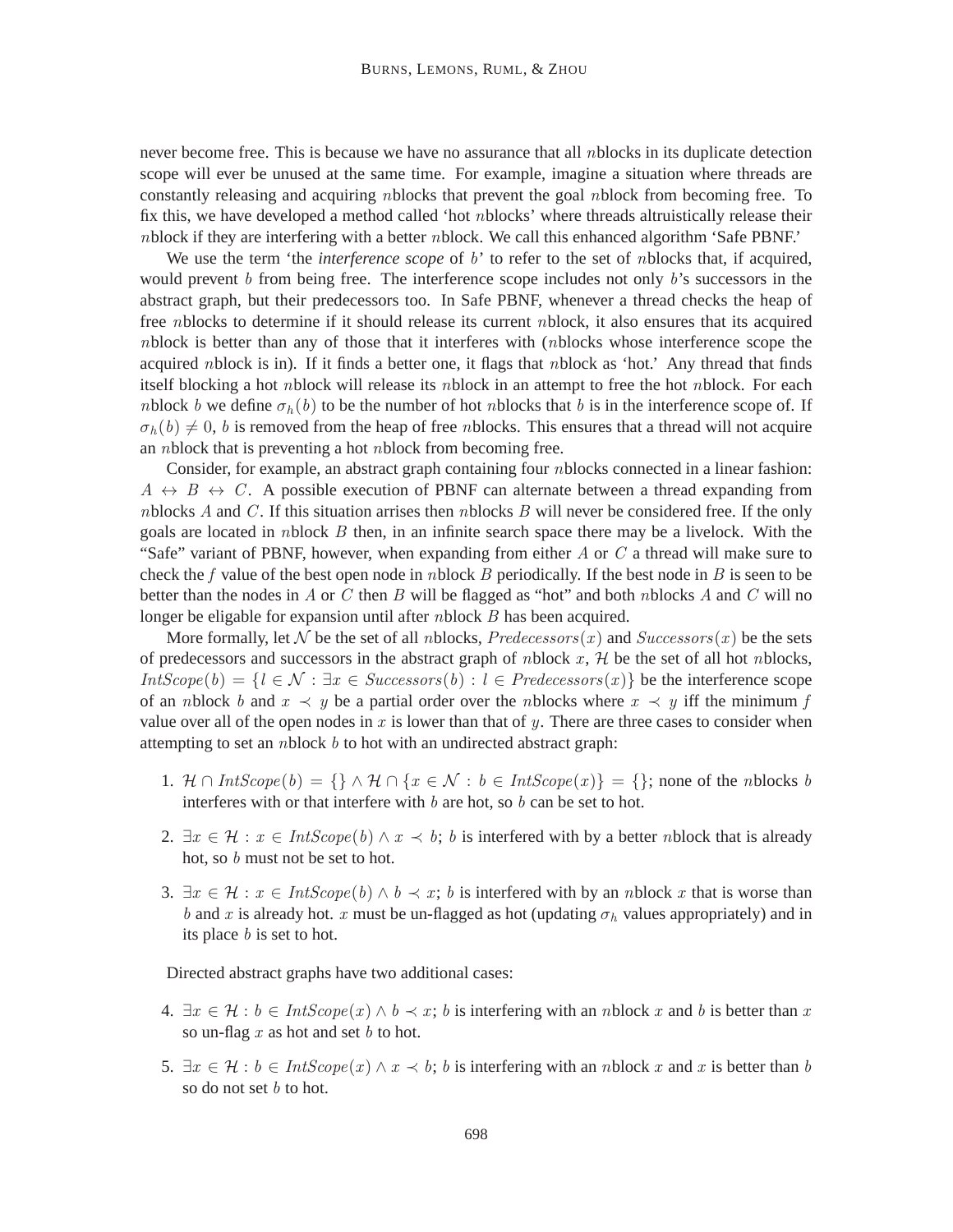This scheme ensures that there are never two hot nblocks interfering with one another and that the nblock that is set to hot is the best nblock in its interference scope. As we verify below, this approach guarantees the property that if an nblock is flagged as hot it will eventually become free. Full pseudo-code for Safe PBNF is given in Appendix A.

#### **3.2 Correctness of PBNF**

Given the complexity of parallel shared-memory algorithms, it can be reassuring to have proofs of correctness. In this subsection we will verify that PBNF exhibits various desirable properties:

### 3.2.1 SOUNDNESS

Soundness holds trivially because no solution is returned that does not pass the goal test.

#### 3.2.2 DEADLOCK

There is only one lock in PBNF and the thread that currently holds it never attempts to acquire it a second time, so deadlock cannot arise.

#### 3.2.3 LIVELOCK

Because the interaction between the different threads of PBNF can be quite complex, we modeled the system using the  $TLA<sup>+</sup>$  (Lamport, 2002) specification language. Using the TLC model checker (Yu, Manolios,  $&$  Lamport, 1999) we were able to demonstrate a sequence of states that can give rise to a livelock in plain PBNF. Using a similar model we were unable to find an example of livelock in Safe PBNF when using up to three threads and 12 nblocks in an undirected ring-shaped abstract graph and up to three threads and eight nblocks in a directed graph.

In our model the state of the system is represented with four variables: *state*, *acquired*, *isHot* and *Succs*. The *state* variable contains the current action that each thread is performing (either *search* or *nextblock*). The *acquired* variable is a function from each thread to the ID of its acquired nblock or the value *None* if it currently does not have an nblock. The variable *isHot* is a function from nblocks to either TRUE or FALSE depending on whether or not the given nblock is flagged as hot. Finally, the *Succs* variable gives the set of successor nblocks for each nblock in order to build the nblock graph.

The model has two actions: *doSearch* and *doNextBlock*. The *doSearch* action models the search stage performed by a PBNF thread. Since we were interested in determining if there is a livelock, this action abstracts away most of the search procedure and merely models that the thread may choose a valid nblock to flag as hot. After setting an nblock to hot, the thread changes its state so that the next time it is selected to perform an action it will try to acquire a new nblock. The *doNextBlock* simulates a thread choosing its next nblock if there is one available. After a thread acquires an nblock (if one was free) it sets its state so that the next time it is selected to perform an action it will search.

The  $TLA<sup>+</sup>$  source of the model is located in Appendix B.

**Formal proof:** In addition to model checking, the TLA<sup>+</sup> specification language is designed to allow for formal proofs of properties. This allows properties to be proved for an unbounded space. Using our model we have completed a formal proof that a hot nblock will eventually become free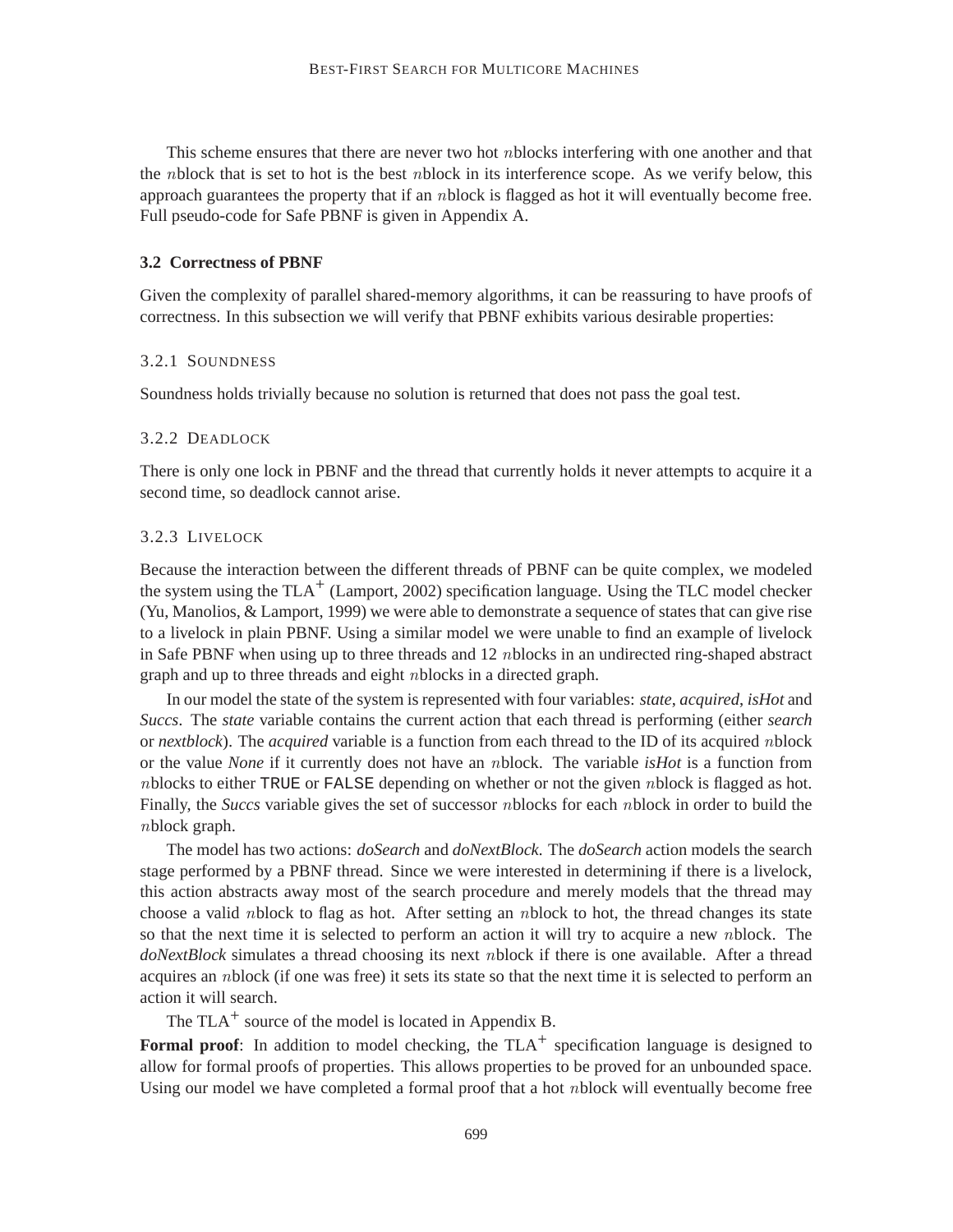regardless of the number of threads or the abstract graph. We present here an English summary. First, we need a helpful lemma:

**Lemma 1** *If an* n*block* n *is hot, there is at least one other* n*block in its interference scope that is in use. Also,* n *is not interfering with any other hot* n*blocks.*

*Proof:* Initially no nblocks are hot. This can change only while a thread searches or when it releases an nblock. During a search, a thread can only set n to hot if it has acquired an nblock m that is in the interference scope of  $n$ . Additionally, a thread may only set  $n$  to hot if it does not create any interference with another hot *n*block. During a release, if *n* is hot, either the final acquired *nblock* in its interference scope is released and  $n$  is no longer hot, or  $n$  still has at least one busy nblock in its interference scope.

Now we are ready for the key theorem:

**Theorem 1** *If an* n*block* n *becomes hot, it will eventually be added to the free list and will no longer be hot.*

*Proof:* We will show that the number of acquired nblocks in the interference scope of a hot nblock  $n$  is strictly decreasing. Therefore,  $n$  will eventually become free.

Assume an nblock n is hot. By Lemma 1, there is a thread p that has an nblock in the interference scope of n, and n is not interfering with or interfered by any other hot nblocks. Assume that a thread  $q$  does not have an *n*block in the interference scope of  $n$ . There are four cases:

- 1. p searches its nblock. p does not acquire a new nblock and therefore the number of nblocks preventing n from becoming free does not increase. If p sets an nblock m to hot, m is not in the interference scope of n by Lemma 1. p will release its nblock after it sees that n is hot (see case 2).
- 2. p releases its nblock and acquires a new nblock m from the free list. The number of acquired nblocks in the interference scope of n decreases by one as  $p$  releases its nblock. Since  $m$ , the new nblock acquired by  $p$ , was on the free list, it is not in the interference scope of  $n$ .
- 3. q searches its nblock. q does not acquire a new nblock and therefore the number of nblocks preventing n from becoming free does not increase. If q sets an nblock  $m$  to hot,  $m$  is not in the interference scope of  $n$  by Lemma 1.
- 4. q releases its nblock (if it had one) and acquires a new nblock m from the free list. Since m, the new nblock acquired by q, was on the free list, it is not in the interference scope of  $n$  and the number of *n*blocks preventing  $n$  from becoming free does not increase.

 $\Box$ 

We can now prove the progress property that we really care about:

**Theorem 2** *A node* n *with minimum* f *value will eventually be expanded.*

*Proof:* We consider n's nblock. There are three cases:

1. The nblock is being expanded. Because  $n$  has minimum  $f$ , it will be at the front of *open* and will be expanded.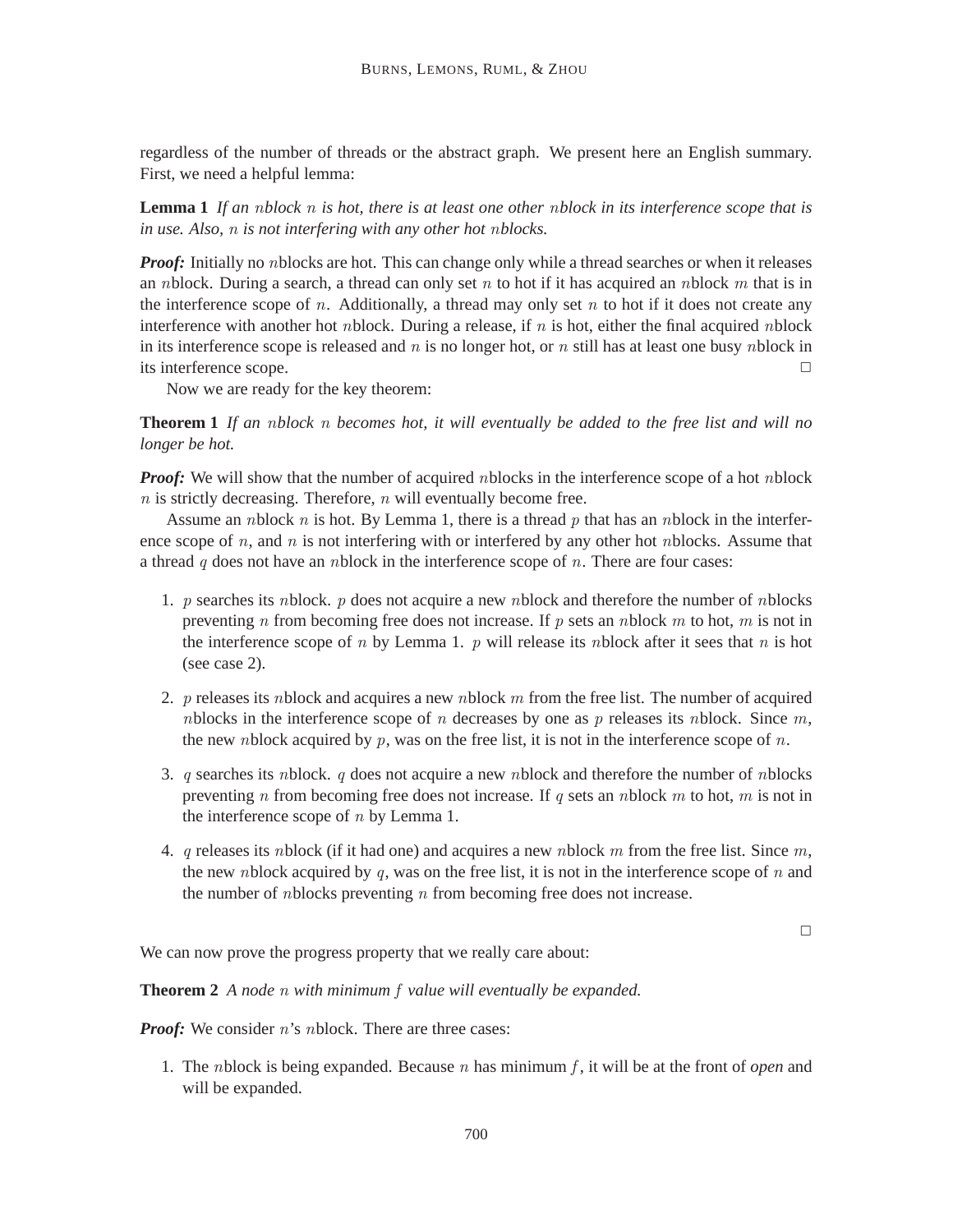- 2. The nblock is free. Because it holds the node with minimum  $f$  value, it will be at the front of the free list and selected next for expansion, reducing to case 1.
- 3. The nblock is not on the free list because it is in the interference scope of another nblock that is currently being expanded. When the thread expanding that nblock checks its interference scope, it will mark the better nblock as hot. By Theorem 1, we will eventually reach case 2.

 $\Box$ 

## 3.2.4 COMPLETENESS

This follows easily from liveness:

**Corollary 1** *If the heuristic is admissible or the search space is finite, a goal will be returned if one is reachable.*

*Proof:* If the heuristic is admissible, we inherit the completeness of serial A\* (Nilsson, 1980) by Theorem 2. Nodes are only re-expanded if their  $q$  value has improved, and this can happen only a finite number of times, so a finite number of expansions will suffice to exhaust the search space.  $\Box$ 

## 3.2.5 OPTIMALITY

Because PBNF's expansion order is not strictly best-first, it operates like an anytime algorithm, and its optimality follows the same argument as that for algorithms such as Anytime  $A^*$  (Hansen  $\&$ Zhou, 2007).

## **Theorem 3** *PBNF will only return optimal solutions.*

*Proof:* After finding an incumbent solution, the search continues to expand nodes until the minimum f value among all frontier nodes is greater than or equal to the incumbent solution cost. This means that the search will only terminate with the optimal solution.  $\Box$ 

Before discussing how to adapt PBNF to suboptimal and anytime search, we first evaluate its performance on optimal problem solving.

## **4. Empirical Evaluation: Optimal Search**

We have implemented and tested the parallel heuristic search algorithms described above on three different benchmark domains: grid pathfinding, the sliding tile puzzle, and STRIPS planning. We will discuss each domain in turn. With the exception of the planning domain, the algorithms were programmed in C++ using the POSIX threading library and run on dual quad-core Intel Xeon E5320 1.86GHz processors with 16Gb RAM. For the planning results the algorithms were written independently in C from the pseudo code in Appendix A. This gives us additional confidence in the correctness of the pseudo code and our performance claims. The planning experiments were run on dual quad-core Intel Xeon X5450 3.0GHz processors limited to roughly 2GB of RAM. All open lists and free lists were implemented as binary heaps except in PSDD and IDPSDD which used a queue giving them less overhead since they do not require access to minimum valued elements. All closed lists were implemented as hash tables. PRA\* and APRA\* used queues for incoming nodes, and a hash table was used to detect duplicates in both open and closed. For grids and sliding tiles,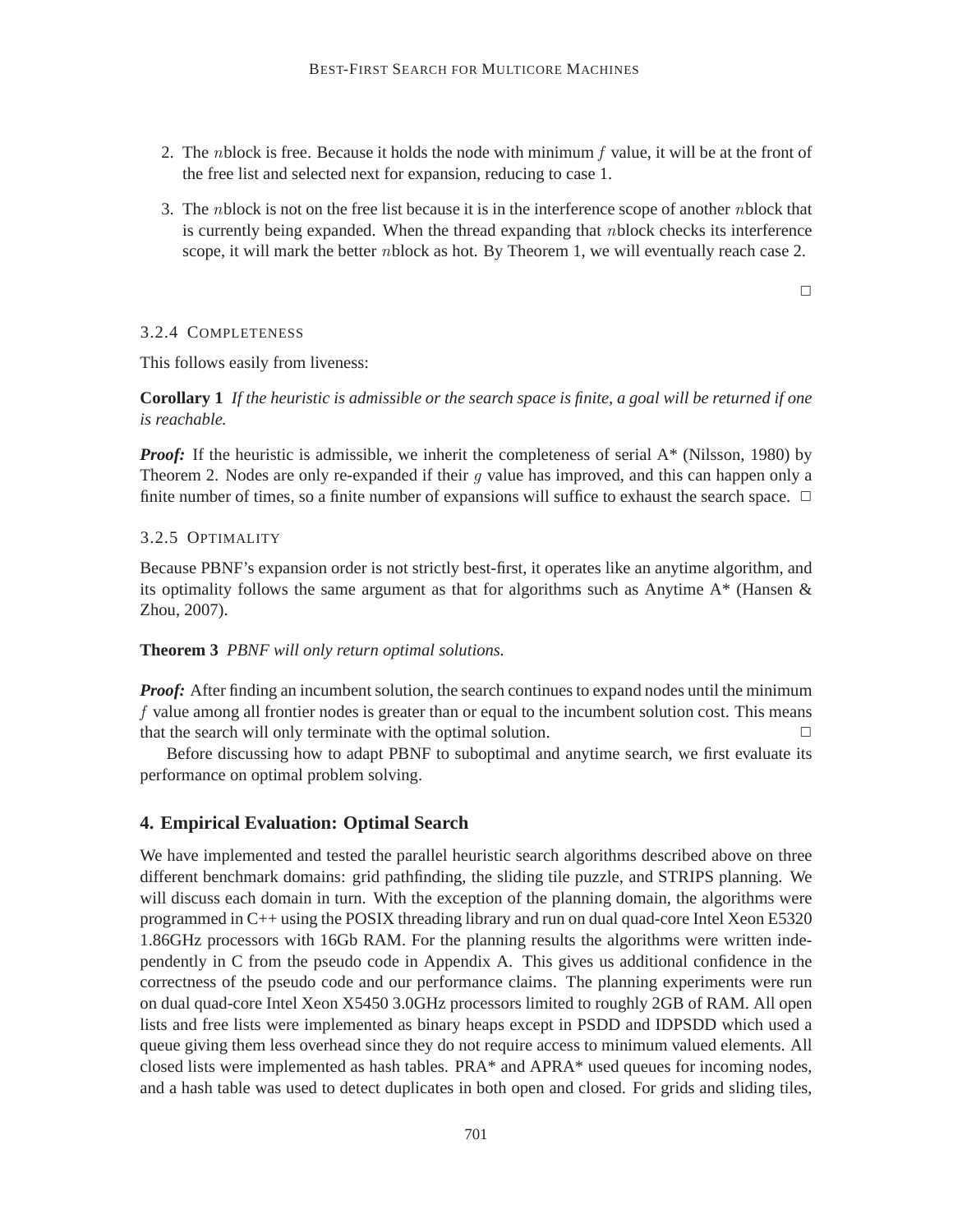we used the jemalloc library (Evans, 2006), a special multi-thread-aware malloc implementation, instead of the standard glibc (version 2.7) malloc, because we found that the latter scales poorly above 6 threads. We configured jemalloc to use 32 memory arenas per CPU. In planning, a custom memory manager was used which is also thread-aware and uses a memory pool for each thread.

On grids and sliding tiles abstractions were hand-coded and, nblock data structures were created lazily, so only the visited part of abstract graph was instantiated. The time taken to create the abstraction is accounted for in all of the wall time measurements for these two domains. In STRIPS planning the abstractions were created automatically and the creation times for the abstractions are reported separately as described in Section 4.5.

#### **4.1 Tuning PBNF**

In this section we present results for a set of experiments that we designed to test the behavior of PBNF as some of its parameters are changed. We study the effects of the two important parameters of the PBNF algorithm: minimum expansions required before switching to search a new nblock and the size of the abstraction. This study used twenty 5000x5000 four-connected grid pathfinding instances with unit cost moves where each cell has a 0.35 probability of being an obstacle. The heuristic used was the Manhattan distance to the goal location. Error bars in the plots show 95% confidence intervals and the legends are sorted by the mean of the dependent variable in each plot.

In the PBNF algorithm, each thread must perform a minimum number of expansions before it is able to acquire a new nblock for searching. Requiring more expansions between switches is expected to reduce the contention on the nblock graph's lock but could increase the total number of expanded nodes. We created an instrumented version of the PBNF algorithm that tracks the time that the threads have spent trying to acquire the lock and the amount of time that threads have spent waiting for a free *nblock*. We fixed the size of the abstraction to 62,500 *nblocks* and varied the number of threads (from 1 to 8) and minimum expansions (1, 8, 16, 32 and 64 minimum expansions).

The upper left panel in Figure 4 shows the average amount of *CPU time* in seconds that each thread spent waiting to acquire the lock (y-axis) as the minimum expansions parameter was increased (x-axis). Each line in this plot represents a different number of threads. We can see that the configuration which used the most amount of time trying to acquire the lock was with eight threads and one minimum expansion. As the number of threads decreased, there was less contention on the lock as there were fewer threads to take it. As the number of minimum required expansions increased the contention was also reduced. Around eight minimum expansions the benefit of increasing the value further seemed to greatly diminish.

The upper right panel of Figure 4 shows the results for the CPU time spent waiting for a free nblock (y-axis) as minimum expansions was increased (x-axis). This is different than the amount of time waiting on the lock because, in this case, the thread successfully acquired the lock but then found that there were no free nblocks available to search. We can see that the configuration with eight threads and one for minimum expansions caused the longest amount of time waiting for a free nblock. As the number of threads decreased and as the required number of minimum expansions increased the wait time decreased. The amount of time spent waiting, however, seems fairly insignificant because it is an order of magnitude smaller than the lock time. Again, we see that around eight minimum expansions the benefit of increasing seemed to diminish.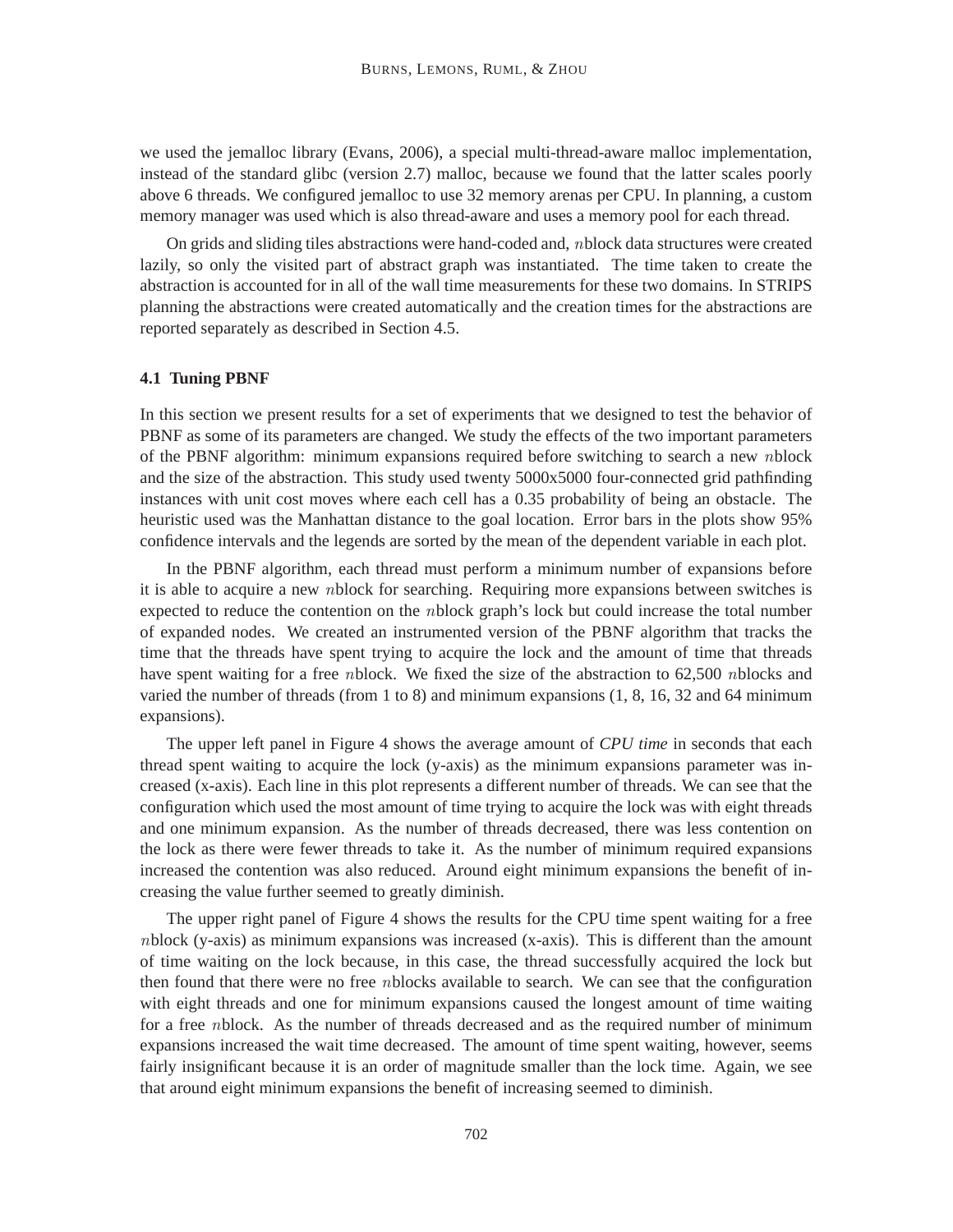

Figure 4: PBNF locking behavior vs minimum expansions on grid pathfinding with 62,500 nblocks. Each line represents a different number of threads.

The final panel, on the bottom in Figure 4, shows the total number of nodes expanded (y-axis, which is in thousands of nodes) as minimum expansions was increased. Increasing the minimum number of expansions that a thread must make before switching to an *n*block with better nodes caused the search algorithm to explore more of the space that may not have been covered by a strict best-first search. As more of these "speculative" expansions were performed the total number of nodes encountered during the search increased. We can also see that adding threads increased the number of expanded nodes too.

From the results of this experiment it appears that requiring more than eight expansions before switching nblocks had a decreasing benefit with respect to locking and waiting time. In our non-instrumented implementation of PBNF we found that slightly greater values for the minimum expansion parameter lead to the best total wall times. For each domain below we use the value that gave the best total wall time in the non-instrumented PBNF implementation.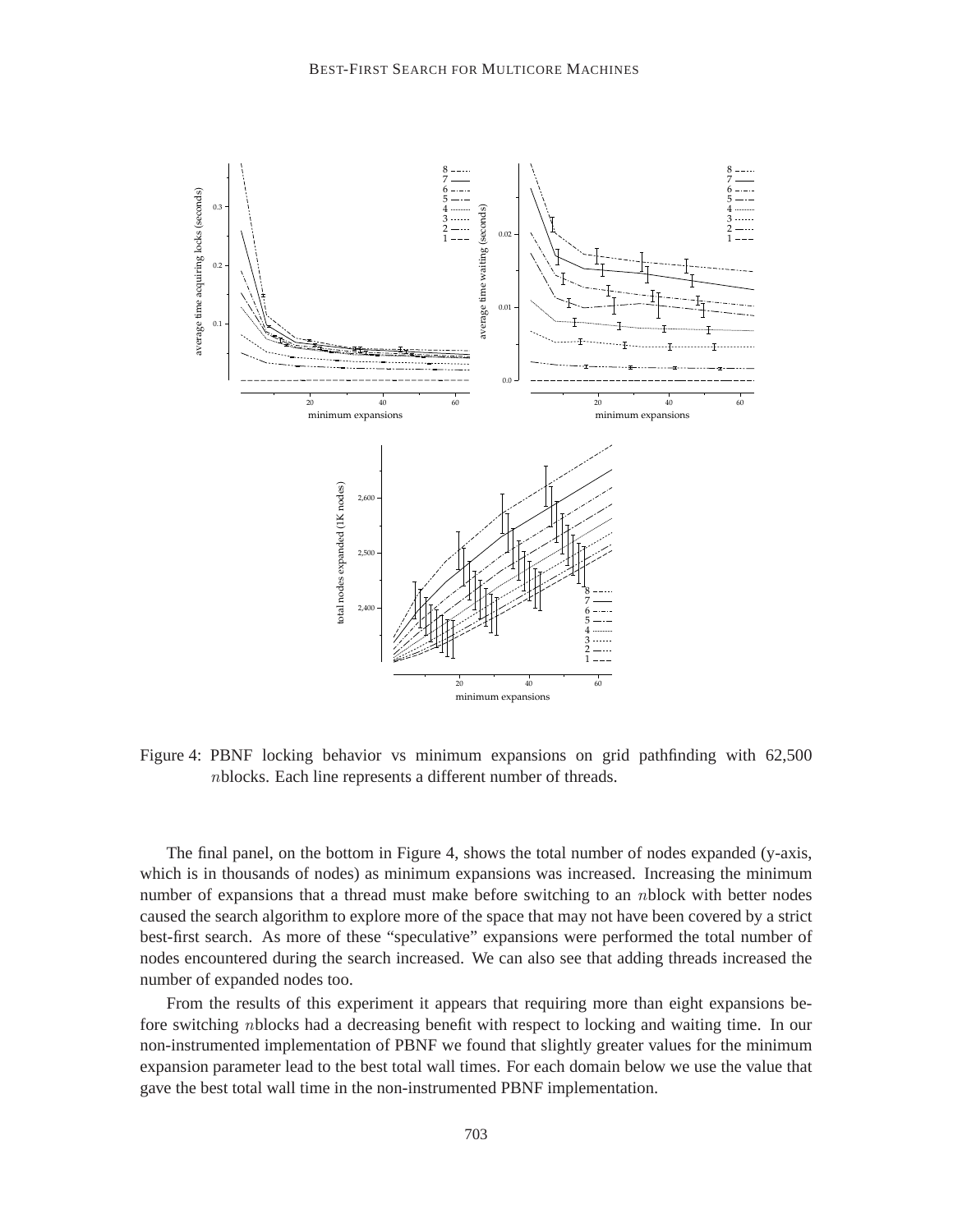

Figure 5: PBNF abstraction size: 5000x5000 grid pathfinding, 32 minimum expansions.

Since PBNF uses abstraction to decompose a search space it is also important to understand the effect of abstraction size on search performance. Our hypothesis was that using too few abstract states would lead to only a small number of free *n*blocks therefore making threads spend a lot of time waiting for an *n*block to become free. On the other hand, if there are too many abstract states then there will be too few nodes in each nblock. If this happens, threads will perform only a small amount of work before exhausting the open nodes in their nblock and being forced to switch to a new portion of the search space. Each time a thread must switch nblocks the contention on the lock is increased. Figure 5 shows the results of an experiment that was performed to verify this theory. In each plot we have fixed the minimum expansions parameter to 32 (which gave the best total wall time on grid pathfinding) and varied the number of threads (from 1 to 8) and the size of the abstraction (10,000, 62,500 and 250,000 nblocks).

The upper left panel of Figure 5 shows a plot of the amount of CPU seconds spent trying to acquire the lock (y-axis) versus the size of the abstraction (x-axis). As expected, when the abstraction was very coarse there was little time spent waiting on the lock, but as the size of the abstraction grew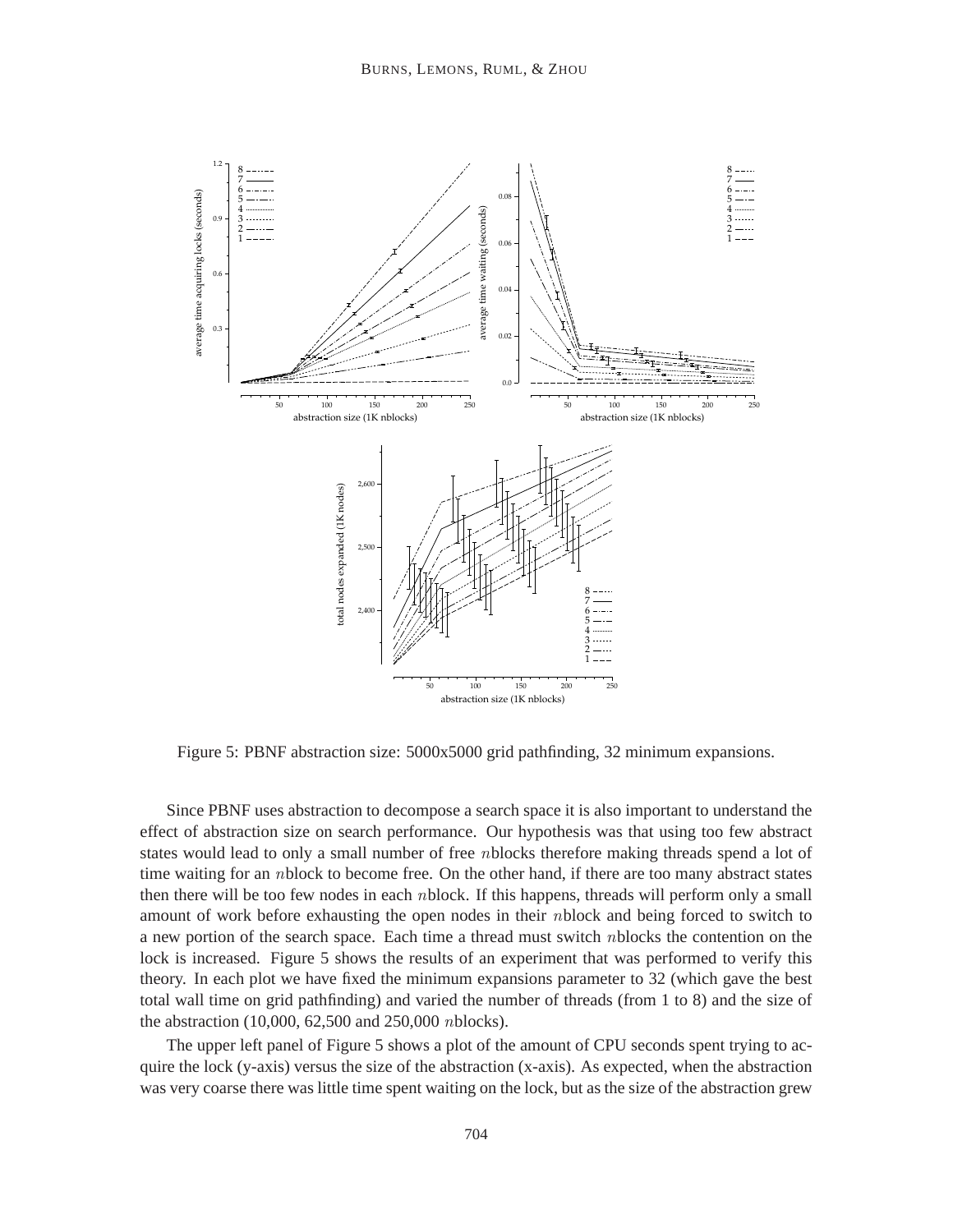and the number of threads increased the amount of time spent locking increased. At eight threads with 250,000 nblocks over 1 second of CPU time was spent waiting to acquire the lock. We suspect that this is because threads were exhausting all open nodes in their nblocks and were, therefore, being forced to take the lock to acquire a new portion of the search space.

The upper right panel of Figure 5 shows the amount of time that threads spent waiting for an nblock to become free after having successfully acquired the lock only to find that no nblocks are available. Again, as we suspected, the amount of time that threads wait for a free nblock decreases as the abstraction size is increased. The more available nblocks, the more disjoint portions of the search space will be available. As with our experiments for minimum expansions, the amount of time spent waiting seems to be relatively insignificant compared to the time spent acquiring locks.

The bottom panel in Figure 5 shows that the number of nodes that were expanded increased as the size of the abstraction was increased. For finer grained abstractions the algorithm expanded more nodes. This is because each time a thread switches to a new *n*block it is forced to perform at least the minimum number of expansions, therefore the more switches, the more forced expansions.

#### **4.2 Tuning PRA\***

We now turn to looking at the performance impact on PRA<sup>\*</sup> of abstraction and asynchronous communication. First, we compare PRA\* with and without asynchronous communication. Results from a set of experiments on twenty 5000x5000 grid pathfinding and a set of 250 random 15-puzzle instances that were solvable by  $A^*$  in 3 million expansions are shown in Figure 6. The line labeled *sync. (PRA\*)* used synchronous communication, *async. sends*, used synchronous receives and asynchronous sends, *async. receives*, used synchronous sends and asynchronous receives and *async. (HDA\*)*, used asynchronous communication for both sends and receives. As before, the legend is sorted by the mean performance and the error bars represent the 95% confidence intervals on the mean. The vertical lines in the plots for the life cost grid pathfinding domains show that these configurations were unable to solve instances within the 180 second time limit.

The combination of both asynchronous sends and receives provided the best performance. We can also see from these plots that making sends asynchronous provided more of a benefit than making receives asynchronous. This is because, without asynchronous sends, each node that is generated will stop the generating thread in order to communicate. Even if communication is batched, each send may be required to go to a separate neighbor and therefore a single send operation may be required per-generation. For receives, the worst case is that the receiving thread must stop at each expansion to receive the next batch nodes. Since the branching factor in a typical search space is approximately constant there will be approximately a constant factor more send communications as there are receive communications in the worst case. Therefore, making sends asynchronous reduces the communication cost more than receives.

Figure 7 shows the results of an experiment that compares PRA\* using abstraction to distribute nodes among the threads versus PRA\* with asynchronous communication. The lines are labeled as follows: *sync. (PRA\*)* used only synchronous communication, *async. (HDA\*)* used only asynchronous communication and *sync. with abst. (APRA\*)* used only synchronous communication and used abstraction to distribute nodes among the threads and *async. and abst. (AHDA\*)* used a combination of asynchronous communication and abstraction. Again, the vertical lines in the plots for the life cost grid pathfinding domains show that these configurations were unable to solve instances within the 180 second time limit.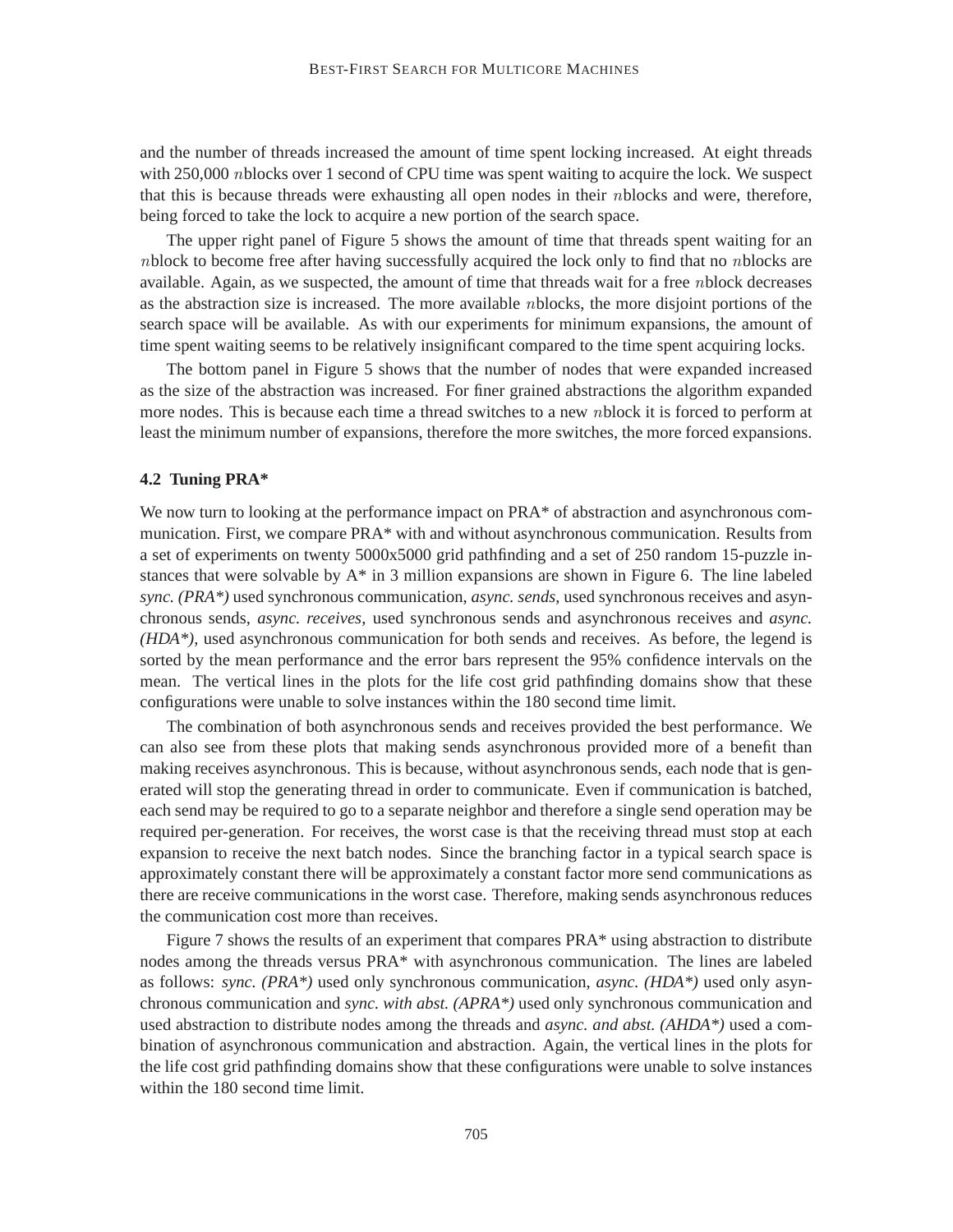

Figure 6: PRA\* synchronization: 5000x5000 grids and easy sliding tile instances.

It is clear from these plots that the configurations of PRA\* that used abstraction gave better performance than PRA\* without abstraction in the grid pathfinding domain. The reason for this is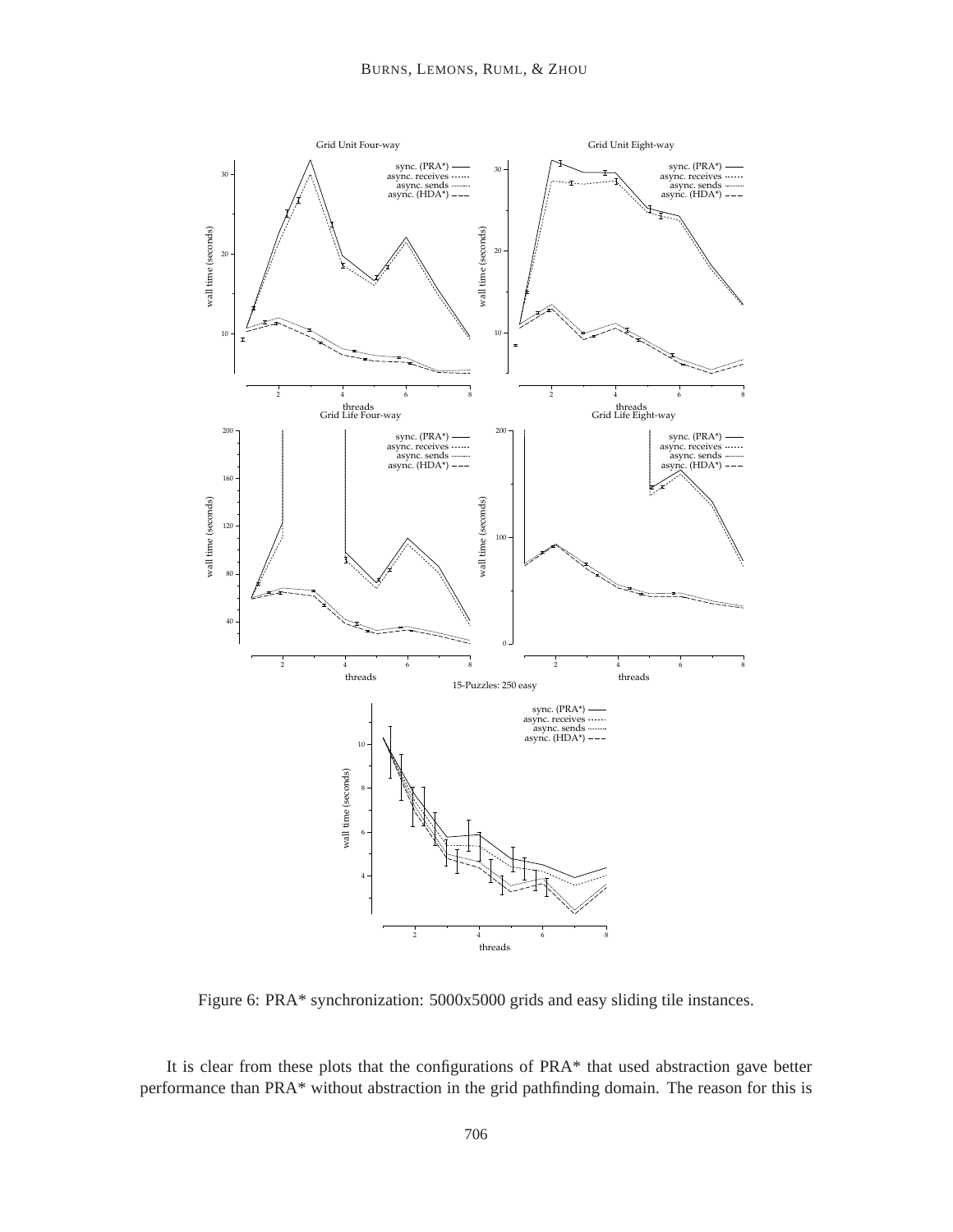

Figure 7: PRA\* abstraction: 5000x5000 grids and easy sliding tile instances.

because the abstraction in grid pathfinding will often assign successors of a node being expanded back to the thread that generated them. When this happens no communication is required and the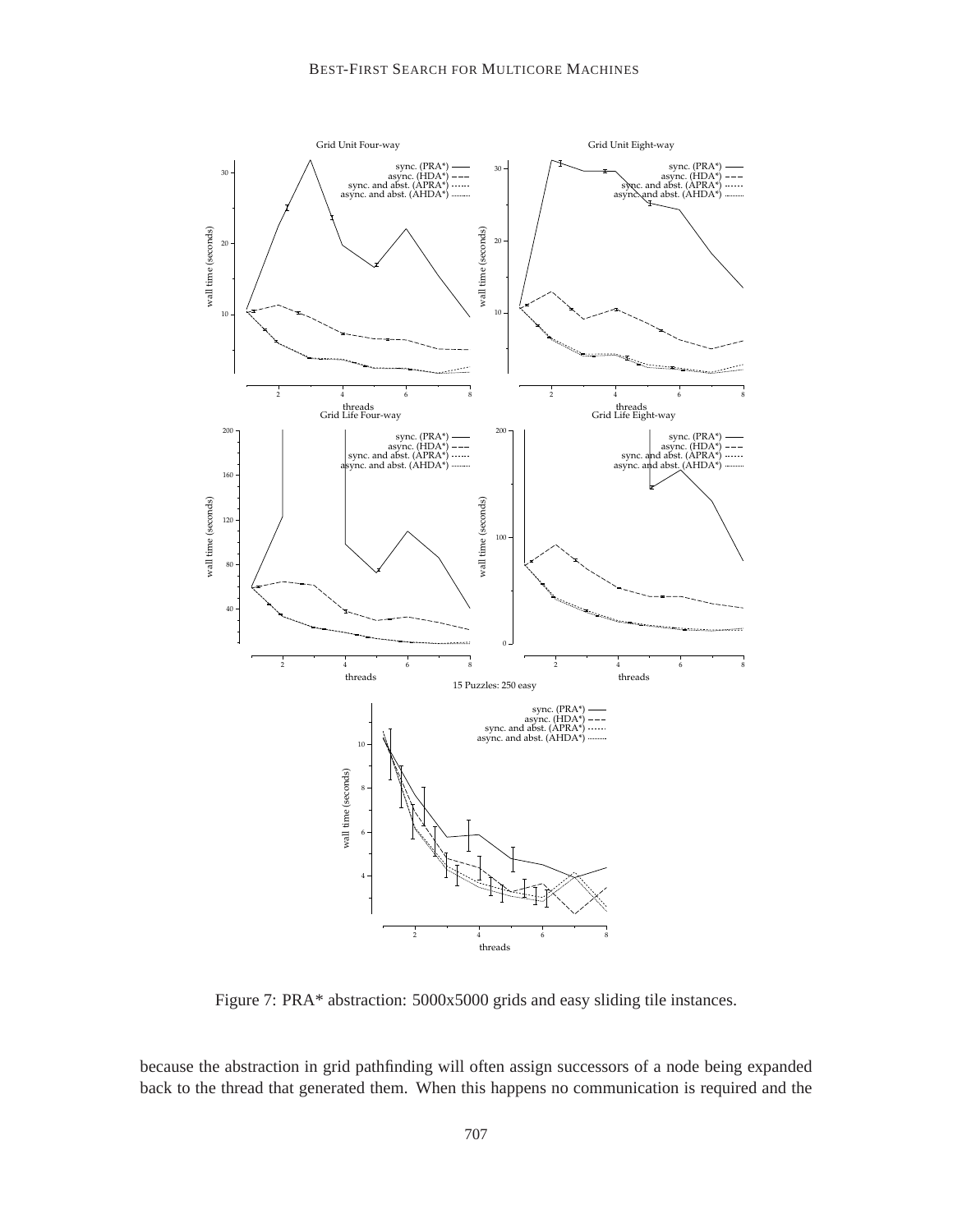nodes can simply be checked against the local closed list and placed on the local open list if they are not duplicates. With abstraction, the only time that communication will be required is when a node on the "edge" of an abstract state is expanded. In this case, *some* of the children will map into a different abstract state and communication will be required. This experiment also shows that the benefits of abstraction were greater than the benefits of asynchronous communication in the grid pathfinding problems. We see the same trends on the sliding tile instances, however they are not quite as pronounced; the confidence intervals often overlap.

Overall, it appears that the combination of PRA\* with both abstraction for distributing nodes among the different threads and using asynchronous communication gave the best performance. In the following section we show the results of a comparison between this variant of PRA\*, the Safe PBNF algorithm and the best-first variant of PSDD.

#### **4.3 Grid Pathfinding**

In this section, we evaluate the parallel algorithms on the grid pathfinding domain. The goal of this domain is to navigate through a grid from an initial location to a goal location while avoiding obstacles. We used two cost models (discussed below) and both four-way and eight-way movement. On the four-way grids, cells were blocked with a probability of 0.35 and on the eight-way grids cells were blocked with a probability of 0.45. The abstraction function that was used maps blocks of adjacent cells to the same abstract state, forming a coarser abstract grid overlaid on the original space. The heuristic was the Manhattan distance to the goal location. The hash values for states (which are used to distribute nodes in PRA\* and HDA\*) are computed as:  $x \cdot y_{max} + y$  of the state location. This gives a minimum perfect hash value for each state. For this domain we were able to tune the size of the abstraction and our results show execution with the best abstraction size for each algorithm where it is relevant.

#### 4.3.1 FOUR-WAY UNIT COST

In the unit-cost model, each move has the same cost: one.

Less Promising Algorithms Figure 8, shows a performance comparison between algorithms that, on average, were slower than serial  $A^*$ . These algorithms were tested on 20 unit-cost four-way movement 1200x2000 grids with the start location in the bottom left corner and the goal location in the bottom right. The x-axis shows the number of threads used to solve each instance and the y-axis shows the mean wall clock time in seconds. The error bars give a 95% confidence interval on the mean wall clock time and the legend is sorted by the mean performance.

From this figure we can see that PSDD gave the worst average solution times. We suspect that this was because the lack of a tight upper bound which PSDD uses for pruning. We see that A\* with a shared lock-free open and closed list (LPA\*) took, on average, the second longest amount of time to solve these problems. LPA\*'s performance improved up to 5 threads and then started to drop off as more threads were added. The overhead of the special lock-free memory manager along with the fact that access to the lock-free data structures may require back-offs and retries could account for the poor performance compared to serial A\*. The next algorithm, going down from the top in the legend, is KBFS which slowly increased in performance as more threads were added however it was not able to beat serial  $A^*$ . A simple parallel  $A^*$  implementation ( $PA^*$ ) using locks on the open and closed lists performed worse as threads were added until about four where it started to give a very slow performance increase matching that of KBFS. The PRA\* algorithm using a simple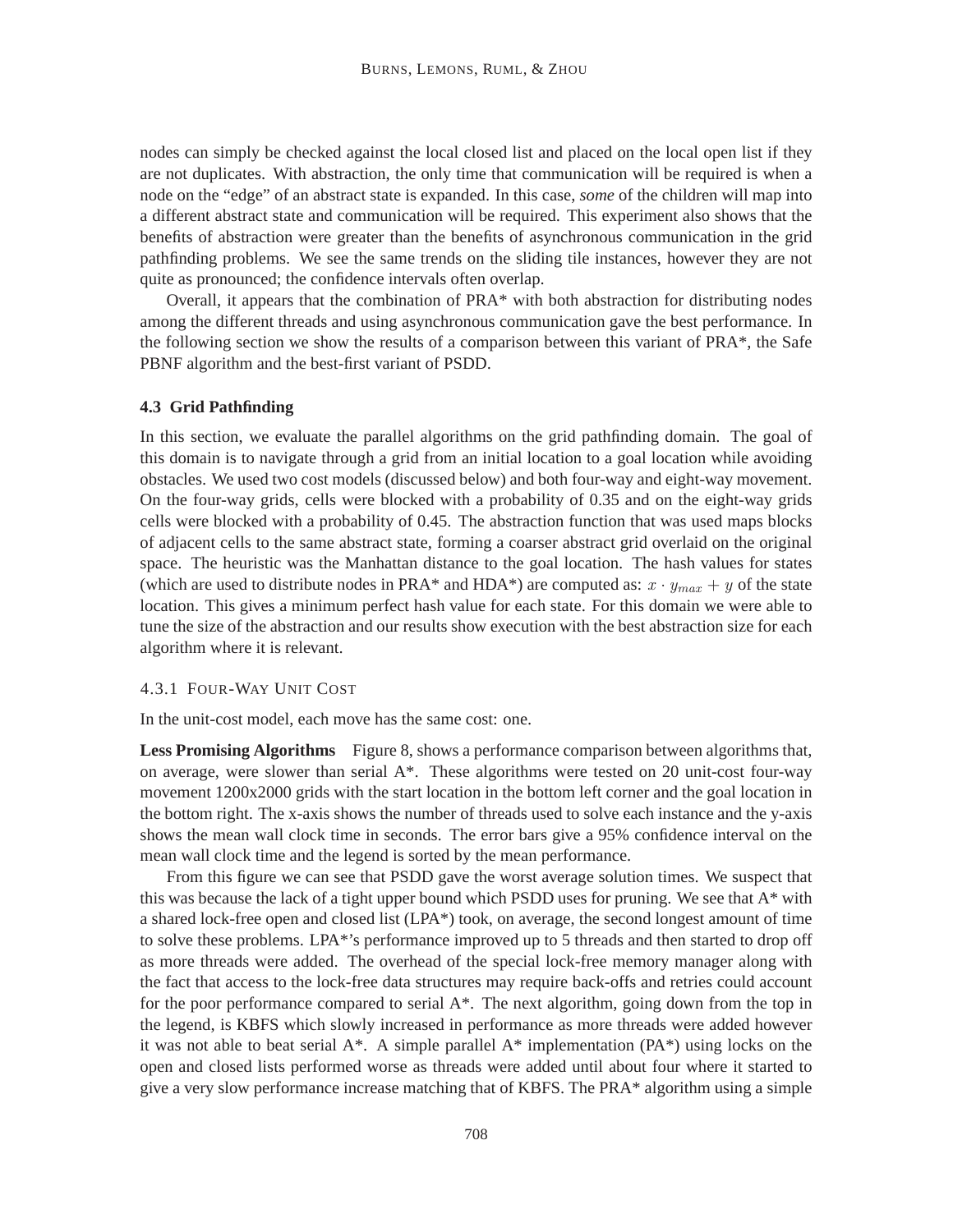

Figure 8: Simple parallel algorithms on unit cost, four-way 2000x1200 grid pathfinding.

state representation based hashing function gave the best performance in this graph but it was fairly erratic as the number of threads changed, sometimes increasing and sometimes decreasing. At 6 and 8 threads, PRA\* was faster than serial A\*.

We have also implemented the IDPSDD algorithm which tries to find the upper bound for a PSDD search using iterative deepening, but the results are not shown on the grid pathfinding domains. The non-geometric growth in the number of states when increasing the cost bound leads to very poor performance with iterative deepening on grid pathfinding. Due to the poor performance of the above algorithms, we do not show their results in the remaining grid, tiles or planning domains (with the exception of PSDD which makes a reappearance in the STRIPS planning evaluation of Section 4.5, where we supply it with an upper bound).

**More Promising Algorithms** The upper left plot in Figure 9 shows the performance of algorithms on unit-cost four-way grid pathfinding problems. The y-axis represents the speedup over serial  $A^*$ and the x-axis shows the number of threads in use for each data point. Error bars indicate 95% confidence intervals on the mean over 20 different instances. Algorithms in the legend are ordered by their average performance. The line labeled "Perfect speedup" shows a perfect linear speedup where each additional thread increases the performance linearly.

A more practical reference point for speedup is shown by the "Achievable speedup" line. On a perfect machine with  $n$  processors, running with  $n$  cores should take time that decreases linearly with  $n$ . On a real machine, however, there are hardware considerations such as memory bus contention that prevent this n-fold speedup. To estimate this overhead for our machines, we ran sets of n independent A\* searches in parallel for  $1 \leq n \leq 8$  and calculated the total time for each set to finish. On a perfect machine all of these sets would take the same time as the set with  $n = 1$ . We compute the "Achievable speedup" with the ratio of the actual completion times to the time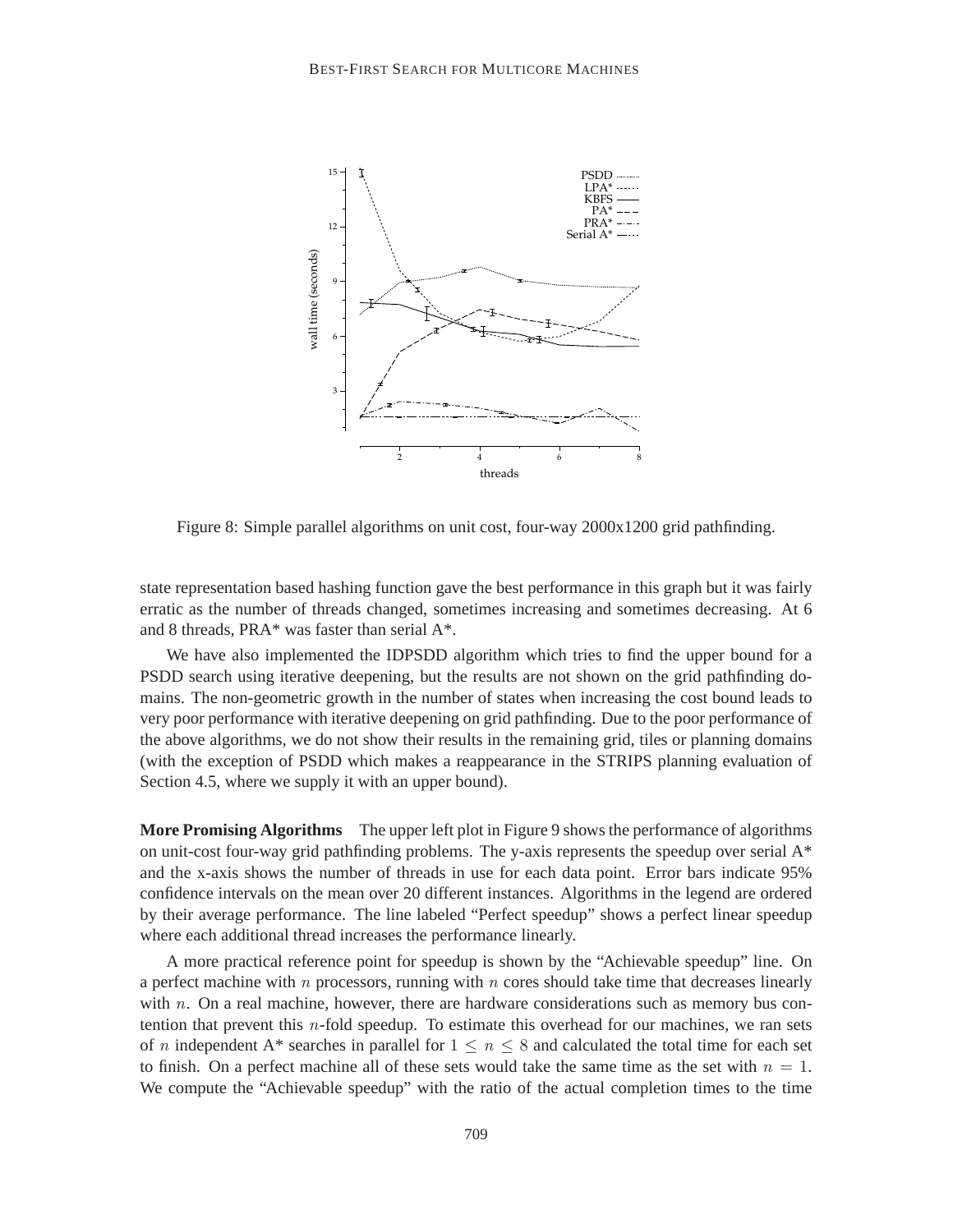

Figure 9: Speedup results on grid pathfinding and the sliding tile puzzle.

for the set with  $n = 1$ . At t threads given the completion times for the sets,  $\langle C_1, C_2, ..., C_n \rangle$ ,  $\text{achiewable\_speedup}(t) = \frac{t \cdot C_1}{C_t}.$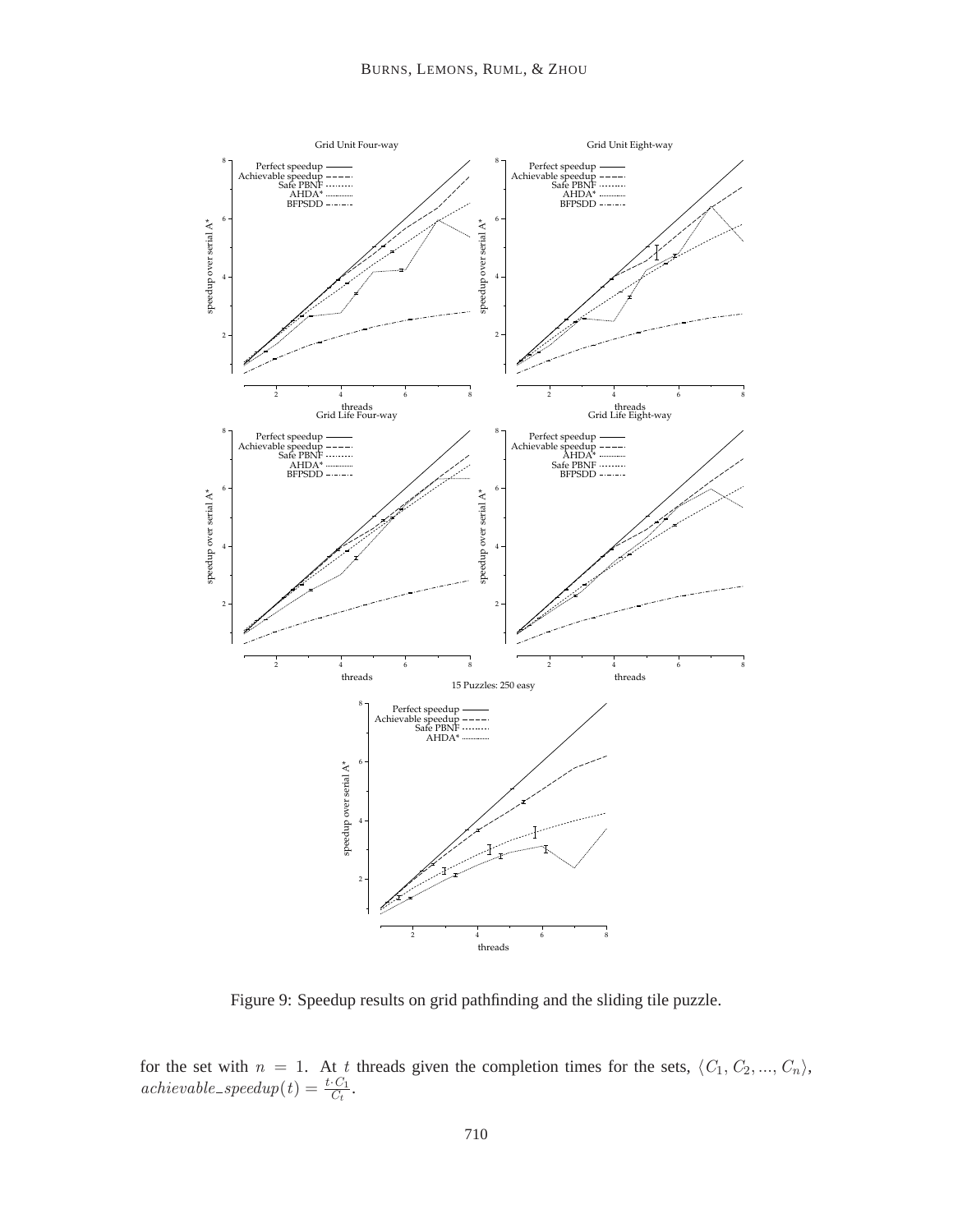The upper left panel shows a comparison between AHDA\* (PRA\* with asynchronous communication and abstraction), BFPSDD and Safe PBNF algorithm on the larger (5000x5000) unit-cost four-way problems. Safe PBNF was superior to any of the other algorithms, with steadily decreasing solution times as threads were added and an average speedup over serial  $A^*$  of more than 6x when using eight threads. AHDA\* had less stable performance, sometimes giving a sharp speedup increase and sometimes giving a decreased performance as more threads were added. At seven threads where AHDA\* gave its best performance, it was able to reach 6x speedup over serial  $A^*$ search. The BFPSDD algorithm solved problems faster as more threads were added however it was not as competitive as PBNF and AHDA\* giving no more than 3x speedup over serial A\* with eight threads.

#### 4.3.2 FOUR-WAY LIFE COST

Moves in the life cost model have a cost of the row number of the state where the move was performed—moves at the top of the grid are free, moves at the bottom cost 4999 (Ruml & Do, 2007). This differentiates between the shortest and cheapest paths which has been shown to be a very important distinction (Richter & Westphal, 2010; Cushing, Bentor, & Kambhampati, 2010). The left center plot in Figure 9 shows these results in the same format as for the unit-cost variant – number of threads on the x axis and speedup over serial A<sup>\*</sup> on the y axis. On average, Safe PBNF gave better speedup than AHDA\*, however AHDA\* outperformed PBNF at six and seven threads. At eight threads, however, APRA\* did not perform better than at seven threads. Both of these algorithms achieve speedups that are very close to the "Achievable speedup" for this domain. Again BFPSDD gave the worst performance increase as more threads were added reaching just under 3x speedup.

#### 4.3.3 EIGHT-WAY UNIT COST

In eight-way movement path planning problems, horizontal and vertical moves have cost 1, but diagonal movements cost  $\sqrt{2}$ . These real-valued costs make the domain different from the previous two path planning domains. The upper right panel of Figure 9 shows number of threads on the x axis and speedup over serial A\* on the y axis for the unit cost eight-way movement domain. We see that Safe PBNF gave the best average performance reaching just under 6x speedup at eight threads. AHDA\* did not outperform Safe PBNF on average, however it was able to achieve a just over 6x speedup over serial A\* at seven threads. Again however, we see that AHDA\* did not give very stable performance increases with more threads. BFPSDD improved as threads were added out to eight but it never reached more than 3x speedup.

# 4.3.4 EIGHT-WAY LIFE COST

This model combines the eight-way movement and the life cost models; it tends to be the most difficult path planning domain presented in this paper. The right center panel of Figure 9 shows threads on the x axis and speedup over serial  $A^*$  on the y axis. AHD $A^*$  gave the best average speedup over serial A\* search, peaking just under 6x speedup at seven threads. Although it outperformed Safe PBNF on average at eight threads AHDA\* has a sharp decrease in performance reaching down to almost 5x speedup where Safe PBNF had around 6x speedup over serial A\*. BFPSDD again peaks at just under 3x speedup at eight threads.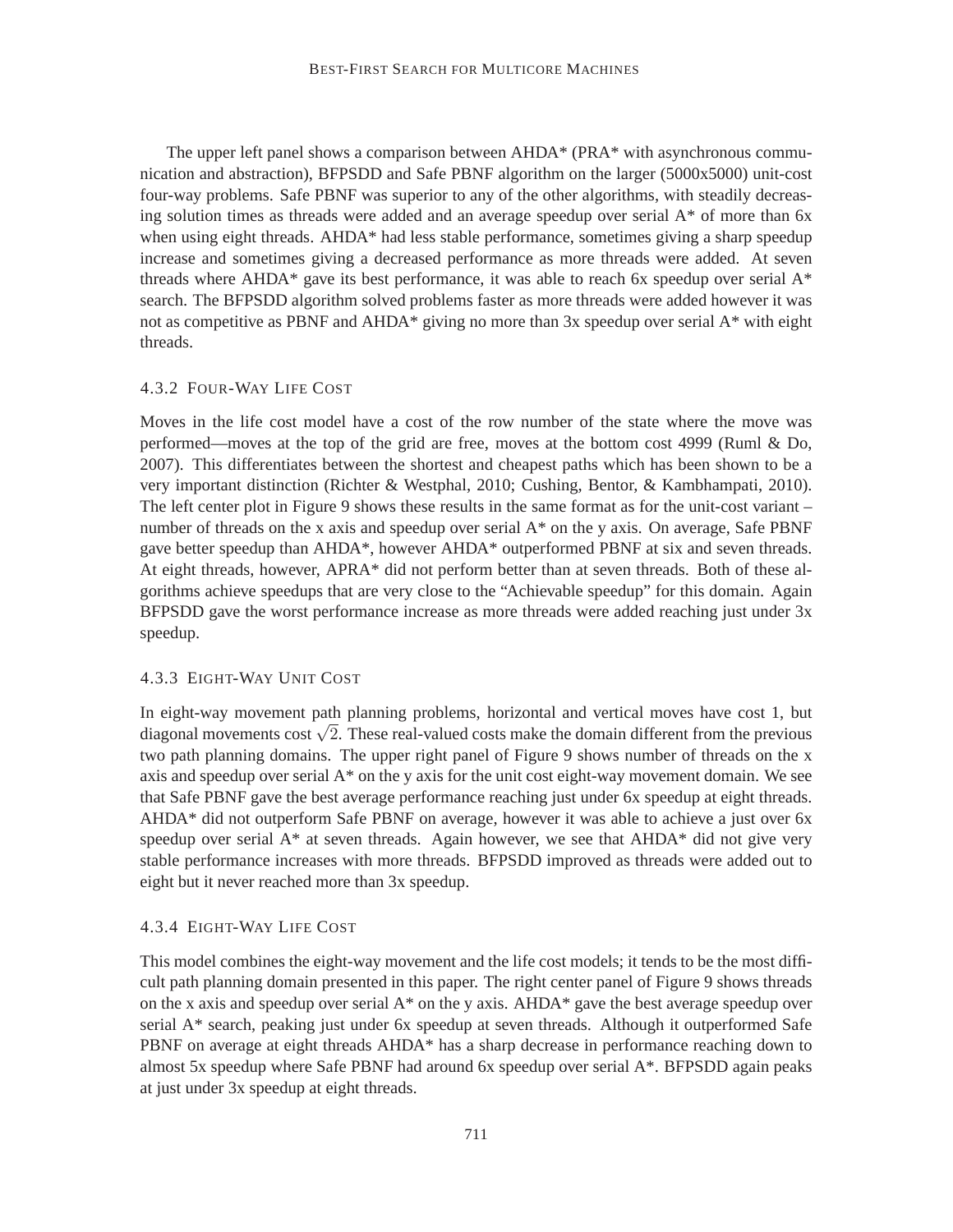

15 puzzles 250 easy AHDA\* vs Safe PBNF paired difference

Figure 10: Comparison of wall clock time for Safe PBNF versus AHDA\* on the sliding tile puzzle.

#### **4.4 Sliding Tile Puzzle**

The sliding tile puzzle is a common domain for benchmarking heuristic search algorithms. For these results, we use 250 randomly generated 15-puzzles that serial A\* was able to solve within 3 million expansions.

The abstraction used for the sliding tile puzzles ignores the numbers on a set of tiles. For example, the results shown for Safe PBNF in the bottom panel of Figure 9 use an abstraction that looks at the position of the blank, one and two tiles. This abstraction gives 3360 *n*blocks. In order for AHDA\* to get the maximum amount of expansions that map back to the expanding thread (as described above for grids), its abstraction uses the one, two and three tile. Since the position of the blank is ignored, any state generation that does not move the one, two or three tiles will generate a child into the same nblock as the parent therefore requiring no communication. The heuristic that was used in all algorithms was the Manhattan distance heuristic. The hash value used for tiles states was a perfect hash value based on the techniques presented by Korf and Schultze (2005).

The bottom panel of Figure 9 shows the results for AHDA\*, and Safe PBNF on these sliding tiles puzzle instances. The plot has the number of threads on the x axis and the speedup over serial A\* on the y axis. Safe PBNF had the best mean performance but there was overlap in the confidence intervals with AHDA\*. BFPSDD was unable to show a speedup over serial A\* and its performance was not shown in this plot.

Because sliding tile puzzles vary so much in difficulty, in this domain we also did a paireddifference test, shown in Figure 10. The data used for Figure 10 was collected on the same set of runs as shown in the bottom panel of Figure 9. The y-axis in this figure, however, is the average, over all instances, of the time that AHDA\* took on that instance minus the time that Safe PBNF took. This paired test gives a more powerful view of the algorithms' relative performance. Values greater than 0.0 represent instances where Safe PBNF was faster than AHDA\* and values lower than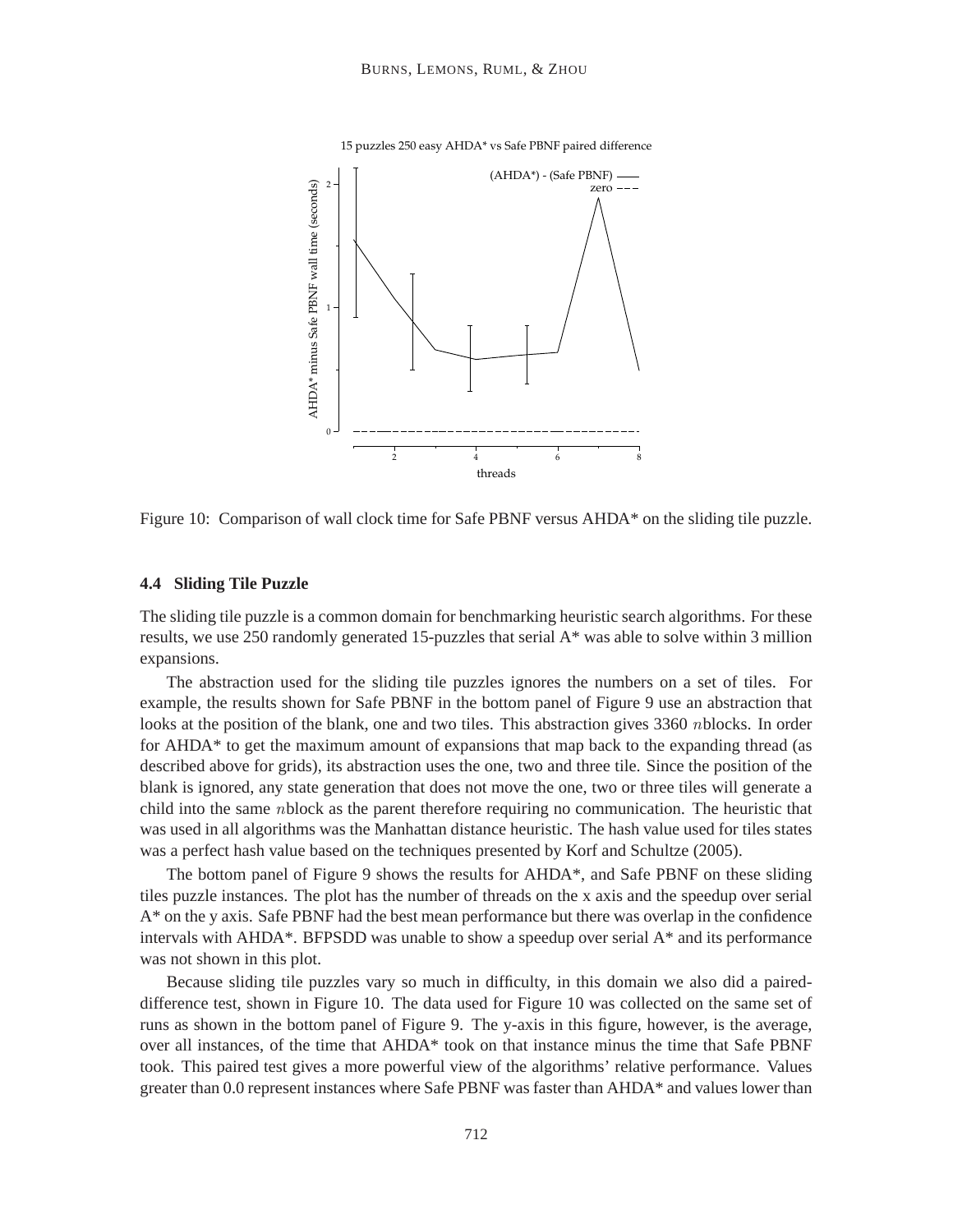0.0 represent those instances where AHDA\* was faster. The error bars show the 95% confidence interval on the mean. We can clearly see that the Safe PBNF algorithm was significantly faster than AHDA\* across all numbers of threads from 1 to 8.

## **4.5 STRIPS Planning**

In addition to the path planning and sliding tiles domains, the algorithms were also embedded into a domain-independent optimal sequential STRIPS planner. In contrast to the previous two domains where node expansion is very quick and therefore it is difficult to achieve good parallel speedup, node expansion in STRIPS planning is relatively slow. The planner used in these experiments uses regression and the max-pair admissible heuristic of Haslum and Geffner (2000). The abstraction function used in this domain is generated dynamically on a per-problem basis and, following Zhou and Hansen (2007), this time was not taken into account in the solution times presented for these algorithms. The abstraction function is generated by greedily searching in the space of all possible abstraction functions (Zhou & Hansen, 2006). Because the algorithm needs to evaluate one candidate abstraction for each of the unselected state variables, it can be trivially parallelized by having multiple threads work on different candidate abstractions.

Table 1 presents the results for A\*, AHDA\*, PBNF, Safe PBNF, PSDD (given an optimal upper bound for pruning and using divide-and-conquer solution reconstruction), APRA\* and BFPSDD. The values of each cell are the total wall time in seconds taken to solve each instance. A value of 'M' indicates that the program ran out of memory. The best result on each problem and results within 10% of the best are marked in **bold**. Generally, all of the parallel algorithms were able to solve the instances faster as they were allowed more threads. All of the parallel algorithms were able to solve instances much faster than serial A\* at seven threads. The PBNF algorithm (either PBNF or Safe PBNF) gave the best solution times in all but three domains. Interestingly, while plain PBNF was often a little faster than the safe version, it failed to solve two of the problems. This is most likely due to livelock, although it could also simply be because the hot nblocks fix forces Safe PNBF to follow a different search order than PBNF. AHDA\* tended to give the second-best solution times, followed by PSDD which was given the optimal solution cost up-front for pruning. BFPSDD was often better than APRA\*,

The column, labeled "Abst." shows the time that was taken by the parallel algorithms to serially generate the abstraction function. Even with the abstraction generation time added on to the solution times all of the parallel algorithms outperform  $A^*$  at seven threads, except in the block-14 domain where the time taken to generate the abstraction actually was longer than the time  $A^*$  took to solve the problem.

### **4.6 Understanding Search Performance**

We have seen that the PBNF algorithm tends to have better performance than the AHDA\* algorithm for optimal search. In this section we show the results of a set of experiments that attempts to determine which factors allow PBNF to perform better in these domains. We considered three hypotheses. First, PBNF may achieve better performance because it expands fewer nodes with  $f$ values greater than the optimal solution cost. Second, PBNF may achieve better search performance because it tends to have many fewer nodes on each priority queue than AHDA\*. Finally, PBNF may achieve better search performance because it spends less time coordinating between threads. In the following subsections we show the results of experiments that we performed to test our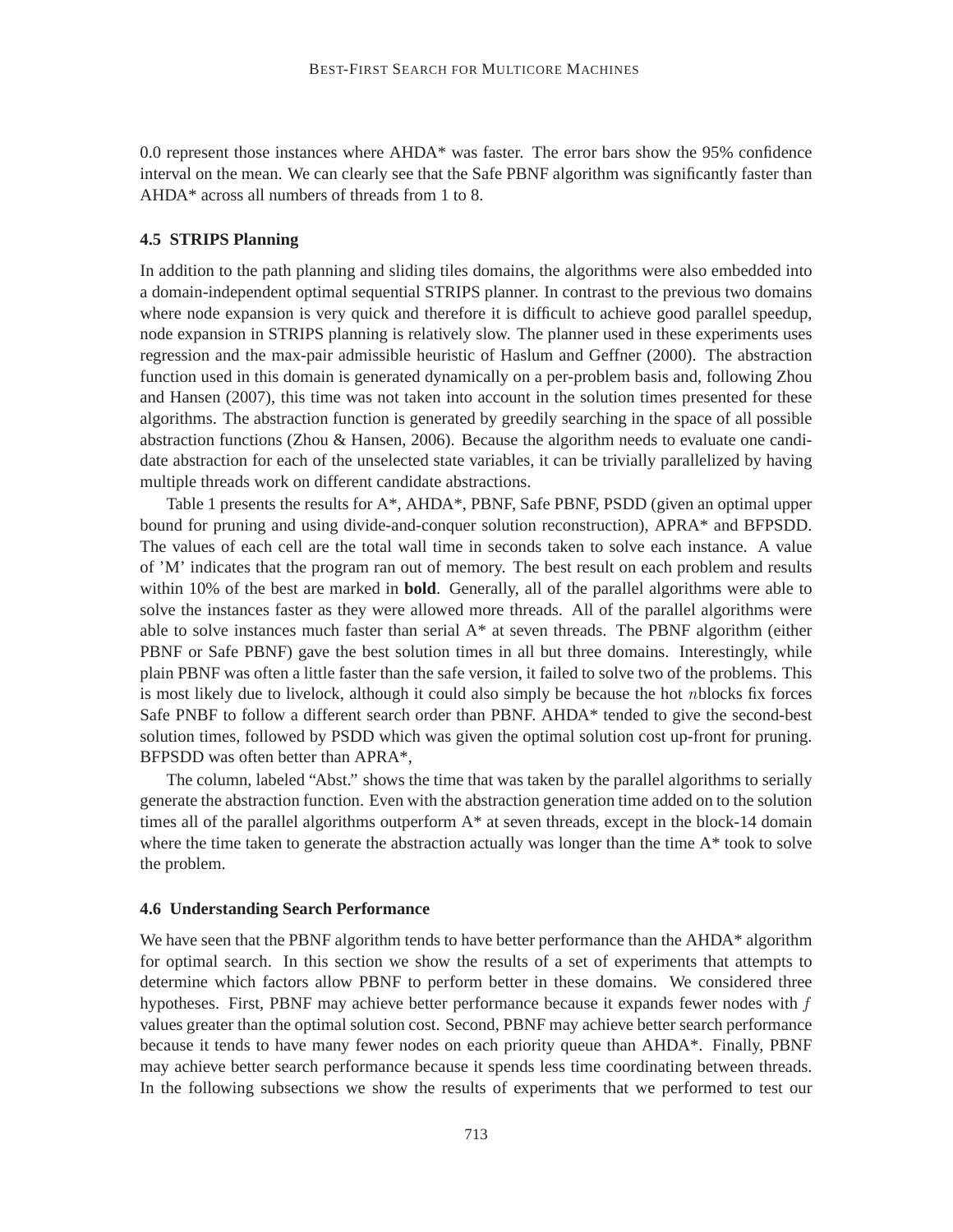|              | $A^*$       |        |                 |        | AHDA*          | <b>PBNF</b> |        |        |               |      |             |        |        |
|--------------|-------------|--------|-----------------|--------|----------------|-------------|--------|--------|---------------|------|-------------|--------|--------|
| threads      | 1           |        | 1               | 3      | 5              |             | 7      |        | $\mathbf{1}$  |      | 3           | 5      | 7      |
| logistics-6  | 2.30        |        | 1.44            | 0.70   | 0.48           |             | 0.40   |        | 1.27          |      | 0.72        | 0.58   | 0.53   |
| blocks-14    | 5.19        |        | 7.13            | 5.07   | 2.25           |             | 2.13   |        | 6.28          |      | 3.76        | 2.70   | 2.63   |
| gripper-7    | 117.78      |        | 59.51           | 33.95  | 15.97          |             | 12.69  |        | 39.66         |      | 16.43       | 10.92  | 8.57   |
| satellite-6  | 130.85      |        | 95.50           | 33.59  | 24.11          |             | 18.24  |        | 68.14         |      | 34.15       | 20.84  | 16.57  |
| elevator-12  | 335.74      |        | 206.16          | 96.82  | 67.68          |             | 57.10  |        | 156.64        |      | 56.25       | 34.84  | 26.72  |
| freecell-3   | 199.06      |        | 147.96          | 93.55  | 38.24          |             | 27.37  |        | 185.68        |      | 64.06       | 44.05  | 36.08  |
| depots-7     | M           |        | 299.66          | 126.34 | 50.97          |             | 39.10  |        | M             |      | M           | M      | M      |
| driverlog-11 | M           | 315.51 |                 | 85.17  | 51.28          |             | 48.91  |        | M             |      | M           | M      | M      |
| gripper-8    | $\mathbf M$ | 532.51 |                 | 239.22 | 97.61          |             | 76.34  |        | 229.88        |      | 95.63       | 60.87  | 48.32  |
|              |             |        |                 |        |                |             |        |        |               |      |             |        |        |
|              |             |        | <b>SafePBNF</b> |        |                |             |        |        |               |      | <b>PSDD</b> |        |        |
| threads      | 1           |        | 3<br>5          |        | 7              |             |        | 1      |               | 3    |             | 5      | 7      |
| logistics-6  | 1.17        | 0.64   |                 | 0.56   | 0.62           |             | 1.20   |        | 0.78          |      | 0.68        |        | 0.64   |
| blocks-14    | 6.21        | 2.69   |                 | 2.20   | 2.02           |             | 6.36   |        |               | 3.57 |             | 2.96   | 2.87   |
| gripper-7    | 39.58       | 16.87  | 11.23           |        | 9.21           |             |        | 65.74  | 29.37         |      |             | 21.88  | 19.19  |
| satellite-6  | 77.02       | 24.09  | 17.29           |        | 13.67          |             |        | 61.53  | 23.56         |      |             | 16.71  | 13.26  |
| elevator-12  | 150.39      | 53.45  | 34.23           |        | 27.02          |             |        | 162.76 | 62.68         |      |             | 43.34  | 36.66  |
| freecell-3   | 127.07      | 47.10  | 38.07           |        | 37.02          |             |        | 126.31 | 53.76         |      |             | 45.47  | 43.71  |
| depots-7     | 156.36      | 63.04  | 42.91           |        | 34.66          |             |        | 159.98 | 73.00         |      |             | 57.65  | 54.70  |
| driverlog-11 | 154.15      | 59.98  | 38.84           |        | 31.22          |             |        | 155.93 | 63.20         |      |             | 41.85  | 34.02  |
| gripper-8    | 235.46      | 98.21  | 63.65           |        | 51.50          |             |        | 387.81 | 172.01        |      |             | 120.79 | 105.54 |
|              |             |        |                 |        |                |             |        |        |               |      |             |        |        |
|              |             |        | APRA*           |        |                |             |        |        | <b>BFPSDD</b> |      |             |        | Abst.  |
| threads      | 1           | 3      | 5               |        | $\overline{7}$ |             | 1      |        | 3             | 5    |             | 7      | 1      |
| logistics-6  | 1.44        | 0.75   | 1.09            |        | 0.81           |             | 2.11   | 1.06   |               | 0.79 | 0.71        |        | 0.42   |
| blocks-14    | 7.37        | 5.30   | 3.26            |        | 2.92           |             | 7.78   | 4.32   |               | 3.87 | 3.40        |        | 7.9    |
| gripper-7    | 62.61       | 43.13  | 37.62           | 26.78  |                |             | 41.56  | 18.02  | 12.21         |      | 10.20       |        | 0.8    |
| satellite-6  | 95.11       | 42.85  | 67.38           | 52.82  |                |             | 62.01  | 24.06  | 20.43         |      | 13.54       |        | 1      |
| elevator-12  | 215.19      | 243.24 | 211.45          | 169.92 |                |             | 151.50 | 58.52  | 40.95         |      | 32.48       |        | 0.7    |
| freecell-3   | 153.71      | 122.00 | 63.47           | 37.94  |                |             | 131.30 | 57.14  | 47.74         |      | 45.07       |        | 17     |
| depots-7     | 319.48      | 138.30 | 67.24           | 49.58  |                |             | 167.24 | 66.89  | 48.32         |      | 42.68       |        | 3.6    |
| driverlog-11 | 334.28      | 99.37  | 89.73           | 104.87 |                |             | 152.08 | 61.63  | 42.81         |      | 34.70       |        | 9.7    |

Table 1: Wall time on STRIPS planning problems.

gripper-8 | 569.26 351.87 236.93 166.19 | 243.44 101.11 70.84 59.18 | 1.1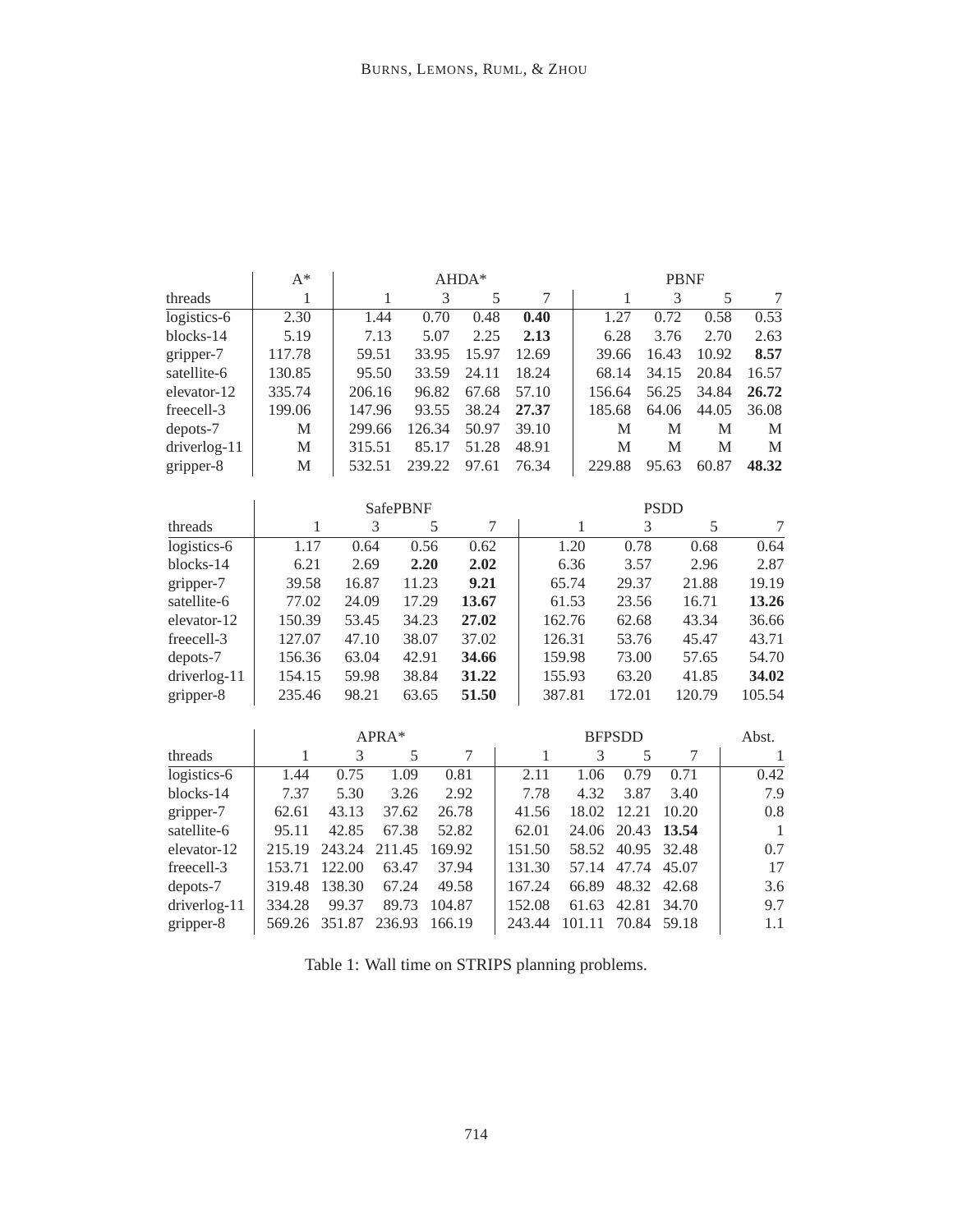

Figure 11: Cumulative normalized  $f$  value counts for nodes expanded with eight threads on unitcost four-way grid pathfinding (left) and the 15-puzzle (right).

three hypotheses. The results of these experiments agree with the first two hypotheses, however, it appears that the third hypothesis does not hold and, in fact, PBNF occasionally spends more time coordinating between threads than AHDA\*.

#### 4.6.1 NODE QUALITY

Because both PBNF and AHDA\* merely approximate a best-first order, they may expand some nodes that have  $f$  values greater than the optimal solution cost. When a thread expands a node with an  $f$  value greater than the optimal solution cost its effort was a waste because the only nodes that must be expanded when searching for an optimal solution are those with  $f$  values less than the optimal cost. In addition to this, both search algorithms may re-expand nodes for which a lower cost path has been found. If this happens work was wasted during the first sub-optimal expansion of the node.

Threads in PBNF are able to choose which nblock to expand based on the quality of nodes in the free nblocks. In AHDA\*, however, a thread must expand only those nodes that are assigned to it. We hypothesized that PBNF may expand fewer nodes with  $f$  values that are greater than the optimal solution cost because the threads have more control over the quality of the nodes that they choose to expand.

We collected the f value of each node expanded by both PBNF and  $AHDA^*$ . Figure 11 shows cumulative counts for the f values of nodes expanded by both PBNF and  $AHDA^*$  on the same set of unit-cost four-way 5000x5000 grid pathfinding instances as were used in Section 4.3 (right) and on the 15-puzzle instances used in Section 4.4 (left). In both plots, the x axis shows the f value of expanded nodes as a factor of the optimal solution cost for the given instance. The y axis shows the cumulative count of nodes expanded up to the given normalized  $f$  over the set of instances.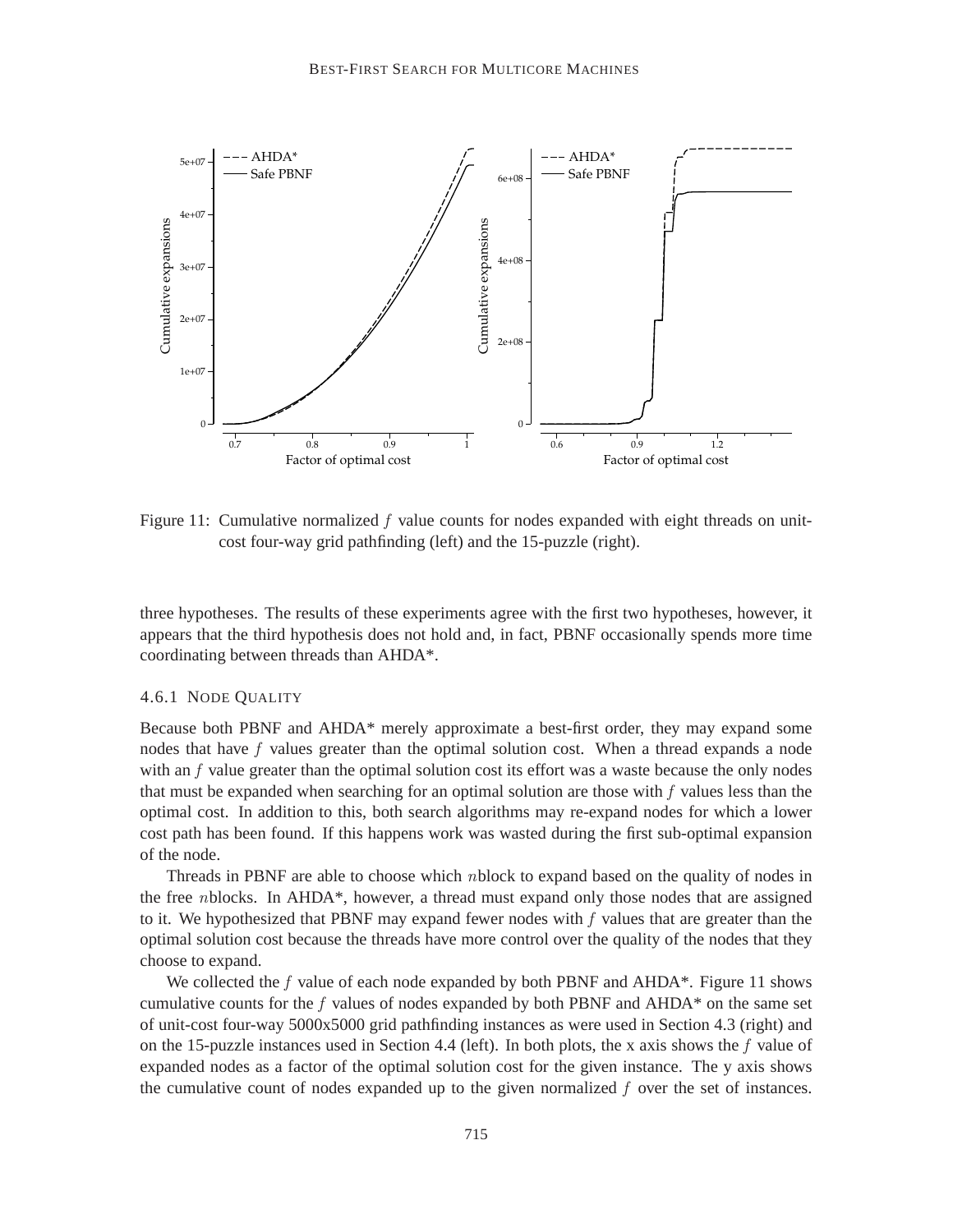

Figure 12: Mean CPU time per open list operation.

By looking at y-location of the right-most tip of each line we can find the total number of nodes expanded by each algorithm summed over all instances.

On the left panel of Figure 11 we can see that both algorithms tended to expand only a very small number of nodes with  $f$  values that were greater than the optimal solution cost on the grid pathfinding domain. The AHDA\* algorithm expanded more nodes in total on this set of instances. Both PBNF and AHDA\* must expand all of the nodes below the optimal solution cost. Because of this, the only way that AHDA\* can have a greater number of expansions for nodes below a factor of 1 is if it re-expanded nodes. It appears that AHDA\* re-expanded more nodes than PBNF and this seems to account for the fact that AHDA\* expanded more nodes in total.

The right half of Figure 11 shows the results on the 15-puzzle. We see that, again,  $AHDA^*$ expanded more nodes in total than PBNF. In this domain the algorithms expanded approximately the same number of nodes with f values less than the optimal solution cost. We can also see from this plot that AHDA\* expanded many more nodes that had  $f$  values greater than or equal to the optimal solution cost. In summary, PBNF expanded fewer nodes and better quality nodes than AHDA\* in both the grid pathfinding and sliding tiles domains. We speculate that this may happen because in PBNF the threads are allowed to choose which portion of the space they search and they choose it based on low f value. In AHDA\* the threads must search the nodes that map to them and these nodes may not be very good.

### 4.6.2 OPEN LIST SIZES

We have found that, since PBNF breaks up the search space into many different *nblocks*, it tends to have data structures with many fewer entries than AHDA\*, which breaks up the search space based on the number of threads. Since we are interested general-purpose algorithms that can handle domains with real-valued costs (like eight-way grid pathfinding) both PBNF and AHDA\* use binary heaps to implement their open lists. PBNF has one heap per nblock (that is one per abstract state) whereas AHDA $*$  has one heap per thread. Because the number of *n*blocks is greater than the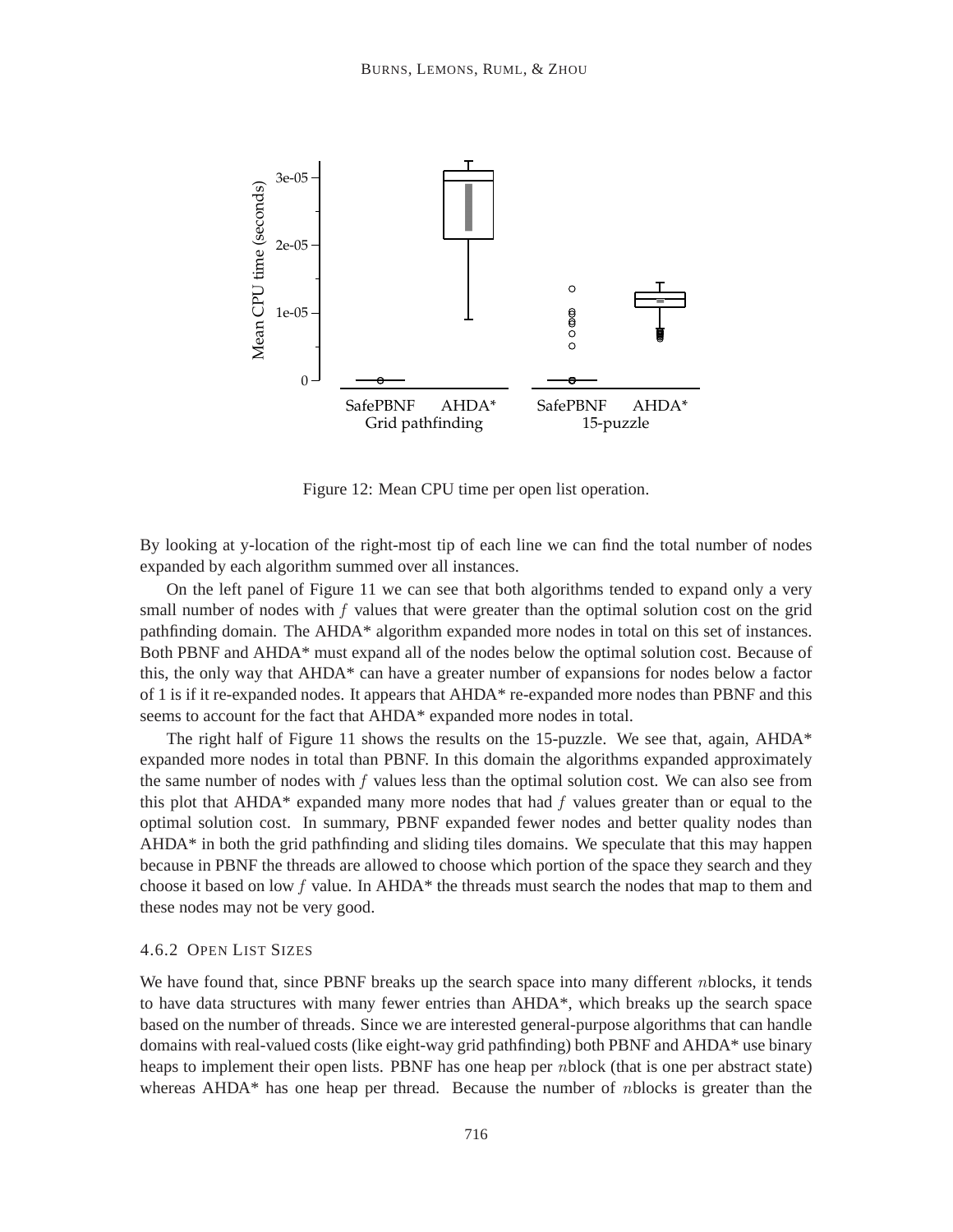number of threads AHDA\* will have many more nodes than PBNF in each of its heaps. This causes the heap operations in AHDA\* to take longer than the heap operations in PBNF.

The cost of operations on large heaps has been shown to greatly impact overall performance of an algorithm (Dai & Hansen, 2007). In order to determine the extent to which large heaps effect the performance of AHDA\* we added timers to all of the heap operations for both algorithms. Figure 12 shows the mean CPU time for a single open list operation for unit-cost four-way grid pathfinding domain and for the 15-puzzle. The boxes show the second and third quartiles with a line drawn across at the median. The whiskers show the extremes of the data except that data points residing beyond the first and third quartile by more than 1.5 times the inter-quartile range are signified by a circle. The shaded rectangle shows the 95% confidence interval on the mean. We can see that, in both cases, AHDA\* tended to spend more time performing heap operations than PBNF which typically spent nearly no time per heap operation. Heap operations must be performed once for each node that is expanded and may be required on each node generation. Even though these times are in the tens of microseconds the frequency of these operations can be very high during a single search.

Finally, as is described by Hansen and Zhou (2007), the reduction in open list sizes can also explain the good single thread performance that PBNF experiences on STRIPS planning (see Table 1). Hansen and Zhou point out that, although  $A^*$  is optimally efficient in terms of node expansions, it is not necessarily optimal with respect to wall time. They found that the benefit of managing smaller open lists enabled the Anytime weighted A\* algorithm to outperform A\* in wall time even though it expanded more nodes when converging to the optimal solution. As we describe in Section 9, this good single thread performance may also be caused by speculative expansions and pruning.

#### 4.6.3 COOORDINATION OVERHEAD

Our third hypothesis was that the amount of time that each algorithm spent on "coordination overhead" might differ. Both parallel algorithms must spend some of their time accessing data structures shared among multiple threads. This can cause overhead in two places. The first place where coordination overhead can be seen is in the synchronization of access to shared data structures. PBNF has two modes of locking the *n*block graph. First, if a thread has ownership of an *n*block with open nodes that remain to be expanded then it will use  $try\_lock$  because there is work that could be done if it fails to acquire the lock. Otherwise, if there are no nodes that the thread could expand then it attempt to acquire the lock on the nblock graph using the normal operation that blocks on failure. AHDA $*$  will use a try-lock on its receive queue at each expansion where it has nodes on this queue and on its open list. In our implementation AHDA\* will only use the blocking lock operation when a thread has no nodes remaining to expand but has nodes remaining in its send or receive buffers.

The second place where overhead may be incurred is when threads have no nodes to expand. In PBNF this occurs when a thread exhausts its current nblock and there are no free nblocks to acquire. The thread must wait until a new nblock becomes free. In AHDA\* if no open nodes map to a thread then it may have no nodes to expand. In this situation the thread will busy-wait until a node arrives on its receive queue. In either situation, locking or waiting, there is time that is wasted because threads are not actively searching the space.

When evaluating coordination overhead, we combine the amount of time spent waiting on a lock and the amount of time waiting without any nodes to expand. Figure 13 shows the per-thread coordination times for locks, waiting and the sum of the two normalized to the total wall time.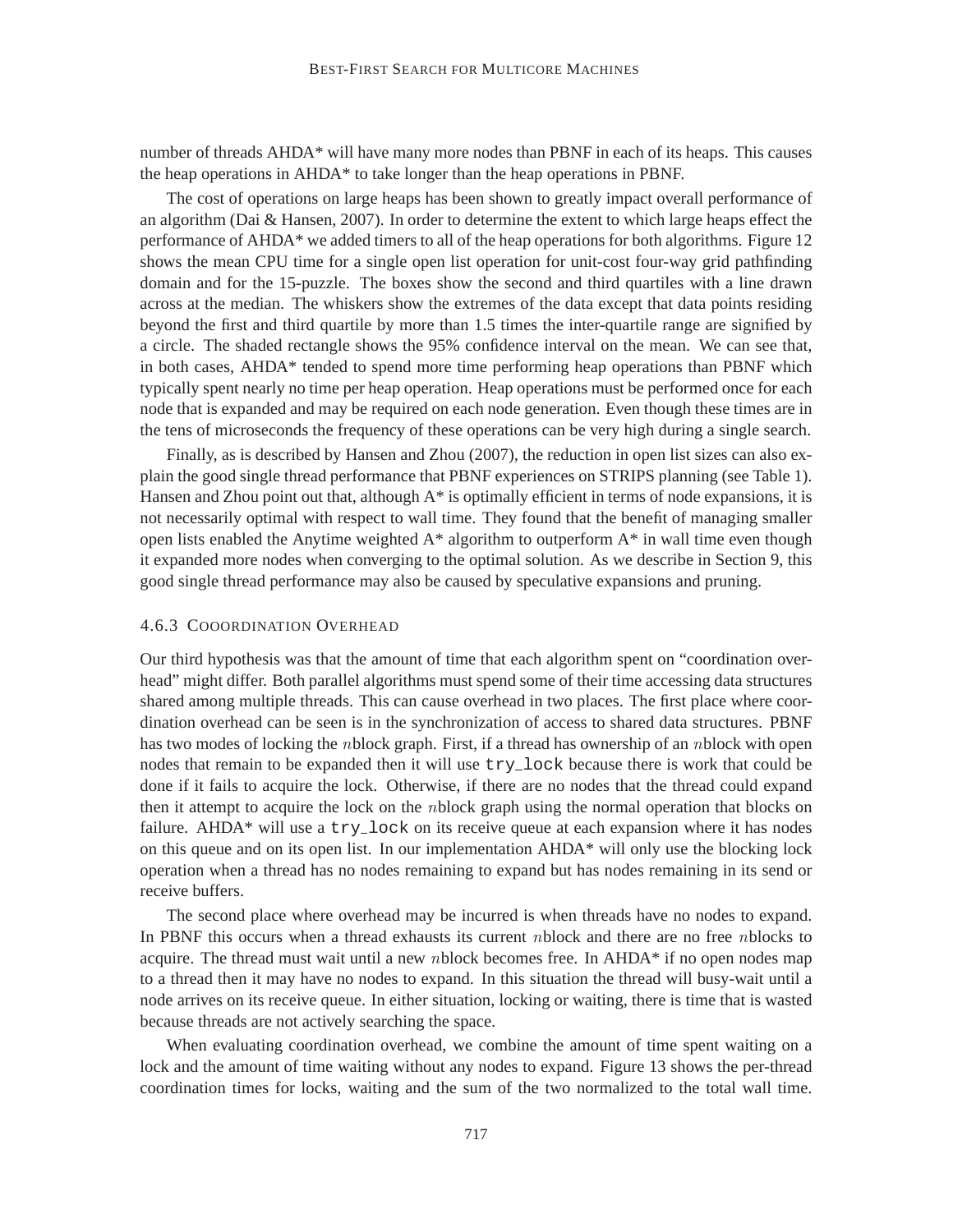

Figure 13: Per-thread ratio of coordination time to wall time on unit-cost four-way pathfinding (top) and the 15-puzzle (bottom).

Unlike the previous set of boxplots, individual data points residing at the extremes are not signified by circles in order to improve readability. The "Locks" column of this plot shows the distribution of times spent by each thread waiting on a lock, the "Wait" column shows the distribution of times that threads spent waiting without any nodes available to expand and the "Sum" column shows the distribution of the sum of the mean lock and wait times.

The left side of Figure 13 shows the results for grid pathfinding. From "Locks" column we see that threads in AHDA\* spent almost no time acquiring locks. This is expected because AHDA\* uses asynchronous communication. It appears that the amount of time that threads in PBNF spent acquiring locks was significantly greater than that of AHDA\*. The "Wait" column of this plot shows that both PBNF and AHDA\* appeared to have threads spend nearly the same amount of time waiting without any nodes to expand. Finally, the "Sum" column shows that the threads in PBNF spent more time overall coordinating between threads.

The bottom half of Figure 13 shows the coordination overhead for the 15-puzzle domain. Again, we see that threads in AHDA\* spent almost no time acquiring a lock. Individual threads in PBNF, however, tended to spend a larger fraction of their time waiting on locks in the sliding tiles domain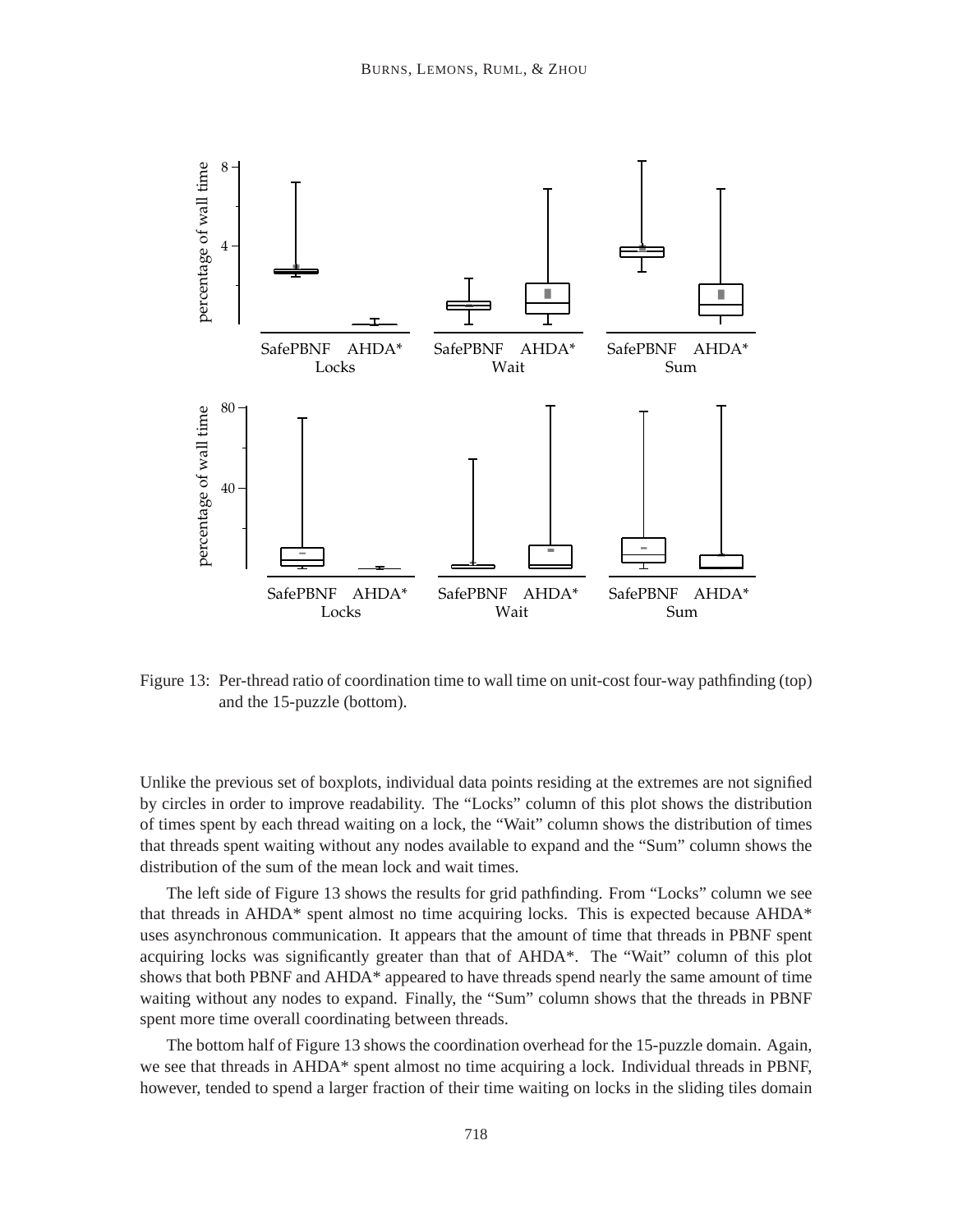than in grid pathfinding. In the "Wait" column of this figure we can see that AHDA\* spent more time than PBNF without any nodes to expand. Finally, we see that, over all, PBNF spent more time coordinating between threads than AHDA\*.

Overall our experiments have verified that our first two hypotheses that PBNF expanded better quality nodes than AHDA\* and that it spent less time performing priority queue operations than AHDA\*. We also found that our third hypothesis did not hold and that threads in PBNF tended to have more coordination overhead that AHDA\* but this seems to be out-weighed by the other two factors.

### **4.7 Summary**

In this section we have shown the results of an empirical evaluation of optimal parallel best-first search algorithms. We have shown that several simple parallel algorithms can actually be slower than a serial A\* search even when offered more computing power. Additionally we showed empirical results for a set of algorithms that make good use of parallelism and do outperform serial A\*. Overall the Safe PBNF algorithm gave the best and most consistent performance of this latter set of algorithms. Our AHDA\* variant of PRA\* had the second fastest mean performance in all domains.

We have also shown that using abstraction in a PRA\* style search to distribute nodes among the different threads can give a significant boost in speed by reducing the amount of communication. This modification to PRA\* appears to be a lot more helpful than simply using asynchronous communication. Using both of these improvements in conjunction (AHDA\*), yields a competitive algorithm that has the additional feature of not relying on shared memory.

Finally, we performed a set of experiments in an attempt to explain why Safe PBNF tended to give better search performance than AHDA\*. Our experiments looked at three factors: node quality, open list sizes and thread-coordination overhead. We concluded that PBNF is faster because it expands fewer nodes with suboptimal  $f$  values and it takes less time to perform priority queue operations.

## **5. Bounded Suboptimal Search**

Sometimes it is acceptable or even preferable to search for a solution that is not optimal. Suboptimal solutions can often be found much more quickly and with lower memory requirements than optimal solutions. In this section we show how to create bounded-suboptimal variants of some of the best optimal parallel search algorithms.

Weighted A\* (Pohl, 1970), a variant of A\* that orders its search on  $f'(n) = g(n) + w \cdot h(n)$ , with  $w > 1$ , is probably the most popular suboptimal search. It guarantees that, for an admissible heuristic h and a weight w, the solution returned will be w-admissible (within a w factor of the optimal solution cost) (Davis, Bramanti-Gregor, & Wang, 1988).

It is possible to modify AHDA\*, BFPSDD, and PBNF to use weights to find suboptimal solutions, we call these algorithms wAHDA\*, wBFPSDD and wPBNF. Just as in optimal search, parallelism implies that a strict  $f'$  search order will not be followed. The proof of weighted  $A^*$ 's w-optimality depends crucially on following a strict  $f'$  order, and for our parallel variants we must prove the quality of our solution by either exploring or pruning all nodes. Thus finding effective pruning rules can be important for performance. We will assume throughout that  $h$  is admissible.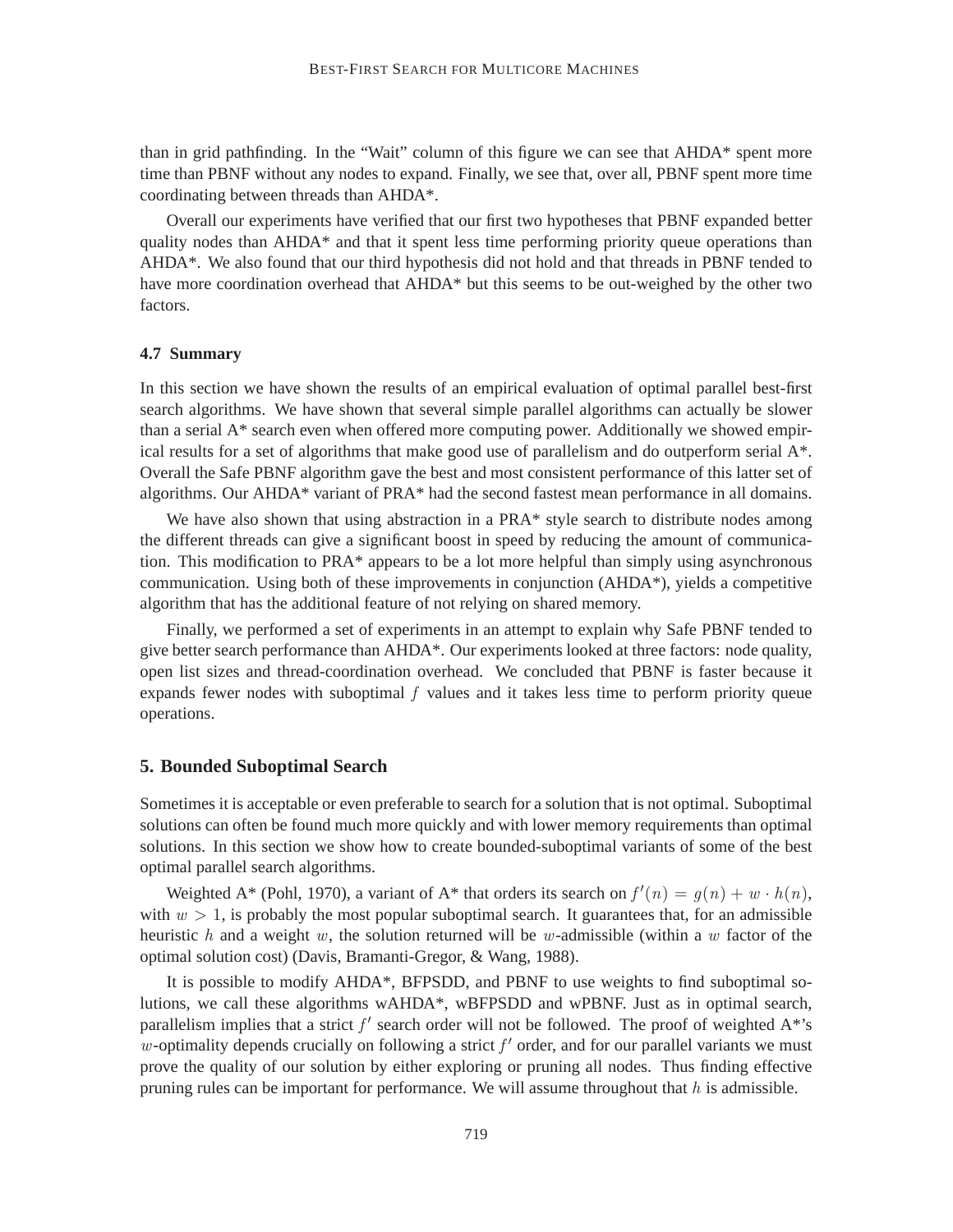### **5.1 Pruning Poor Nodes**

Let s be the current incumbent solution and w the suboptimality bound. A node n can clearly be pruned if  $f(n) \ge g(s)$ . But according to the following theorem, we only need to retain n if it is on the optimal path to a solution that is a factor of  $w$  better than  $s$ . This is a much stronger rule.

## **Theorem 4** *We can prune a node n if*  $w \cdot f(n) \ge g(s)$  *without sacrificing w-admissibility.*

*Proof:* If the incumbent is w-admissible, we can safely prune any node, so we consider the case where  $g(s) > w \cdot g(\rho pt)$ , where  $\rho pt$  is an optimal goal. Note that without pruning, there always exists a node p in some open list (or being generated) that is on the best path to *opt*. Let  $f^*$  be the cost of an optimal solution. By the admissibility of h and the definition of p,  $w \cdot f(p) \leq w \cdot f^*(p) = w \cdot g(opt)$ . If the pruning rule discards p, that would imply  $q(s) \leq w \cdot f(p)$  and thus  $q(s) \leq w \cdot q(opt)$ , which contradicts our premise. Therefore, an open node leading to an optimal solution will not be pruned if the incumbent is not  $w$ -admissible. A search that does not terminate until open is empty will not terminate until the incumbent is w-admissible or it is replaced by an optimal solution.  $\Box$ 

We make explicit a useful corollary:

# **Corollary 2** We can prune a node n if  $f'(n) \ge g(s)$  without sacrificing w-admissibility.

*Proof:* Clearly  $w \cdot f(n) \ge f'(n)$ , so Theorem 4 applies.

With this corollary, we can use a pruning shortcut: when the open list is sorted on increasing  $f'$  and the node at the front has  $f' \ge g(s)$ , we can prune the entire open list.

## **5.2 Pruning Duplicate Nodes**

When searching with an inconsistent heuristic, as in weighted  $A^*$ , it is possible for the search to find a better path to an already-expanded state. Likhachev, Gordon, and Thrun (2003) noted that, provided that the underlying heuristic function h is consistent, weighted  $A^*$  will still return a wadmissible solution if these duplicate states are pruned during search. This ensures that each state is expanded at most once during the search. Unfortunately, their proof depends on expanding in exactly best-first order, which is violated by several of the parallel search algorithms we consider here. However, we can still prove that some duplicates can be dropped. Consider the expansion of a node n that re-generates a duplicate state  $d$  that has already been expanded. We propose the following weak duplicate dropping criterion: the new copy of d can be pruned if the old  $q(d) \leq$  $g(n) + w \cdot c^*(n, d)$ , where  $c^*(n, d)$  is the optimal cost from node n to node d.

**Theorem 5** *Even if the weak dropping rule is applied, there will always be a node* p *from an optimal solution path on* open *such that*  $g(p) \leq w \cdot g^*(p)$ .

*Proof:* We proceed by induction over iterations of search. The theorem clearly holds after expansion of the initial state. For the induction step, we note that node  $p$  is only removed from *open* when it is expanded. If its child  $p_i$  that lies along the optimal path is added to *open*, the theorem holds. The only way it won't be added is if there exists a previous duplicate copy  $p'_i$  and the pruning rule holds, i.e.,  $g(p'_i) \leq g(p_{i-1}) + w \cdot c^*(p_{i-1}, p_i)$ . By the inductive hypothesis,  $g(p_{i-1}) \leq w \cdot g^*(p_{i-1})$ , and by definition  $g^*(p_{i-1}) + c^*(p_{i-1}, p_i) = g^*(p_i)$ , so we have  $g(p'_i) \leq w \cdot g^*(p'_i)$ ).  $\qquad \qquad \Box$ 

Note that the use of this technique prohibits using the global minimum  $f$  value as a lower bound on the optimal solution's cost, because  $g$  values can now be inflated by up to a factor of  $w$ . However, if s is the incumbent and we search until the global minimum  $f'$  value is  $\ge g(s)$ , as in a serial weighted  $A^*$  search, then w-admissibility is assured: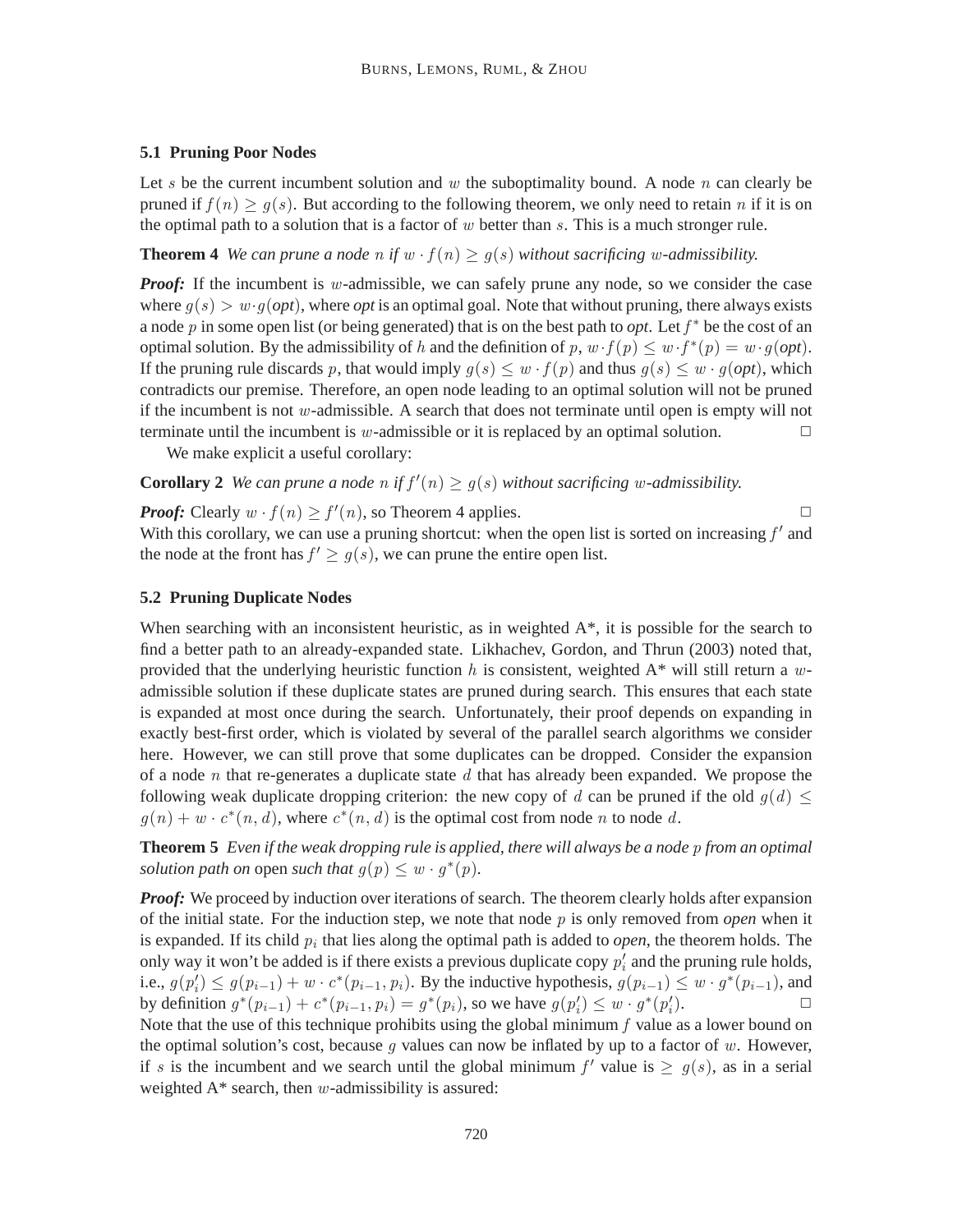**Corollary 3** If the minimum  $f'$  value is  $\geq g(s)$ , where s is the incumbent, then we have  $g(s) \leq$  $w\cdot g^*(\text{opt})$ 

*Proof:* Recall node p from Theorem 5.  $g(s) \le f'(p) = g(p) + w \cdot h(p) \le w \cdot (g^*(p) + h(p)) \le$  $w \cdot g^*$  $(\textit{opt})$ .

It remains an empirical question whether pruning on this rather weak criterion will lead to better performance in practice. Our results indicate that it does provide an advantage in the grid pathfinding domain. Results are presented in Section 6.1. It should be noted that, while extra pruning can preserve w-admissibility, it may result in solutions of lower quality than those resulting from search without pruning.

#### **5.3 Optimistic Search**

Korf (1993) showed that weighted A\* typically returns solutions that are better than the bound, w, would suggest. To take advantage of this, Thayer and Ruml (2008) use an optimistic approach to bounded suboptimal search that works in two stages: aggressive search using a weight that is greater than the desired optimality bound to find an incumbent solution and then a cleanup phase to prove that the incumbent is indeed within the bound. The intuition behind this approach is that  $wA^*$  can find a solution within a very tight bound (much tighter than  $w \cdot q(\rho pt)$ ), then the search can continue looking at nodes in f order until the bound can be proved. Thayer and Ruml show that, indeed, this approach can surpass the speed of  $wA^*$  for a given optimality bound. We have implemented an optimistic version of PBNF (oPBNF).

One of the requirements of oPBNF is that it must have access to the minimum  $f$  value over all nodes in order to prove the bound on the incumbent solution. For the aggressive search stage, the open lists and the heap of free *n*blocks are sorted on  $f'$  instead of  $f$  so a couple of additions need to be made. First, each nblock has an additional priority queue containing the open search nodes sorted on f. We call this queue  $open_f$ . The open<sub>f</sub> queue is simply maintained by adding and removing nodes as nodes are added and removed from the  $f'$  ordered open list of each nblock. Second, a priority queue, called min<sub>f</sub>, of all of the *n*blocks is maintained, sorted on the lowest f value in each *n*block at the time of its last release. min<sub>f</sub> is used to track a lower bound on the minimum f value over all nodes. This is accomplished by lazily updating  $\min_f$  only when an *n*block is released by a thread. When a thread releases an nblock, it sifts the released nblock and its successors to their new positions in the min<sub>f</sub> queue. These are the only nblocks whose minimum f values could have been changed by the releasing thread. Since the global minimum  $f$  value over all nodes is strictly increasing (assuming a consistent heuristic) we have the guarantee that the  $f$  value at the front of the min<sub>f</sub> queue is strictly increasing and is a lower bound on the global minimum f value at any given time. Using this lower bound, we are able to prove whether or not an incumbent solution is properly bounded.

oPBNF needs to decide when to switch between the aggressive search phase and the cleanup phase of optimistic search. As originally proposed, optimistic search performs aggressive search until the first incumbent is found then it switches between cleanup (when  $f'(n) \ge g(s)$ , where n is the best node based on  $f'$  and s is the incumbent solution) and aggressive search (when  $f'(n)$  <  $g(s)$ ) to hedge against the case when the current incumbent is not within the bound. In oPBNF, we were left with a choice: switch between aggressive search and cleanup on a global basis or on a per-nblock basis. We choose to switch on a per-nblock basis under the assumption that some threads could be cleaning up areas of the search space with low  $f$  values while other threads look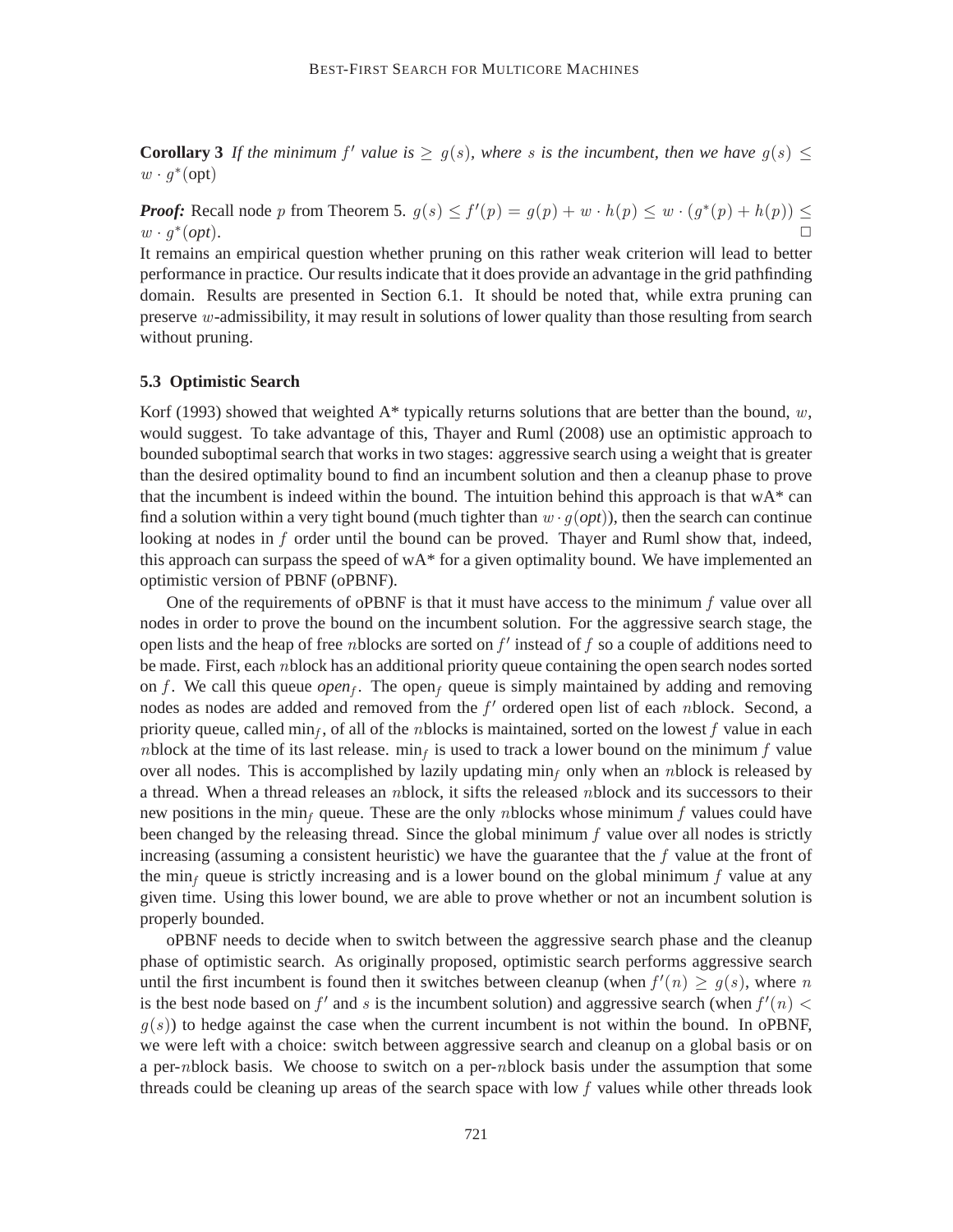for better solutions in areas of the search space with low  $f'$  values. In oPBNF, when deciding if one nblock is better than another (when deciding to switch or to set an nblock to hot), the choice is no longer based solely on the best  $f'$  value of the given nblock, but instead it is based on the  $f'$ value first, then the f value to break ties of if the best  $f'$  value is out of the bound of the incumbent. When acquiring a new nblock, a thread takes either the free nblock with the best  $f'$  value or best  $f$ value depending on which nblock is better (where the notion of better is described in the previous sentence). Finally, when expanding nodes, a thread selects aggressive search or cleanup based on the same criteria as standard optimistic search for the nodes within the acquired nblock.

#### **6. Empirical Evaluation: Bounded Suboptimal Search**

We implemented and tested weighted versions of the parallel search algorithms discussed above: wAHDA\*, wAPRA\*, wBFPSDD, wPBNF and oPBNF. All algorithms prune nodes based on the  $w \cdot f$  criterion presented in Theorem 4 and prune entire open lists on  $f'$  as in Corollary 2. Search terminates when all nodes have been pruned by the incumbent solution. Our experiments were run on the same three benchmark domains as for optimal search: grid pathfinding, the sliding tile puzzle, and STRIPS planning.

#### **6.1 Grid Pathfinding**

Results presented in Table 2 show the performance of the parallel search algorithms in terms of speedup over serial weighted  $A^*$  on grid pathfinding problems. Duplicate states that have already been expanded are dropped in the serial wA\* algorithm, as discussed by Likhachev et al. (2003).

The rows of this table show the number of threads and different algorithms whereas the columns are the weights used for various domains. Each entry shows the mean speedup over serial weighted A\*. We performed a Wilcoxon signed-rank test to determine which mean values were significantly different; elements that are in **bold** represent values that were not significantly different ( $p < 0.05$ ) from the best mean value in the given column. In general, the parallel algorithms show increased speedup as threads are added for low weights, and decreased speedup as the weight is increased.

In unit-cost four-way movement grids, for weights of 1.1, and 1.2 the wPBNF algorithm was the fastest of all of the algorithms tested reaching over five times the speed of wA\* at a weight of 1.1 at and over 4.5x at a weight of 1.2 . At a weight of 1.4 wPBNF, wBFPSDD and wAHDA\* did not show a significant difference in performance at 8 threads. wAHDA\* had the best speed up of all algorithms at a weight of 1.8. wAPRA\* never gave the best performance in this domain.

In eight-way movement grids wPBNF gave the best performance for a weight of 1.1 and 1.4, although in the latter case this best performance was a decrease over the speed of wA\* and it was achieved at 1 thread. wAHDA\* was the fastest when the weight was 1.2, however, this did not scale as expected when the number of threads was increased. Finally wAPRA\* gave the least performance decrease over weighted A\* at a weight of 1.8 with 1 thread. In this case, all algorithms were slower than serial weighted A\* but wAPRA\* gave the closest performance to the serial search. wBFPSDD never gave the best performance in this domain.

In the life-cost domain wPBNF outperformed all other algorithms for weights 1.1, 1.2 and 1.4. At weight 1.8, wPBNF's performance quickly dropped, however and wAHDA\* had the best results with more than a 4x speedup over  $WA^*$ , although the performance appears to have been very inconsistent as it is not significantly different from much lower speedup values for the same weight. wAPRA\* never gave the best performance in this domain.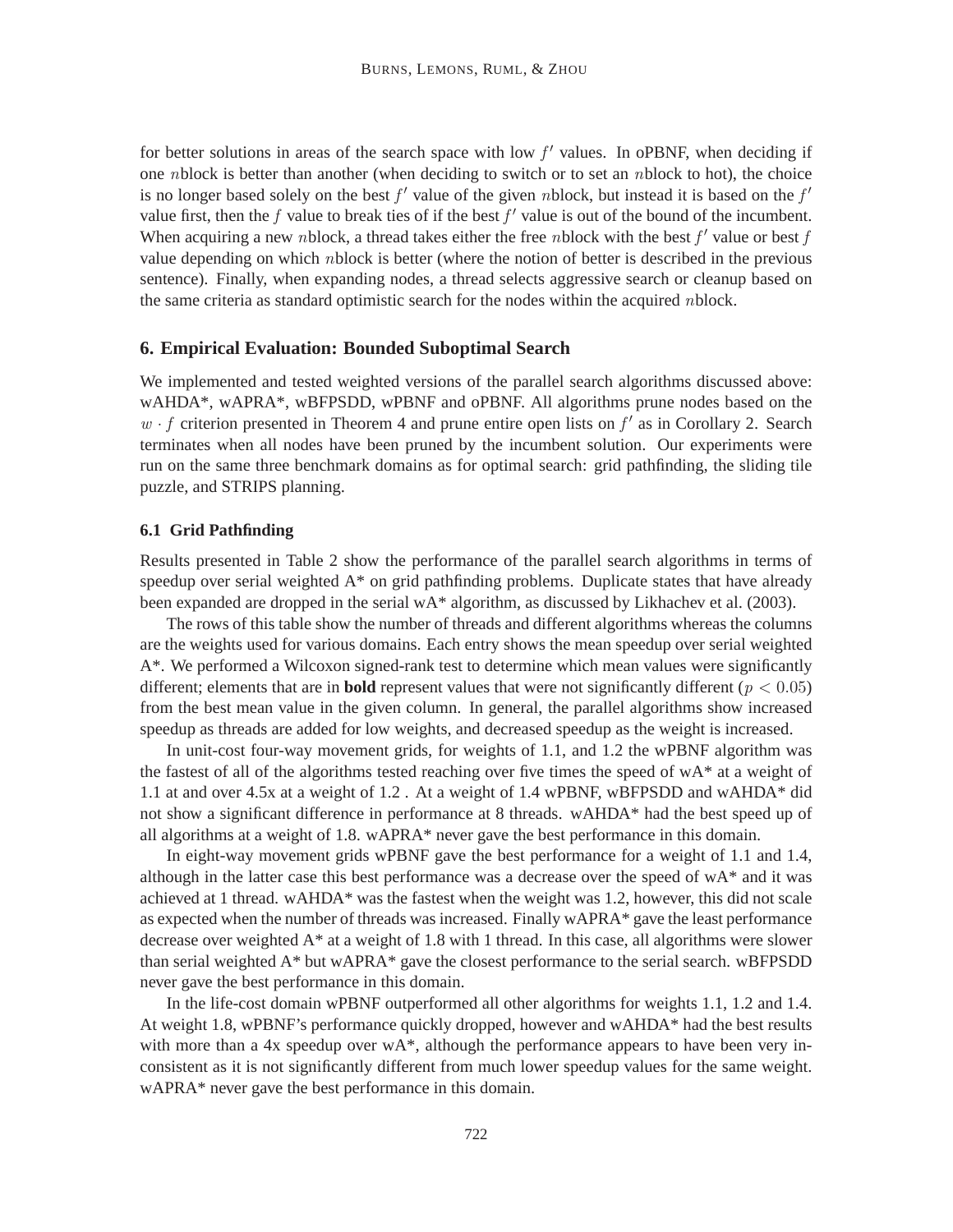|         |         |                | weight |      |                     |      |  |      |      |                      |      |  |      |      |                     |      |
|---------|---------|----------------|--------|------|---------------------|------|--|------|------|----------------------|------|--|------|------|---------------------|------|
|         |         |                |        |      | Unit Four-way Grids |      |  |      |      | Unit Eight-way Grids |      |  |      |      | Life Four-way Grids |      |
|         |         |                | 1.1    | 1.2  | 1.4                 | 1.8  |  | 1.1  | 1.2  | 1.4                  | 1.8  |  | 1.1  | 1.2  | 1.4                 | 1.8  |
|         |         | $\mathbf{1}$   | 0.98   | 0.91 | 0.51                | 0.73 |  | 0.93 | 1.37 | 0.73                 | 0.74 |  | 0.65 | 0.66 | 0.84                | 0.67 |
|         |         | $\overline{c}$ | 1.74   | 1.65 | 1.07                | 0.87 |  | 1.65 | 1.82 | 0.57                 | 0.66 |  | 1.15 | 1.17 | 1.59                | 0.39 |
|         |         | 3              | 2.47   | 2.33 | 1.62                | 0.89 |  | 2.36 | 1.77 | 0.55                 | 0.61 |  | 1.65 | 1.67 | 2.32                | 0.39 |
|         | wPBNF   | $\overline{4}$ | 3.12   | 2.92 | 2.13                | 0.90 |  | 2.97 | 1.72 | 0.53                 | 0.58 |  | 2.08 | 2.10 | 2.96                | 0.49 |
|         |         | 5              | 3.76   | 3.52 | 2.48                | 0.91 |  | 3.55 | 1.67 | 0.52                 | 0.56 |  | 2.53 | 2.55 | 3.63                | 1.49 |
|         |         | 6              | 4.30   | 3.99 | 2.80                | 0.89 |  | 4.04 | 1.61 | 0.50                 | 0.54 |  | 2.94 | 2.95 | 4.20                | 1.64 |
|         |         | 7              | 4.78   | 4.40 | 3.01                | 0.88 |  | 4.40 | 1.55 | 0.49                 | 0.51 |  | 3.31 | 3.33 | 4.63                | 2.12 |
|         |         | 8              | 5.09   | 4.66 | 3.11                | 0.87 |  | 4.70 | 1.49 | 0.45                 | 0.46 |  | 3.61 | 3.64 | 5.11                | 1.06 |
|         |         | $\mathbf{1}$   | 0.82   | 0.84 | 0.96                | 0.94 |  | 0.87 | 0.79 | 0.43                 | 0.33 |  | 0.52 | 0.53 | 0.58                | 0.60 |
|         |         | $\overline{c}$ | 1.26   | 1.26 | 1.45                | 0.91 |  | 1.37 | 1.10 | 0.43                 | 0.35 |  | 0.83 | 0.83 | 0.92                | 0.76 |
|         |         | 3              | 1.65   | 1.65 | 1.90                | 0.84 |  | 1.80 | 1.22 | 0.41                 | 0.33 |  | 1.10 | 1.09 | 1.26                | 0.84 |
|         |         | $\overline{4}$ | 1.93   | 1.92 | 2.09                | 0.79 |  | 2.13 | 1.25 | 0.42                 | 0.33 |  | 1.29 | 1.29 | 1.48                | 0.89 |
|         | wBFPSDD | 5              | 2.24   | 2.24 | 2.36                | 0.75 |  | 2.47 | 1.31 | 0.39                 | 0.32 |  | 1.53 | 1.51 | 1.61                | 0.93 |
|         |         | 6              | 2.51   | 2.51 | 2.58                | 0.71 |  | 2.74 | 1.21 | 0.36                 | 0.30 |  | 1.73 | 1.72 | 1.78                | 0.93 |
|         |         | 7              | 2.73   | 2.69 | 2.63                | 0.67 |  | 2.94 | 1.26 | 0.34                 | 0.29 |  | 1.91 | 1.89 | 1.94                | 0.91 |
| threads |         | 8              | 2.91   | 2.84 | 2.68                | 0.63 |  | 3.10 | 1.23 | 0.32                 | 0.26 |  | 2.06 | 2.03 | 2.10                | 0.85 |
|         |         | $\mathbf{1}$   | 0.87   | 0.79 | 0.32                | 0.56 |  | 0.79 | 1.10 | 0.66                 | 0.76 |  | 0.56 | 0.55 | 0.71                | 0.22 |
|         |         | $\overline{c}$ | 1.35   | 1.17 | 0.63                | 0.84 |  | 1.04 | 1.99 | 0.62                 | 0.61 |  | 0.88 | 0.86 | 1.29                | 0.32 |
|         | wAHDA*  | $\overline{3}$ | 1.90   | 1.69 | 1.30                | 1.30 |  | 2.08 | 2.93 | 0.64                 | 0.62 |  | 1.09 | 1.39 | 1.86                | 0.56 |
|         |         | $\overline{4}$ | 2.04   | 2.10 | 1.57                | 1.30 |  | 2.48 | 2.84 | 0.56                 | 0.54 |  | 1.60 | 1.64 | 2.24                | 0.56 |
|         |         | 5              | 1.77   | 2.08 | 1.79                | 0.97 |  | 2.49 | 2.52 | 0.42                 | 0.41 |  | 1.88 | 1.92 | 2.58                | 0.41 |
|         |         | 6              | 3.23   | 3.03 | 2.18                | 1.33 |  | 3.73 | 2.83 | 0.49                 | 0.45 |  | 2.15 | 2.17 | 3.02                | 1.50 |
|         |         | 7              | 3.91   | 3.78 | 2.56                | 1.30 |  | 4.45 | 2.89 | 0.45                 | 0.41 |  | 2.39 | 2.41 | 3.50                | 1.07 |
|         |         | 8              | 3.79   | 3.64 | 3.02                | 1.13 |  | 4.39 | 2.58 | 0.37                 | 0.38 |  | 2.38 | 2.42 | 3.55                | 4.16 |
|         |         | $\overline{1}$ | 0.88   | 0.81 | 0.32                | 0.56 |  | 0.80 | 1.11 | 0.67                 | 0.77 |  | 0.56 | 0.56 | 0.72                | 0.23 |
|         |         | $\overline{c}$ | 0.51   | 0.44 | 0.22                | 0.36 |  | 0.35 | 0.69 | 0.31                 | 0.28 |  | 0.35 | 0.34 | 0.46                | 0.12 |
|         |         | $\overline{3}$ | 0.36   | 0.32 | 0.20                | 0.26 |  | 0.41 | 0.65 | 0.23                 | 0.22 |  | 0.23 | 0.26 | 0.32                | 0.10 |
|         |         | $\overline{4}$ | 0.50   | 0.44 | 0.30                | 0.41 |  | 0.43 | 0.73 | 0.22                 | 0.19 |  | 0.42 | 0.43 | 0.55                | 0.16 |
|         | wAPRA*  | 5              | 0.55   | 0.56 | 0.39                | 0.48 |  | 0.49 | 0.87 | 0.23                 | 0.19 |  | 0.54 | 0.56 | 0.67                | 0.20 |
|         |         | 6              | 0.52   | 0.49 | 0.31                | 0.30 |  | 0.50 | 0.65 | 0.16                 | 0.14 |  | 0.39 | 0.39 | 0.49                | 0.13 |
|         |         | $\overline{7}$ | 0.73   | 0.67 | 0.40                | 0.36 |  | 0.62 | 0.73 | 0.17                 | 0.14 |  | 0.49 | 0.49 | 0.65                | 0.18 |
|         |         | 8              | 1.09   | 1.07 | 0.82                | 0.77 |  | 0.89 | 1.38 | 0.28                 | 0.22 |  | 1.00 | 0.98 | 1.22                | 0.42 |

Table 2: Grid Pathfinding: Average speedup over serial weighted A\* for various numbers of threads.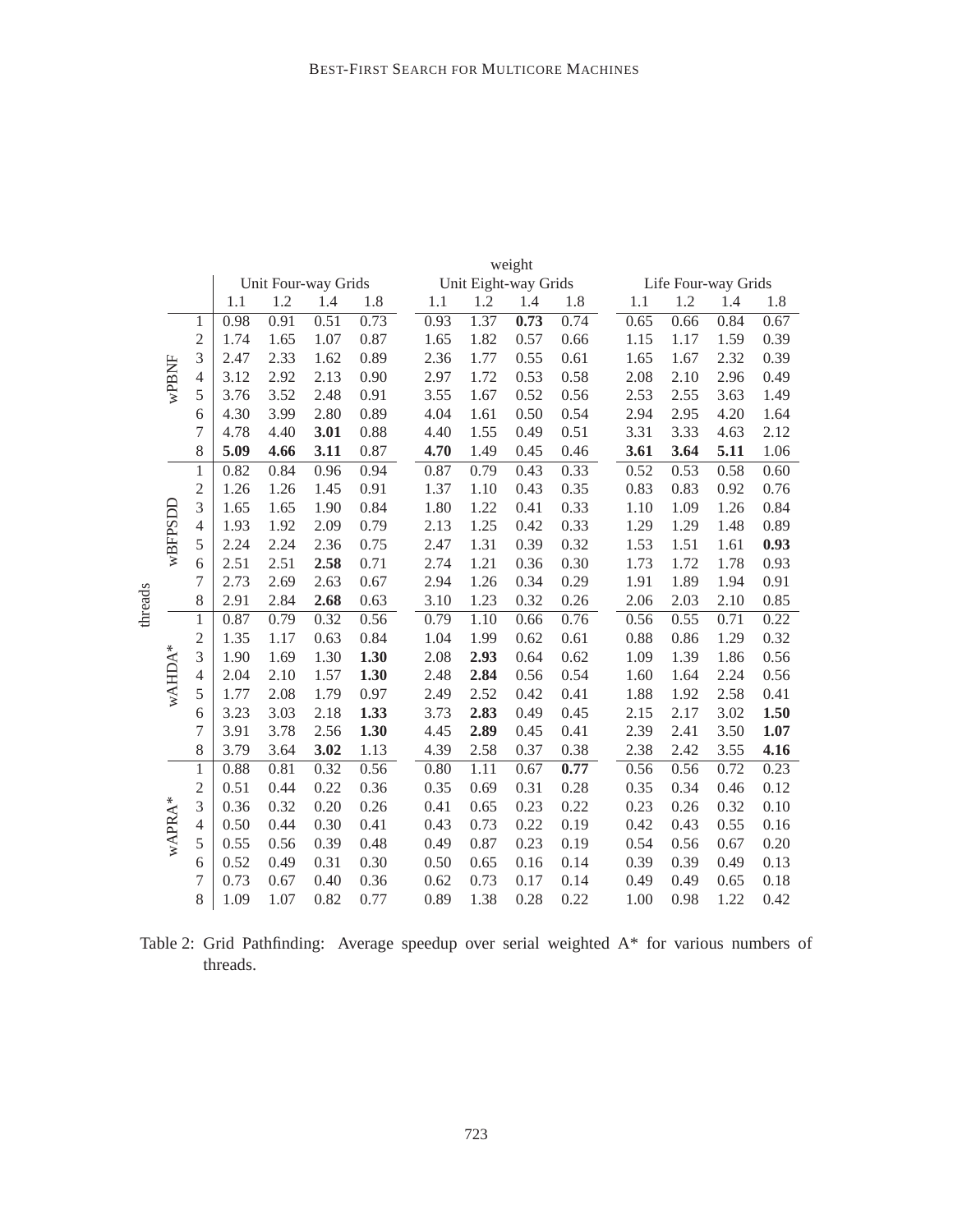| threads        |      |      | wPBNF  |      | wBFPSDD |      |        |      |  |  |
|----------------|------|------|--------|------|---------|------|--------|------|--|--|
|                | 1.4  | 1.7  | 2.0    | 3.0  | 1.4     | 1.7  | 2.0    | 3.0  |  |  |
| $\mathbf{1}$   | 0.68 | 0.44 | 0.38   | 0.69 | 0.65    | 0.61 | 0.44   | 0.35 |  |  |
| $\mathfrak{2}$ | 1.35 | 0.81 | 1.00   | 0.63 | 0.87    | 0.74 | 0.49   | 0.43 |  |  |
| 3              | 1.48 | 0.97 | 0.85   | 0.56 | 1.05    | 0.72 | 0.63   | 0.46 |  |  |
| $\overline{4}$ | 1.70 | 1.20 | 0.93   | 0.60 | 1.09    | 1.00 | 0.57   | 0.45 |  |  |
| 5              | 2.04 | 1.38 | 0.97   | 0.74 | 1.27    | 0.97 | 0.65   | 0.40 |  |  |
| 6              | 2.16 | 1.30 | 1.19   | 0.67 | 1.33    | 1.17 | 0.61   | 0.39 |  |  |
| $\overline{7}$ | 2.55 | 1.46 | 1.04   | 0.62 | 1.49    | 1.10 | 0.59   | 0.34 |  |  |
| 8              | 2.71 | 1.71 | 1.10   | 0.60 | 1.53    | 1.08 | 0.62   | 0.33 |  |  |
|                |      |      |        |      |         |      |        |      |  |  |
|                |      |      |        |      |         |      |        |      |  |  |
| threads        |      |      | wAHDA* |      |         |      | wAPRA* |      |  |  |
|                | 1.4  | 1.7  | 2.0    | 3.0  | 1.4     | 1.7  | 2.0    | 3.0  |  |  |
| $\mathbf{1}$   | 0.61 | 0.60 | 0.59   | 0.54 | 0.61    | 0.59 | 0.59   | 0.54 |  |  |
| $\overline{2}$ | 1.18 | 1.11 | 1.32   | 0.78 | 1.18    | 1.08 | 1.36   | 0.78 |  |  |
| 3              | 1.53 | 1.30 | 1.40   | 0.73 | 1.45    | 1.25 | 1.32   | 0.78 |  |  |
| 4              | 1.91 | 1.57 | 1.55   | 0.74 | 1.77    | 1.50 | 1.36   | 0.62 |  |  |
| 5              | 2.33 | 1.70 | 1.27   | 0.66 | 2.32    | 1.62 | 1.26   | 0.64 |  |  |
| 6              | 2.28 | 1.72 | 1.24   | 0.52 | 2.18    | 1.54 | 1.83   | 0.47 |  |  |
| $\overline{7}$ | 2.71 | 1.50 | 1.03   | 0.44 | 2.63    | 1.40 | 1.09   | 0.43 |  |  |

Table 3: 15-puzzle: Average speedup over serial weighted A\* for various numbers of threads.

|                                                 |      | Unit Four-way Grids |      |      |      | Unit Eight-way Grids |      |      | 250 easy 15-puzzles |      |      |      |  |
|-------------------------------------------------|------|---------------------|------|------|------|----------------------|------|------|---------------------|------|------|------|--|
| threads                                         |      | 1.2                 | 1.4  | 1.8  |      |                      | 1.4  | 1.8  | 1.4                 |      | 2.0  | 3.0  |  |
|                                                 | 0.54 | 0.99                | 0.74 | 0.47 | 0.74 | 0.76                 | 0.09 | 0.05 | 0.56                | 0.58 | 0.77 | 0.60 |  |
|                                                 | 0.99 | 2.00                | 1.05 | 0.45 | 1.26 | 0.71                 | 0.09 | 0.05 | 0.85                | 1.07 | 0.83 | 0.72 |  |
|                                                 | 1.40 | 2.89                | 1.19 | 0.45 | 1.64 | 0.70                 | 0.09 | 0.05 | 1.06                | 0.94 | 0.79 | 0.80 |  |
| $\frac{1}{2}$<br>$\frac{3}{4}$<br>$\frac{3}{5}$ | 1.76 | 3.62                | 1.26 | 0.44 | 1.90 | 0.69                 | 0.09 | 0.05 | 1.01                | 0.82 | 0.93 | 0.69 |  |
|                                                 | 2.11 | 4.29                | 1.33 | 0.43 | 2.09 | 0.68                 | 0.08 | 0.05 | 1.20                | 1.21 | 0.97 | 0.74 |  |
| 6                                               | 2.43 | 4.84                | 1.35 | 0.44 | 2.21 | 0.68                 | 0.08 | 0.05 | 1.32                | 0.83 | 0.99 | 0.67 |  |
|                                                 | 2.70 | 5.44                | 1.37 | 0.43 | 2.29 | 0.67                 | 0.08 | 0.04 | 1.14                | 0.93 | 0.88 | 0.71 |  |
| 8                                               | 2.97 | 6.01                | 1.39 | 0.42 | 2.30 | 0.67                 | 0.08 | 0.04 | 1.33                | 0.87 | 0.81 | 0.64 |  |

Table 4: Average speedup over serial optimistic search for various numbers of threads.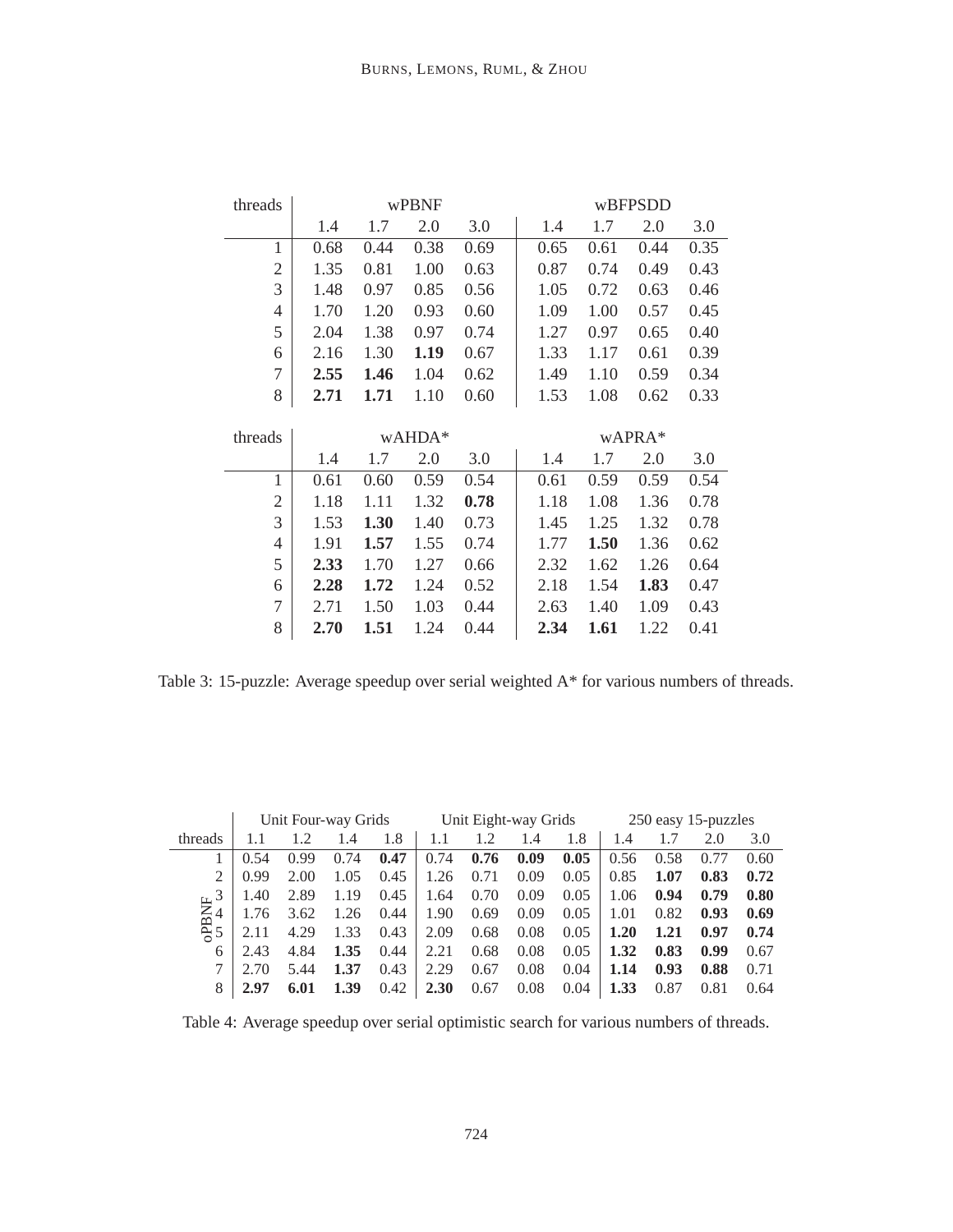Overall, we see that wPBNF often had the best speedup results at eight threads and for weights less than 1.8. wAHDA\*, however, gave the best performance at a weight of 1.8 across all grid pathfinding domains. wBFPSDD often gave speedup over serial weighted A\*, however it was not quite as competitive as wPBNF or wAHDA\*. wAPRA\* was only very rarely able to outperform the serial search.

Table 4 shows the results for the optimistic variant of the PBNF algorithm (oPBNF). Each cell in this table shows the mean speedup of oPBNF over serial optimistic search. Once again, the **bold** cells entries that are not significantly different from the best value in the column. For unit-cost four-way pathfinding problems oPBNF gave a performance increase over optimistic search for two or more threads and for all weights less than 1.8. At a weight of 1.2, oPBNF tended to give the best speedup, this may be because optimistic search performed poorly at this particular weight. In unit-cost eight-way pathfinding, we see that oPBNF performs comparably to the unit-cost domain for a weight of 1.1, however, at all higher weights the algorithm is slower than serial optimistic search.

#### **6.2 Sliding Tile Puzzles**

For the sliding tiles domain, we used the standard Korf 100 15-puzzles (Korf, 1985). Results are presented in Table 3. wPBNF, wAHDA\* and wAPRA\* tended to give comparable performance in the sliding tile puzzle domain each having values that are not significantly different for weights of 1.4 and 1.7. At a weight of 3.0, wAHDA\* gave the least performance decrease over weighted A\* at 2 threads.

The right-most column of Table 4 shows the results for optimistic PBNF on 250 15-puzzle instances that were solvable by A\* in fewer than 3 million expansions. oPBNF gave its best performance at a weight of 1.4. For weights greater than 1.4 oPBNF was unable to outperform its serial counterpart. For greater weights oPBNF tended to perform better with smaller numbers of threads.

One trend that can be seen in both the sliding tiles domain and the grid pathfinding domain is that the speedup of the parallel algorithms over serial suboptimal search decreases as the weight is increased. We suspect that the decrease in relative performance is due to the problems becoming sufficiently easy (in terms of node expansions) that the overhead for parallelism becomes harmful to overall search. In problems that require many node expansions the cost of parallelism (additional expansions, spawning threads, synchronization – albeit small, waiting for threads to complete, etc.) is amortized by the search effort. In problems that require only a small number of expansions, however, this overhead accounts for more of the total search time and a serial algorithm could potentially be faster.

To confirm our understanding of the effect of problem size on speedup, Figure 14 shows a comparison of wPBNF to weighted A\* on all of the 100 Korf 15-puzzle instances using eight threads. Each point represents a run on one instance at a particular weight, the y-axis represents wPBNF speedup relative to serial wA\*, and the x-axis represents the number of nodes expanded by  $wA^*$ . Different glyphs represents different weight values used for both wPBNF and wA\*. The figure shows that, while wPBNF did not outperform wA\* on easier problems, the benefits of wPBNF over wA\* increased as problem difficulty increased. The speed gain for the instances that were run at a weight of 1.4 (the lowest weight tested) leveled off just under 10 times faster than  $wA^*$ . This is because the machine has eight cores. There are a few instances that seem to have speedup greater than 10x. These can be explained by the speculative expansions that wPBNF performs which may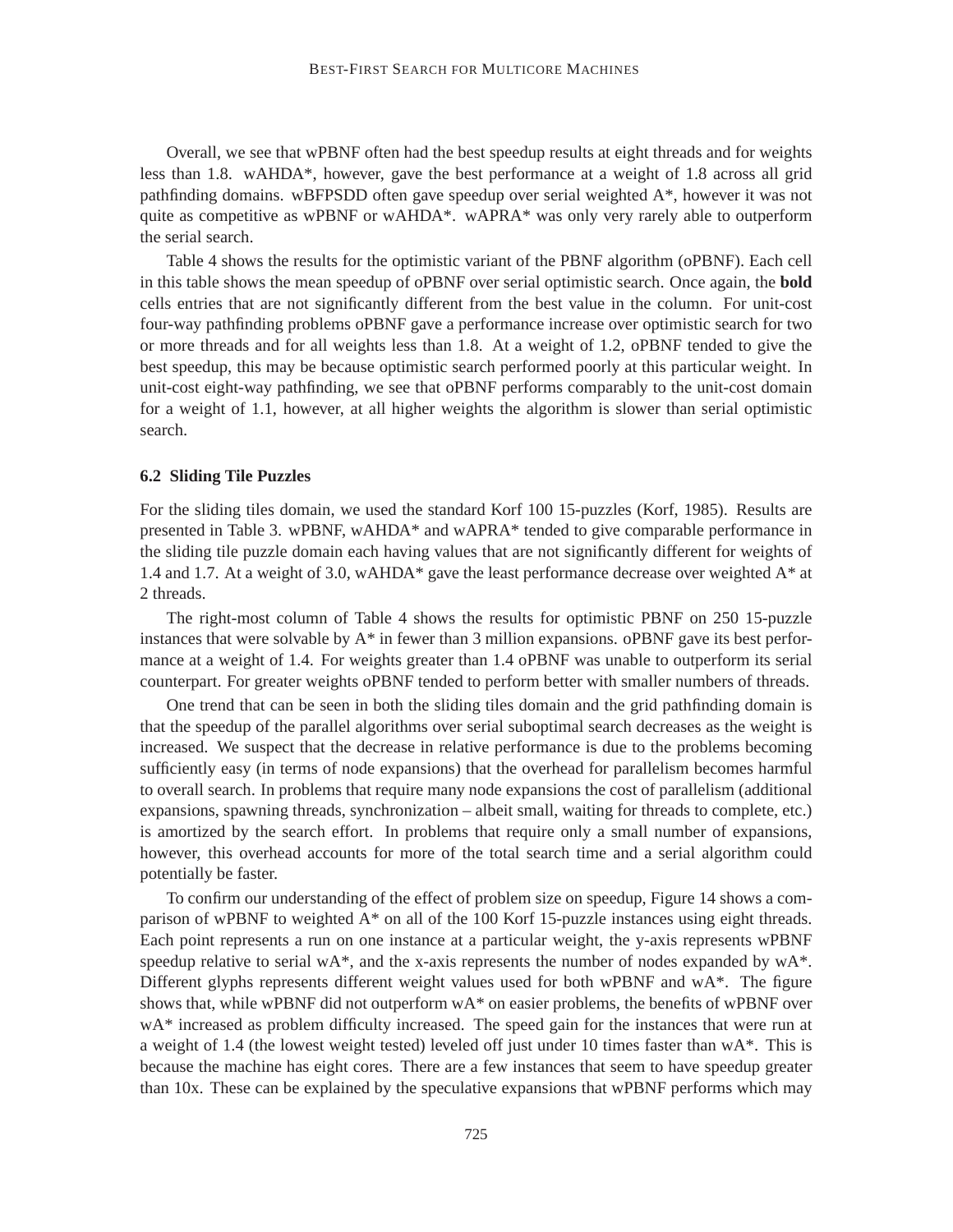

Figure 14: wPBNF speedup over wA\* as a function of problem difficulty.

find a bounded solution faster than weighted  $A^*$  due to the pruning of more nodes with  $f'$  values equal to that of the resulting solution. The poor behavior of wPBNF for easy problems is most likely due to the overhead described above. This effect of problem difficulty means that wPBNF outperformed wA\* more often at low weights, where the problems required more expansions, and less often at higher weights, where the problems were completed more quickly.

## **6.3 STRIPS Planning**

Table 5 shows the performance of the parallel search algorithms on STRIPS planning problems, again in terms of speedup versus serial weighted A\*. In this table columns represent various weights and the rows represent different planning problems with two and seven threads. **Bold** values represent table entries that are within 10% of the the best performance for the given domain. All algorithms had better speedup at seven threads than at two. wPBNF gave the best speedup for the most number of domains followed by wAHDA\* which was the fastest for three of the domains at seven threads. At two threads there were a couple of domains (satellite-6 and freecell-3) where wBFPSDD gave the most speedup, however it never did at seven threads. wAPRA\* was always slower than the three remaining algorithms. On one problem, freecell-3, serial weighted  $A^*$  performs much worse as the weight increases. Interestingly, wPBNF and wBFPSDD do not show this pathology, and thus record speedups of up to 1,700 times.

#### **6.4 Summary**

In this section, we have seen that bounded suboptimal variants of the parallel searches can give better performance than their serial progenitors. We have also shown that, on the sliding tile puzzle, parallel search gives more of an advantage over serial search as problem difficulty increases and we suspect that this result holds for other domains too. We suspect that this is because the overhead of using parallelism is not amortized by search time for very easy problems.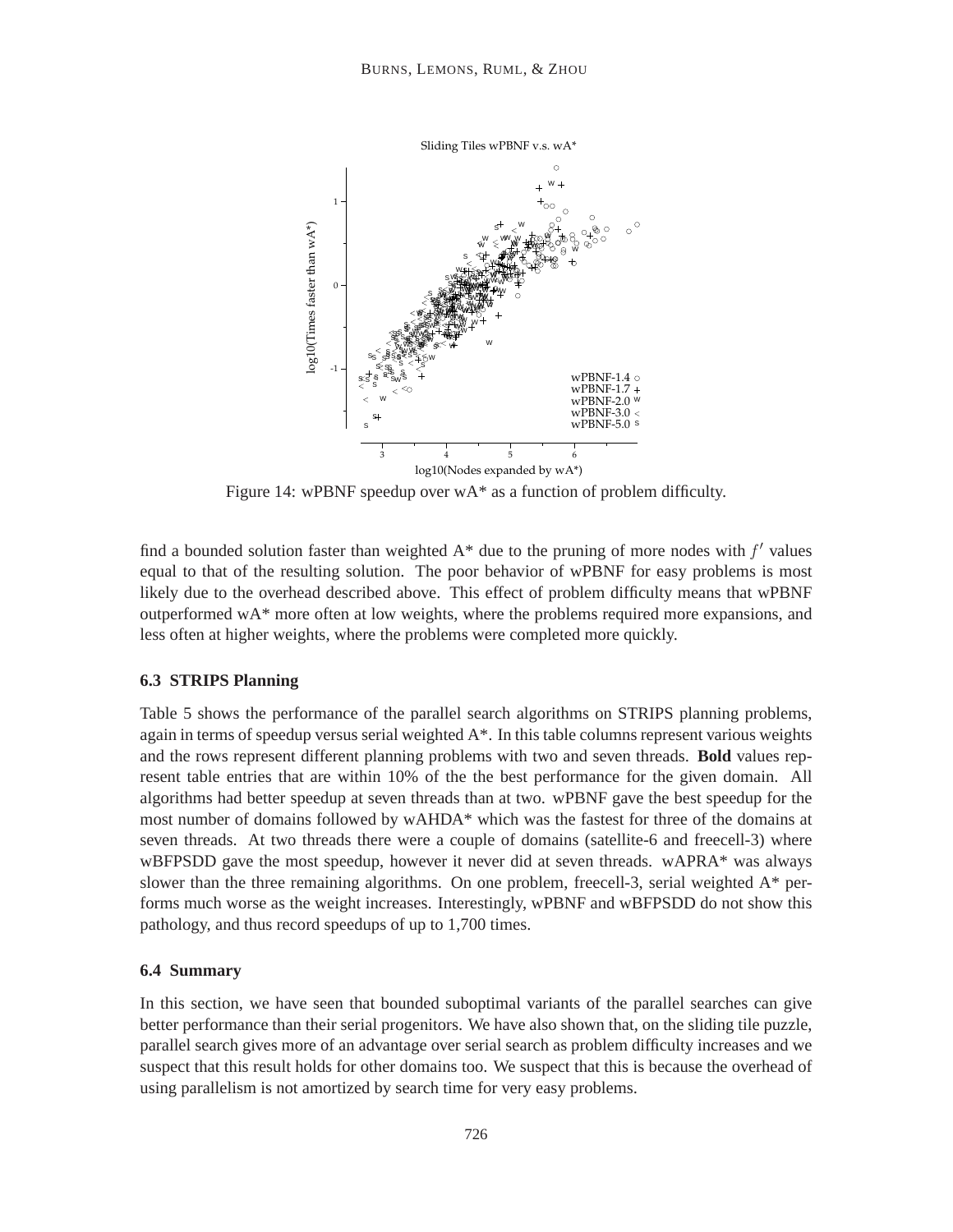|                |              |      |                | wAPRA* |      | wAHDA* |                |       |      |  |  |  |
|----------------|--------------|------|----------------|--------|------|--------|----------------|-------|------|--|--|--|
|                |              | 1.5  | $\overline{2}$ | 3      | 5    | 1.5    | $\overline{2}$ | 3     | 5    |  |  |  |
|                | logistics-8  | 0.99 | 1.02           | 0.59   | 1.37 | 1.25   | 1.11           | 0.80  | 1.51 |  |  |  |
|                | blocks-16    | 1.29 | 0.88           | 4.12   | 0.30 | 1.52   | 1.09           | 4.86  | 0.38 |  |  |  |
|                | gripper-7    | 0.76 | 0.76           | 0.77   | 0.77 | 1.36   | 1.35           | 1.33  | 1.30 |  |  |  |
| threads        | satellite-6  | 0.68 | 0.93           | 0.70   | 0.75 | 1.15   | 1.09           | 1.28  | 1.44 |  |  |  |
| $\sim$         | elevator-12  | 0.65 | 0.72           | 0.71   | 0.77 | 1.16   | 1.20           | 1.27  | 1.22 |  |  |  |
|                | freecell-3   | 1.03 | 1.00           | 1.78   | 1.61 | 1.49   | 1.20           | 7.56  | 1.40 |  |  |  |
|                | $depots-13$  | 0.73 | 1.25           | 0.97   | 1.08 | 0.92   | 1.29           | 0.96  | 1.09 |  |  |  |
|                | driverlog-11 | 0.91 | 0.79           | 0.94   | 0.93 | 1.30   | 0.97           | 0.96  | 0.93 |  |  |  |
|                | gripper-8    | 0.63 | 0.61           | 0.62   | 0.62 | 1.14   | 1.16           | 1.15  | 1.16 |  |  |  |
|                | logistics-8  | 3.19 | 3.10           | 3.26   | 2.58 | 4.59   | 4.60           | 3.61  | 2.58 |  |  |  |
|                | blocks-16    | 3.04 | 1.37           | 1.08   | 0.37 | 3.60   | 1.62           | 0.56  | 0.32 |  |  |  |
| threads        | gripper-7    | 1.71 | 1.74           | 1.73   | 1.82 | 3.71   | 3.66           | 3.74  | 3.83 |  |  |  |
|                | satellite-6  | 1.11 | 1.01           | 1.29   | 1.44 | 3.22   | 3.57           | 3.05  | 3.60 |  |  |  |
| $\overline{ }$ | elevator-12  | 0.94 | 0.97           | 1.04   | 1.02 | 2.77   | 2.88           | 2.98  | 3.03 |  |  |  |
|                | freecell-3   | 3.09 | 7.99           | 2.67   | 2.93 | 4.77   | 2.71           | 48.66 | 4.77 |  |  |  |
|                | $depots-13$  | 2.38 | 5.36           | 1.13   | 1.17 | 2.98   | 6.09           | 1.22  | 1.17 |  |  |  |
|                | driverlog-11 | 1.90 | 1.25           | 0.93   | 0.92 | 3.52   | 1.48           | 0.95  | 0.92 |  |  |  |
|                | gripper-8    | 1.70 | 1.68           | 1.68   | 1.74 | 3.71   | 3.63           | 3.67  | 4.00 |  |  |  |

|                          |              |      |      | wPBNF  |          | wBFPSDD |      |       |        |  |  |
|--------------------------|--------------|------|------|--------|----------|---------|------|-------|--------|--|--|
|                          |              | 1.5  | 2    | 3      | 5        | 1.5     | 2    | 3     | 5      |  |  |
|                          | logistics-8  | 2.68 | 2.27 | 4.06   | 1.00     | 1.86    | 2.12 | 1.14  | 0.15   |  |  |
|                          | blocks-16    | 0.93 | 0.54 | 0.48   | 1.32     | 0.34    | 0.19 | 0.16  | 0.32   |  |  |
| threads                  | gripper-7    | 2.01 | 1.99 | 1.99   | 2.02     | 1.91    | 1.89 | 1.86  | 1.84   |  |  |
|                          | satellite-6  | 2.02 | 1.53 | 5.90   | 3.04     | 1.71    | 2.22 | 7.50  | 2.80   |  |  |
| $\sim$                   | elevator-12  | 2.02 | 2.08 | 2.21   | 2.15     | 1.76    | 1.76 | 1.81  | 2.18   |  |  |
|                          | freecell-3   | 2.06 | 0.84 | 8.11   | 10.69    | 1.42    | 0.54 | 16.88 | 55.75  |  |  |
|                          | $depots-13$  | 2.70 | 4.49 | 0.82   | 0.81     | 1.48    | 1.58 | 0.18  | 0.14   |  |  |
|                          | driverlog-11 | 0.85 | 0.19 | 0.69   | 0.62     | 0.85    | 0.11 | 0.19  | 0.21   |  |  |
|                          | gripper-8    | 2.06 | 2.04 | 2.08   | 2.07     | 2.00    | 1.96 | 1.97  | 1.98   |  |  |
|                          | logistics-8  | 7.10 | 6.88 | 1.91   | 0.46     | 3.17    | 3.59 | 0.62  | 0.10   |  |  |
|                          | blocks-16    | 2.87 | 0.70 | 0.37   | 1.26     | 0.49    | 0.22 | 0.11  | 0.32   |  |  |
|                          | gripper-7    | 5.67 | 5.09 | 5.07   | 5.18     | 4.33    | 4.28 | 4.14  | 4.05   |  |  |
| threads                  | satellite-6  | 4.42 | 2.85 | 2.68   | 5.89     | 3.13    | 2.31 | 3.01  | 1.05   |  |  |
| $\overline{\phantom{0}}$ | elevator-12  | 6.32 | 6.31 | 6.60   | 7.10     | 3.68    | 3.78 | 4.04  | 3.95   |  |  |
|                          | freecell-3   | 7.01 | 2.31 | 131.12 | 1,721.33 | 2.12    | 0.70 | 44.49 | 137.19 |  |  |
|                          | $depots-13$  | 3.12 | 1.80 | 0.87   | 0.88     | 1.88    | 1.87 | 0.15  | 0.12   |  |  |
|                          | driverlog-11 | 1.72 | 0.43 | 0.67   | 0.42     | 1.26    | 0.21 | 0.30  | 0.23   |  |  |
|                          | gripper-8    | 5.85 | 5.31 | 5.40   | 5.44     | 4.62    | 4.55 | 4.55  | 4.51   |  |  |

Table 5: Speed-up over serial weighted A\* on STRIPS planning problems for various weights.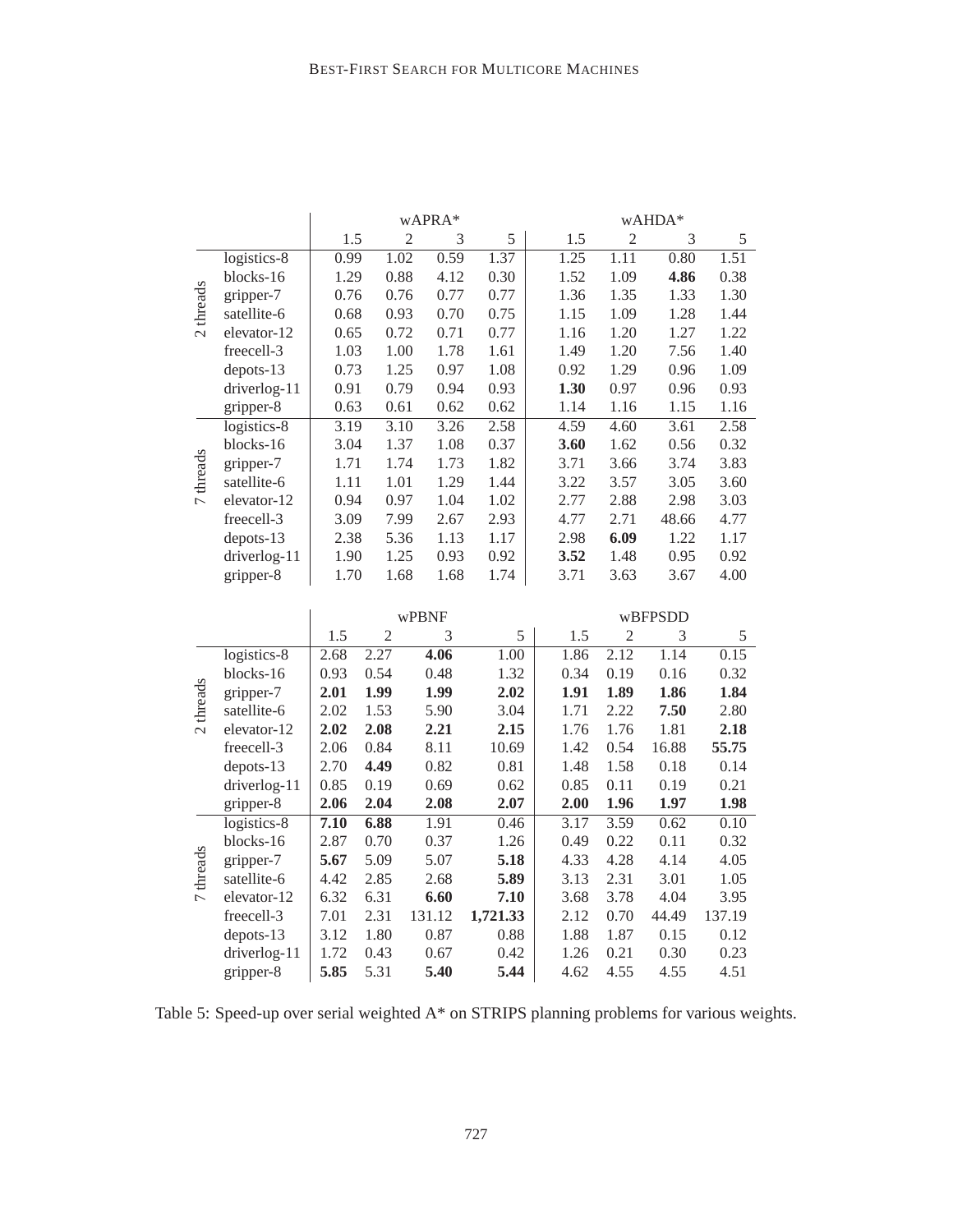# **7. Anytime Search**

A popular alternative to bounded suboptimal search is anytime search, in which a highly suboptimal solution is returned quickly and then improved solutions are returned over time until the algorithm is terminated (or the incumbent solution is proved to be optimal). The two most popular anytime heuristic search algorithms are Anytime weighted A\* (AwA\*) (Hansen & Zhou, 2007) and anytime repairing  $A^*$  (ARA\*) (Likhachev, Gordon, & Thrun, 2003). In AwA\* a weighted  $A^*$  search is allowed to continue after finding its first solution, pruning when the unweighted  $f(n) \geq g(s)$  where s is an incumbent solution and n is a node being considered for expansion. ARA\* uses a weighted search where the weight is lowered when a solution meeting the current suboptimality bound has been found and a special *INCONS* list is kept that allows the search to expand a node at most once during the search at each weight.

In this section we present anytime versions of the best performing parallel searches from our previous sections. We used the PBNF framework to implement Anytime weighted PBNF (Aw-PBNF) and Anytime Repairing PBNF (ARPBNF). We use the PRA\* framework to create anytime weighted AHDA\* (AwAHDA\*). We also show the performance of a very simple algorithm that runs parallel weighted A\* searches with differing weights. In the planning domain, we have implemented anytime weighted BFPSDD (AwBFPSDD) for comparison as well.

Because our parallel searches inherently continue searching after their first solutions are found, they serve very naturally as anytime algorithms in the style of Anytime weighted A\*. The main difference between the standard, optimal versions of these algorithms and their anytime variants is that the anytime versions will sort all open lists and the heap of free *n*blocks on  $f'(n) = g(n) +$  $w \cdot h(n)$ . In fact, in both cases the optimal search is a degenerate case of the anytime search where  $w = 1$ . This approach (simply using  $w > 1$ ) is used to implement all algorithms except for ARPBNF and multi-weighted A\*.

Next, we will discuss the details of the ARPBNF algorithm. Following that, we introduce a new parallel anytime algorithm called multi-weighted A\*. Finally, we show the results of a set of comparisons that we performed on the anytime algorithms discussed in these sections.

#### **7.1 Anytime Repairing PBNF**

ARPBNF is a parallel anytime search algorithm based on ARA\* (Likhachev et al., 2003). In ARPBNF, open lists and the heap of *n*blocks are sorted on  $f'$  as in AwPBNF, but instead of merely continuing the search until the incumbent is proved optimal, ARPBNF uses a weight schedule. Each time an incumbent is found, the weight on the heuristic value is lowered by a specified amount, all open lists are resorted and the search continues. On the final iteration, the weight will be 1.0 and the optimal solution will be found.

The following procedure is used to resort the *n*blocks in parallel between incumbent solutions:

- 1. The thread calling for a resort (the one that found a goal) becomes the leader by taking the lock on the *n*block graph and setting the *resort flag*. (If the flag has already been set, then another thread is already the leader and the current thread becomes a worker). After the flag is set the leader thread releases the lock on the *n*block graph and waits for all *n*blocks to have  $\sigma$  values of zero (no *n*blocks are acquired).
- 2. Threads check the *resort flag* each expansion, if it is set then threads release their nblocks and become worker threads and wait for the leader to set the *start flag*.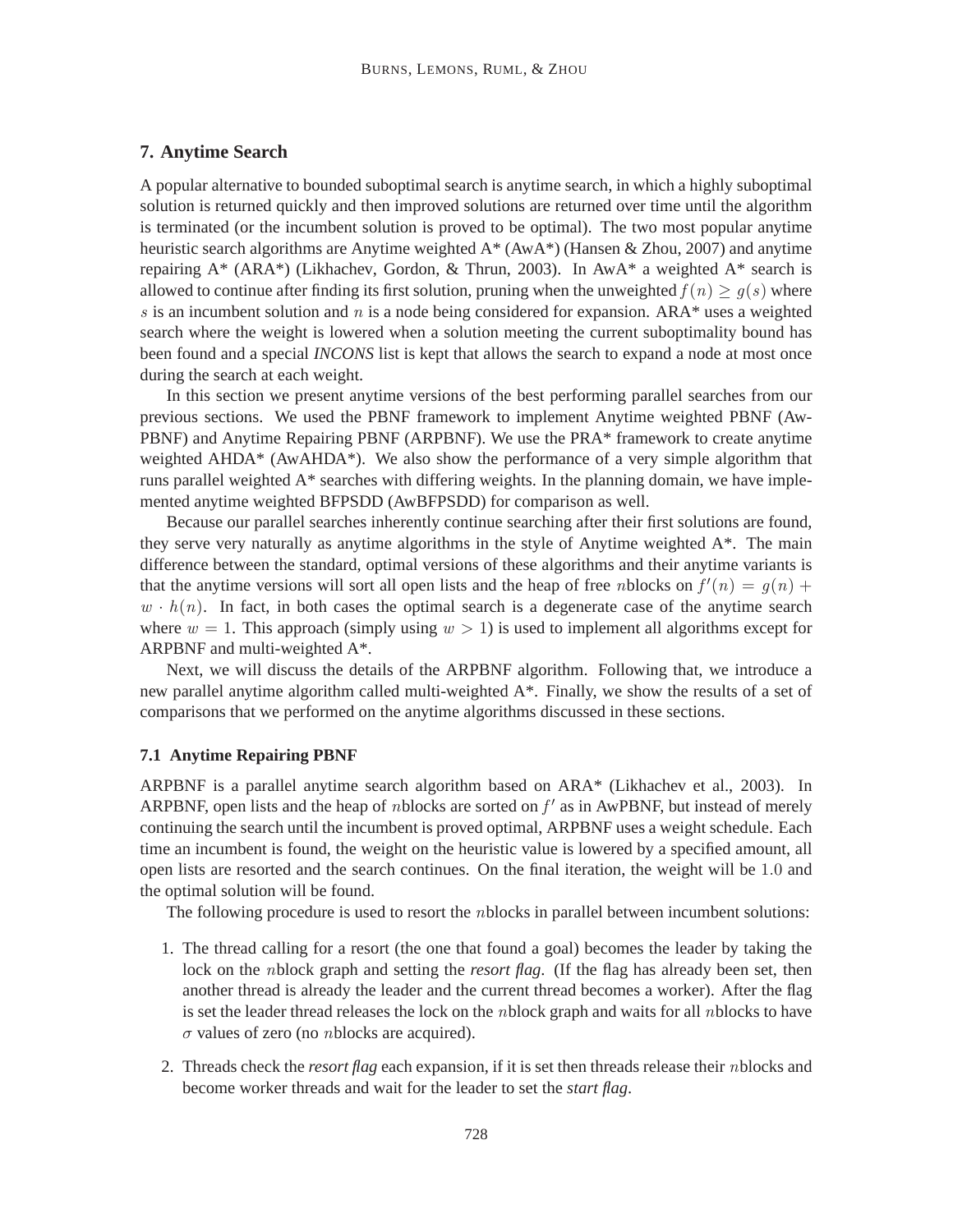- 3. Once all nblocks have  $\sigma = 0$ , the leader re-takes the lock on the nblock graph and ensures that all  $\sigma$  values are still zero (if not, then it releases the lock and retries). The leader sets the global weight value to the next weight on the weight schedule and populates a lock-free queue with all nblocks. Once the queue has been populated, the leader sets the *start flag*.
- 4. All threads greedily dequeue nblocks and resort them until the queue is empty.
- 5. When all nblocks have been resorted, the leader thread clears the *resort flag* and the *start flag* and releases the lock on the nblock graph. All threads will now acquire new nblocks and the search will continue.

We modeled this procedure in  $TLA^+$  and showed it to be live-lock and dead-lock free for up to 4 threads and 5 nblocks by the use of the TLC model checker (Yu et al., 1999). This model is very simple so we do not include it in an appendix.

#### **7.2 Multi-weighted A\***

In this section we introduce a new and simple parallel anytime algorithm called multi-weighted A\*. The PBNF and PRA\* frameworks for parallelizing anytime algorithms can be thought of as one end on a spectrum of parallel anytime algorithms. In PBNF and PRA\* all threads are working on finding a single solution of a given quality; on the opposite end of the spectrum each thread would be working to find its own solution. To compare to an algorithm at that end of the spectrum we implemented an algorithm we call multi-weighted A\* that allocates its available threads to their own weighted A\* searches. The thread that finishes first will generally be the thread that was searching at the greatest weight and therefore the solution will be of the worst quality. The next thread to finish will have the next greatest weight, and so on. The final thread to complete will generally be searching at a weight of 1.0, performing a standard  $A^*$  search, and will return the optimal solution.

The algorithm is given a schedule of weighs in decreasing order. The largest weights in the schedule are distributed among the available threads. The threads begin searching using  $wA^*$  with their given weight values. When a thread finds a new solution that is better than the current one, it updates the incumbent that is shared between all threads to allow for pruning. When a thread finds a better incumbent solution, it will be  $w$ -admissible with respect to the weight the thread was searching with. If a thread finishes (either finding a solution or pruning its entire open list), it takes the highest unclaimed weight from the schedule and starts a fresh search using that weight. If there are no weights left in the schedule, the thread terminates. When all threads have terminated, the search is complete. If the final weight in the schedule is 1.0, then the last solution found will be optimal.

One of the benefits of multi-weighted  $A^*$  is that it is a very simple algorithm to implement. However, as we will see below, it doesn't benefit much from added parallelism. A reason for this may be because, when the weight schedule is exhausted (a thread is searching with the lowest weight, 1.0) threads that complete their searches will sit idle until the entire search terminates. Since the final weight will take the longest, this may be a majority of the search time. A more dynamic schedule could be used to keep threads busy until the optimal solution is found. One could also attempt to use more threads at once by using some multi-threaded search at each weight, such as wPBNF or wAHDA\*. We leave these extensions for future work.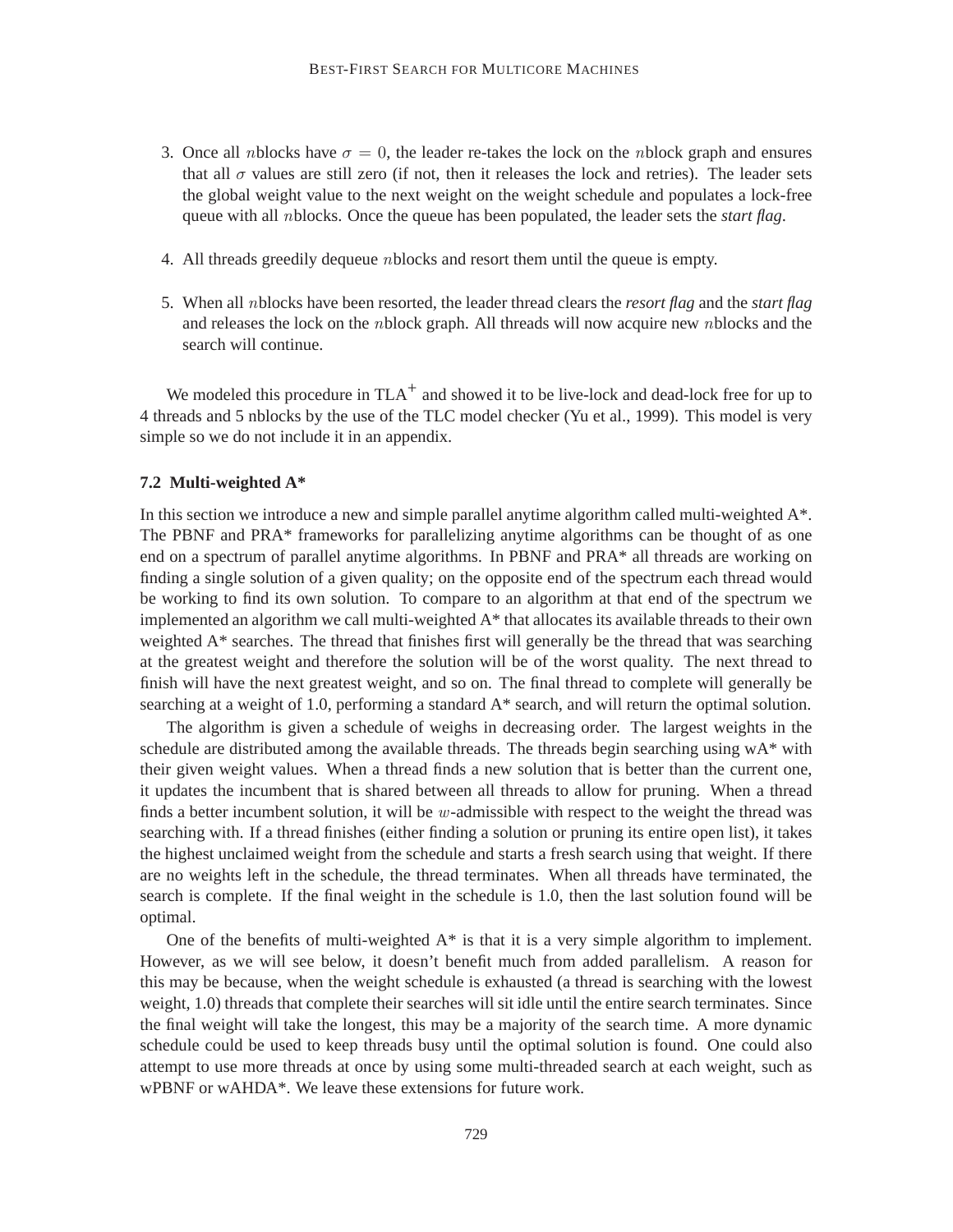

Figure 15: Raw data profiles (top) and lower hull profiles (bottom) for AwA\* (left), AwPBNF (center), and ARA\* (right). Grid unit-cost four-way pathfinding.

# **8. Empirical Evaluation: Anytime Search**

The implementation and empirical setup was similar to that used for suboptimal search. For ARA\*, ARPBNF and Multi-wA\* we considered four different weight schedules: {7.4, 4.2, 2.6, 1.9, 1.5, 1.3, 1.1, 1},  $\{4.2, 2.6, 1.9, 1.5, 1.3, 1.1, 1.05, 1\}$ ,  $\{3, 2.8, \ldots, 1.2, 1\}$ ,  $\{5, 4.8, \ldots, 1.2, 1\}$ . For AwA\* and the other anytime parallel algorithms we consider weights of: 1.1, 1.2, 1.4, 1.8 and 3.4 for grid pathfinding and 1.4, 1.7, 2.0, 3.0 and 5.0 for the sliding tiles domain. To fully evaluate anytime algorithms, it is necessary to consider their performance profile, i.e., the expected solution quality as a function of time. While this can be easily plotted, it ignores the fact that the anytime algorithms considered in this paper all have a free parameter, namely the weight or schedule of weights used to accelerate the search. In order to compare algorithms, we make the assumption that, in any particular application, the user will attempt to find the parameter setting giving good performance for the timescale they are interested in. Under this assumption, we can plot the performance of each anytime algorithm by computing, at each time point, the best performance that was achieved by any of the parameter settings tried for that algorithm – that is minimum solution cost over all parameter settings for a given algorithm up to the given time point. We refer to this concept as the 'lower hull' of the profiles, because it takes the minimum over the profiles for each parameter setting.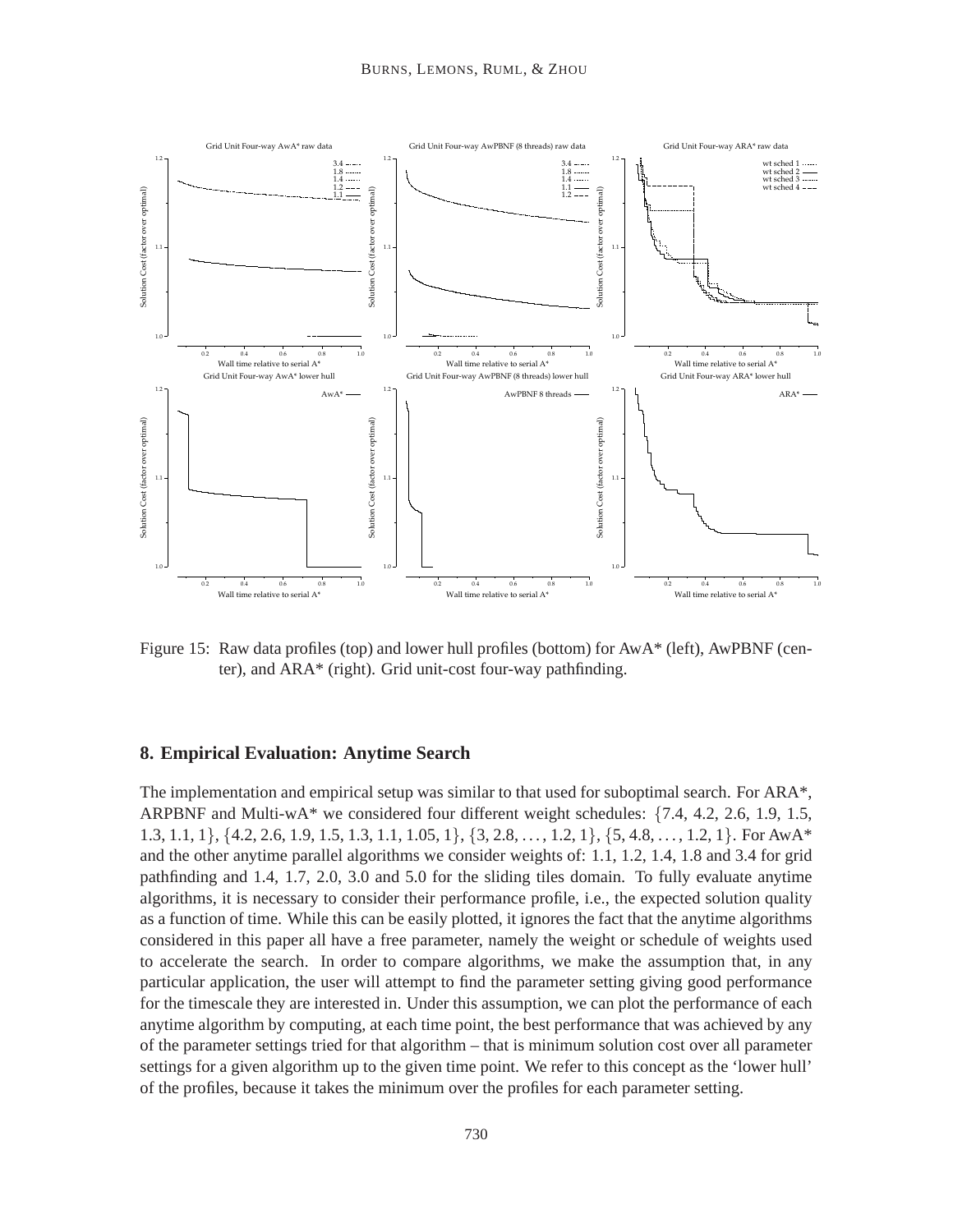

Figure 16: Grid unit-cost four-way pathfinding lower hull anytime profiles.

The top row of Figure 15 shows an example of the raw data for three algorithms on our 5000x5000 unit-cost four-way grid pathfinding problems. The y-axis of these plots is the solution quality as a factor of optimal and the x-axis is the wall clock time relative to the amount of time A\* took to find an optimal solution. The bottom row of this figure shows the lower hull for the respective data displayed above. By comparing the two images on the left that display the data for the AwA\* algorithm, one can see that the three big "steps" in the lower hull plot is where a different weight is used in the hull because it has found a better solution for the same time bound. The center panel in Figure 15 shows that the AwPBNF algorithm gives a similar performance to AwA\*, however it is often faster. This is not surprising since AwPBNF is based on the AwA\* approach and it is running at eight threads instead of one. The final panel in Figure 15 shows ARA\*, which uses weight schedules instead of a single weight.

Figures 16-17 present the lower hulls of both serial and parallel algorithms on grid pathfinding and the sliding tile puzzle. In each panel, the y-axis represents solution cost as a factor of the optimal cost. In Figure 16 the x-axis represents wall time relative to the amount of time that serial A\* took to find an optimal solution. This allows for a comparison between the anytime algorithms and standard serial A\*. Since A\* is not able to solve all of Korf's 100 15-puzzle instances on this machine, the x-axis in Figure 17 is the absolute wall time in seconds. Both serial and parallel algorithms are plotted. The profiles start when the algorithm first returns a solution and ends when the algorithm has proved optimality or after a 180 second cutoff (since Multi-wA\* can consume memory more quickly than the other algorithms, we gave it a 120 second cutoff on the sliding tile puzzle to prevent thrashing).

#### **8.1 Four-Way Unit Cost Grids**

Figure 16 shows the anytime performance for unit cost four-way movement grid pathfinding problems. AwAHDA\* and AwPBNF found the best solutions quicker than the other algorithms. Both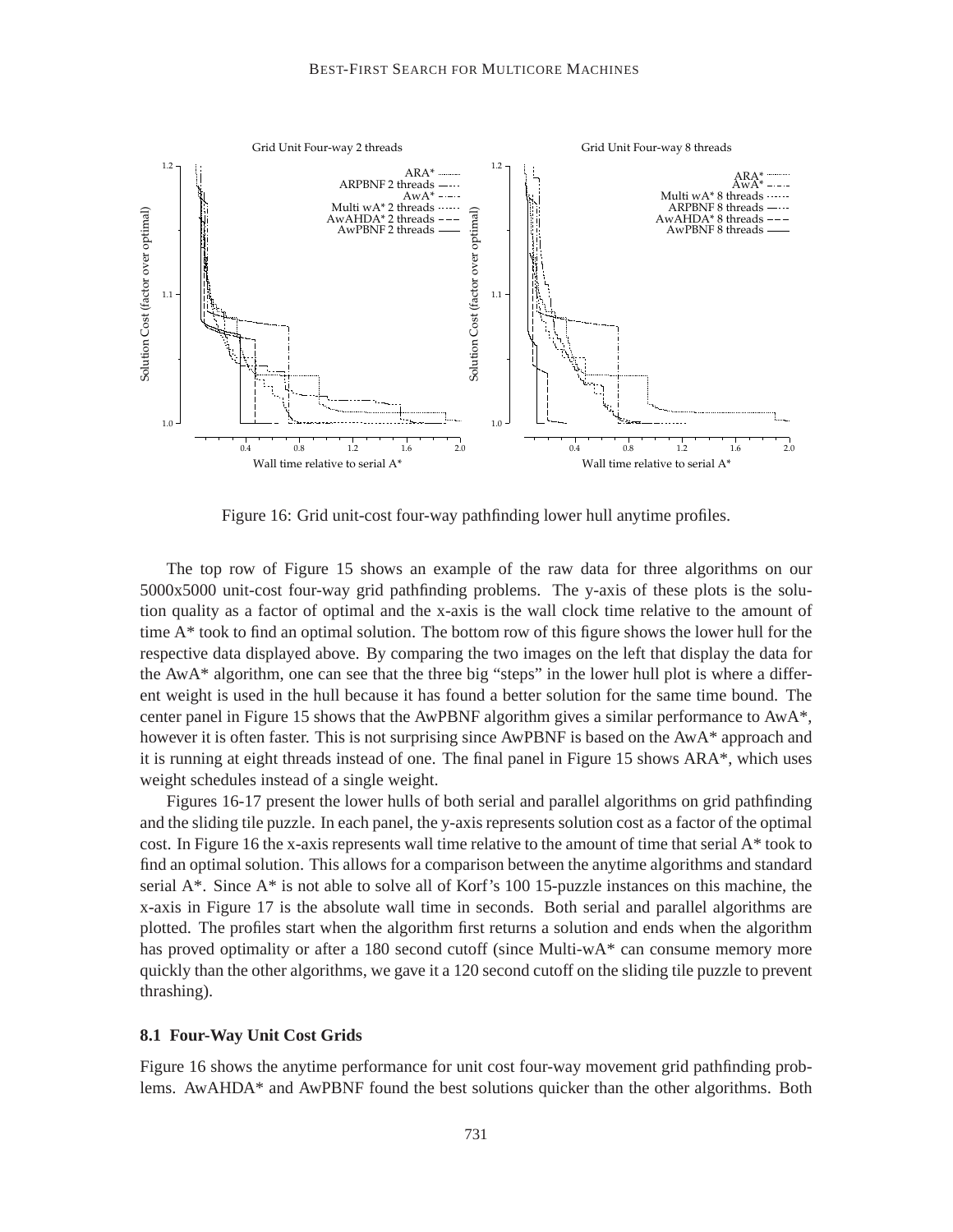

Figure 17: Korf's 100 15-puzzles lower hull anytime profiles.

of these algorithms improved in the amount of time taken to find better solutions as more threads were added. AwPBNF converged more quickly as more threads were added. Even at two threads AwPBNF was the first algorithm to converge on the optimal solution in 60% of the time of serial A\*. The next two algorithms are Multi-wA\* and anytime repairing PBNF (ARPBNF). Multi-wA\* converged more quickly as threads were added, but its performance on finding intermediate solutions did not change too much for different numbers of threads. ARPBNF, on the other hand, took longer to find good solutions for low thread counts, but as threads were added it started to perform better, eventually matching Multi wA\* at eight threads. Both of these algorithms improved the solution quality more steadily than AwPBNF and AwAHDA\* which had large jumps in their lower hulls. Each of these jumps corresponds to the hull switching to a different weight value (compare with the raw data for AwPBNF in Figure 15). All of the parallel algorithms found good solutions faster than serial AwA\* and serial ARA\*. Some parallel algorithms, however, took longer to prove optimality than AwA\* in this domain.

#### **8.2 Sliding Tile Puzzles**

Figure 17 presents lower hulls for the anytime algorithms on Korf's 100 instances of the 15-puzzle. In this figure, the x-axes show the total wall clock time in seconds. These times are not normalized to A\* because it is not able to solve all of the instances. In these panels, we see that AwAHDA\* tended to find good solutions faster than all other algorithms. AwA\* and AwPBNF performed very similarly at two threads and as the number of threads increased AwPBNF begun to find better solutions faster than AwA\*. ARPBNF took longer to find good solutions than AwPBNF and AwAHDA\* but it was able to find better solutions faster than its serial counterpart. The simple Multi wA\* algorithm performed the worst of the parallel algorithms. Increasing the number of threads used in Multi-w $A^*$ did not seem to increase the solution quality. ARA\* gave the worst performance in this domain; its profile curve can be seen at the very top of these three panels.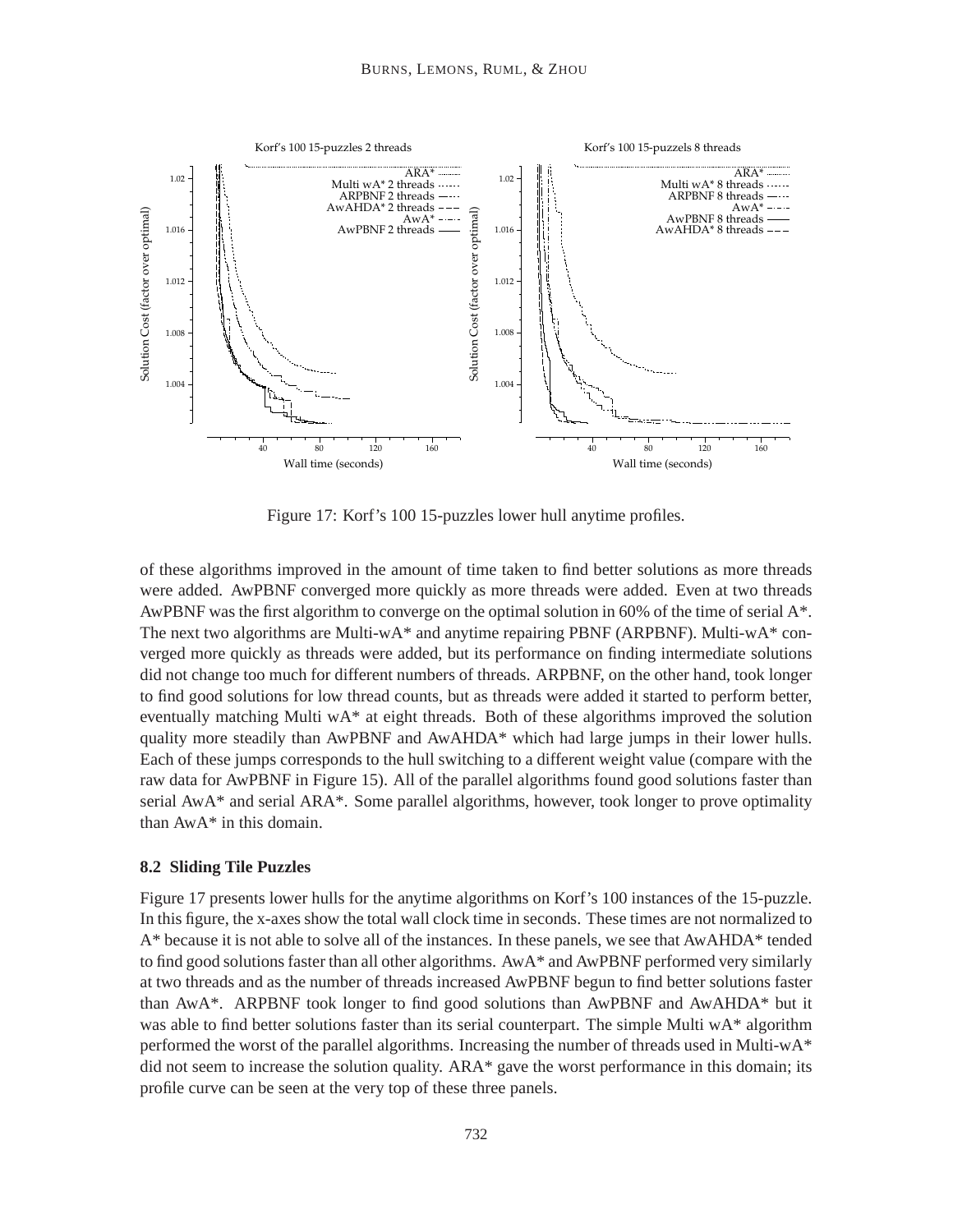## BEST-FIRST SEARCH FOR MULTICORE MACHINES

|                          |              |      |       | AwAPRA* |         |      | AwAHDA*        |        |            |
|--------------------------|--------------|------|-------|---------|---------|------|----------------|--------|------------|
|                          |              | 1.5  | 2     | 3       | 5       | 1.5  | $\overline{2}$ | 3      | 5          |
|                          | logistics-6  | 1.09 | 1.06  | 1.40    | 1.40    | 1.23 | 1.21           | 1.59   | 1.66       |
|                          | blocks-14    | 1.36 | 7.76  | 56.41   | >90.16  | 1.62 | 9.90           | 63.60  | >110.16    |
| threads                  | gripper-7    | 0.78 | 0.77  | 0.76    | 0.75    | 1.35 | 1.33           | 1.32   | 1.33       |
|                          | satellite-6  | 0.77 | 0.78  | 0.78    | 0.76    | 1.26 | 1.23           | 1.24   | 1.23       |
| $\sim$                   | elevator-12  | 0.64 | 0.67  | 0.69    | 0.70    | 1.20 | 1.19           | 1.16   | 1.17       |
|                          | freecell-3   | 1.37 | 1.43  | 4.61    | 1.37    | 1.66 | 1.68           | 5.65   | 1.95       |
|                          | depots-7     | 1.24 | 1.30  | 1.30    | 2.68    | 1.51 | 1.51           | 1.50   | 3.18       |
|                          | driverlog-11 | 1.15 | 1.19  | 1.11    | 1.20    | 1.50 | 1.55           | 1.46   | 1.54       |
|                          | gripper-8    | 0.61 | 0.62  | 0.62    | 0.62    | 1.16 | 1.11           | 1.14   | 1.11       |
|                          | logistics-6  | 1.45 | 1.43  | 1.81    | 1.81    | 2.87 | 2.81           | 3.65   | 3.74       |
|                          | blocks-14    | 2.54 | 15.63 | 98.52   | >177.08 | 3.30 | 19.91          | 132.97 | $>$ 231.45 |
| threads                  | gripper-7    | 1.77 | 1.68  | 1.71    | 1.73    | 3.75 | 3.69           | 3.61   | 3.67       |
|                          | satellite-6  | 1.22 | 1.22  | 1.26    | 1.26    | 3.56 | 3.46           | 3.51   | 3.50       |
| $\overline{\phantom{0}}$ | elevator-12  | 0.93 | 0.93  | 0.95    | 0.94    | 2.77 | 2.75           | 2.79   | 2.77       |
|                          | freecell-3   | 3.64 | 3.75  | 11.59   | 4.44    | 5.00 | 4.97           | 16.36  | 21.57      |
|                          | depots-7     | 3.60 | 3.64  | 3.65    | 7.60    | 4.41 | 4.42           | 4.40   | 9.25       |
|                          | driverlog-11 | 3.04 | 3.20  | 3.05    | 3.17    | 4.74 | 4.82           | 4.66   | 4.87       |

|                   |              |      |       | <b>AWPBNF</b> |        | AwBFPSDD |                |       |        |  |  |
|-------------------|--------------|------|-------|---------------|--------|----------|----------------|-------|--------|--|--|
|                   |              | 1.5  | 2     | 3             | 5      | 1.5      | $\overline{2}$ | 3     | 5      |  |  |
|                   | logistics-6  | 1.06 | 1.35  | 1.94          | 1.98   | 0.68     | 0.91           | 0.91  | 0.56   |  |  |
|                   | blocks-14    | 1.91 | 1.99  | 13.22         | >22.36 | 1.02     | 1.18           | 7.71  | >11.92 |  |  |
| threads<br>$\sim$ | gripper-7    | 2.05 | 1.96  | 1.99          | 1.95   | 1.94     | 1.89           | 1.94  | 1.82   |  |  |
|                   | satellite-6  | 1.58 | 1.96  | 1.98          | 1.91   | 1.85     | 1.87           | 1.49  | 1.80   |  |  |
|                   | elevator-12  | 2.01 | 2.07  | 2.13          | 2.07   | 1.74     | 1.74           | 1.75  | 1.69   |  |  |
|                   | freecell-3   | 1.93 | 1.06  | 2.78          | 6.23   | 1.45     | 1.46           | 1.97  | 3.08   |  |  |
|                   | depots-7     | 1.94 | 2.00  | 2.01          | 4.10   | 1.44     | 1.45           | 1.32  | 2.40   |  |  |
|                   | driverlog-11 | 1.95 | 2.10  | 1.99          | 0.77   | 1.73     | 1.78           | 1.59  | 1.41   |  |  |
|                   | gripper-8    | 2.04 | 2.05  | 2.09          | 2.06   | 2.01     | 2.00           | 1.98  | 1.96   |  |  |
|                   | logistics-6  | 2.04 | 2.46  | 4.19          | 4.21   | 1.02     | 1.35           | 1.37  | 0.92   |  |  |
|                   | blocks-14    | 3.72 | 22.37 | 25.69         | >7.20  | 1.60     | 1.96           | 12.10 | >19.94 |  |  |
| threads           | gripper-7    | 5.61 | 5.05  | 5.03          | 5.06   | 4.30     | 4.24           | 4.16  | 3.96   |  |  |
|                   | satellite-6  | 5.96 | 4.66  | 5.74          | 4.70   | 4.10     | 3.54           | 4.16  | 3.88   |  |  |
| $\overline{ }$    | elevator-12  | 6.18 | 6.03  | 6.20          | 6.05   | 3.71     | 3.74           | 3.73  | 3.38   |  |  |
|                   | freecell-3   | 3.54 | 1.50  | 15.32         | 11.46  | 1.78     | 1.82           | 2.59  | 4.14   |  |  |
|                   | depots-7     | 5.74 | 5.52  | 5.48          | 10.84  | 2.02     | 1.96           | 1.92  | 3.68   |  |  |
|                   | driverlog-11 | 5.78 | 5.83  | 5.73          | 2.18   | 2.58     | 2.86           | 2.57  | 2.34   |  |  |

Table 6: Speed-up of anytime search to optimality over serial AwA\* on STRIPS planning using various weights.

# **8.3 STRIPS Planning**

Table 6 shows the speedup of the parallel anytime algorithms over serial anytime A\*. All algorithms were run until an optimal solution was proved. (For a weight of 5, AwA\* ran out of memory on blocks-14, so our speedup values at that weight for that instance are lower bounds.) The **bold** entries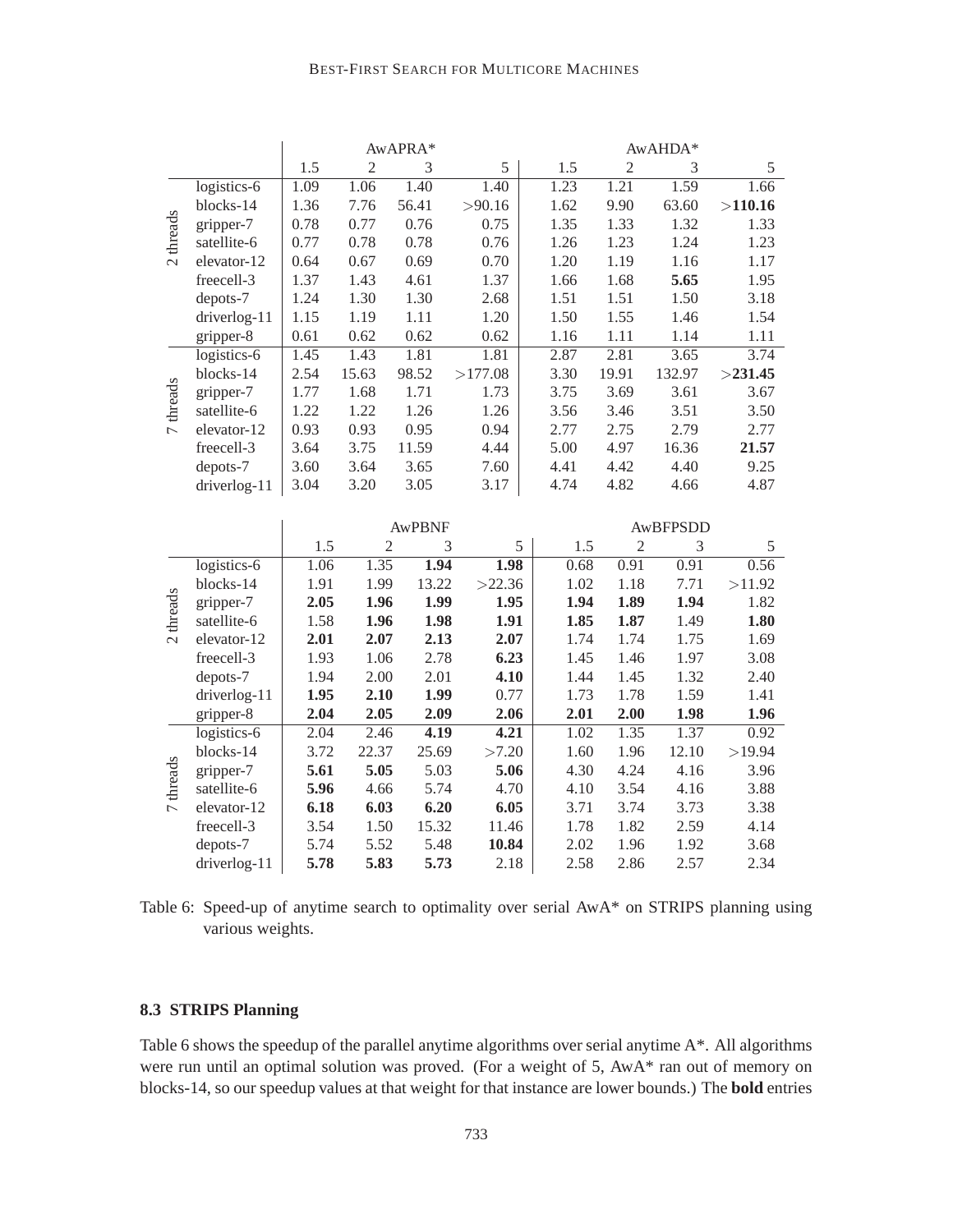|                |                | AwPBNF |      |      |      | AwBFPSDD |               |      |      | AwAPRA* |      |      |      |
|----------------|----------------|--------|------|------|------|----------|---------------|------|------|---------|------|------|------|
|                |                | 1.5    |      | 3    | 5    | 1.5      | $\mathcal{D}$ | 3    | 5    | 1.5     | 2    | 3    | 5    |
|                | logistics-6    | 1.48   | 1.84 | 2.36 | 2.27 | 0.68     | 0.93          | 0.71 | 0.54 | 1.12    | 1.08 | 1.08 | 0.98 |
|                | blocks-14      | 1.24   | 122  | 0.21 | 0.03 | 0.87     | 0.18          | 0.16 | 0.16 | 1.46    | 1.46 | 1.42 | 0.94 |
| Threads        | gripper-7      | 1.07   | 0.99 | 0.99 | 1.00 | 0.93     | 0.95          | 0.93 | 0.92 | 0.99    | 1.03 | 1.01 | 0.99 |
|                | satellite-6    | 1.10   | 0.87 | 1.08 | 0.88 | 0.88     | 0.77          | 0.91 | 0.90 | 0.99    | 1.00 | 1.01 | 1.02 |
|                | elevator-12    | 1.06   | 1.04 | 1.04 | 1.03 | 0.77     | 0.78          | 0.76 | 0.73 | 1.02    | 1.00 | 1.00 | 1.00 |
| $\overline{ }$ | freecell-3     | 1.05   | 0.44 | 0.99 | 0.29 | 0.64     | 0.64          | 0.20 | 0.14 | 1.13    | 1.16 | 0.82 | 0.10 |
|                | depots-7       | 1.20   | 1.15 | 1.15 | 1.08 | 0.54     | 0.53          | 0.52 | 0.49 | M       | M    | M    | M    |
|                | $driverlog-11$ | 1.16   |      | 1.19 | 0.43 | 0.53     | 0.58          | 0.54 | 0.50 | M       | M    | M    | M    |
|                | gripper-8      | 1.06   | 0.99 | 0.99 | 1.00 | 0.99     | 0.98          | 0.99 | 0.97 | M       | M    | M    | M    |

Table 7: Speed-up of anytime search to optimality over PBNF on STRIPS planning problems using various weights.

in the table represent values that are within 10% of the best performance for the given domain. For all algorithms, speedup over serial generally increased with more threads and a higher weight. PBNF gave the fastest performance for all except two domains (blocks-14 and freecell-3). In these two domains the AwAHDA\* gave the best performance by at least a factor of 10x over AwPBNF.

Hansen and Zhou (2007) show that  $A^*$  can lead to speedup over  $A^*$  for some weight values in certain domains. Finding a suboptimal solution quickly allows f pruning that keeps the open list short and quick to manipulate, resulting in faster performance even though AwA\* expands more nodes than  $A^*$ . We found a similar phenomenon in the corresponding parallel case. Table 7 shows speedup over unweighted optimal PBNF when using various weights for the anytime algorithms. A significant fraction of the values are greater than 1, representing a speedup when using the anytime algorithm instead of the standard optimal parallel search. In general, speedup seems more variable as the weight increases. For a weight of 1.5, AwPBNF always provides a speedup.

## **8.4 Summary**

In this part of the paper we have shown how to create some new parallel anytime search algorithms based on the frameworks introduced in the previous sections. We have also created a new parallel anytime algorithm that simply runs many weighted A\* searches with differing weights. In our experiments, we have seen that AwPBNF and AwAHDA\* found higher quality solutions faster than other algorithms and that they both showed improved performance as more threads were added. Additionally, ARPBNF, a parallel algorithm that is based on ARA\*, improved with more threads and tended to give a smoother increase in solution quality than the former two algorithms, although it did not find solutions quite as quickly and it was unable to converge on the optimal solution in the sliding tiles domain within the given time limit. Running multiple weighted A\* searches did not give solutions faster as the number of threads increased, and its convergence performance was mixed.

## **9. Discussion**

We have explored a set of best-first search algorithms that exploit the parallel capabilities of modern CPUs. First we looked at parallel optimal search with (Safe) PBNF, several variants of PRA\* and a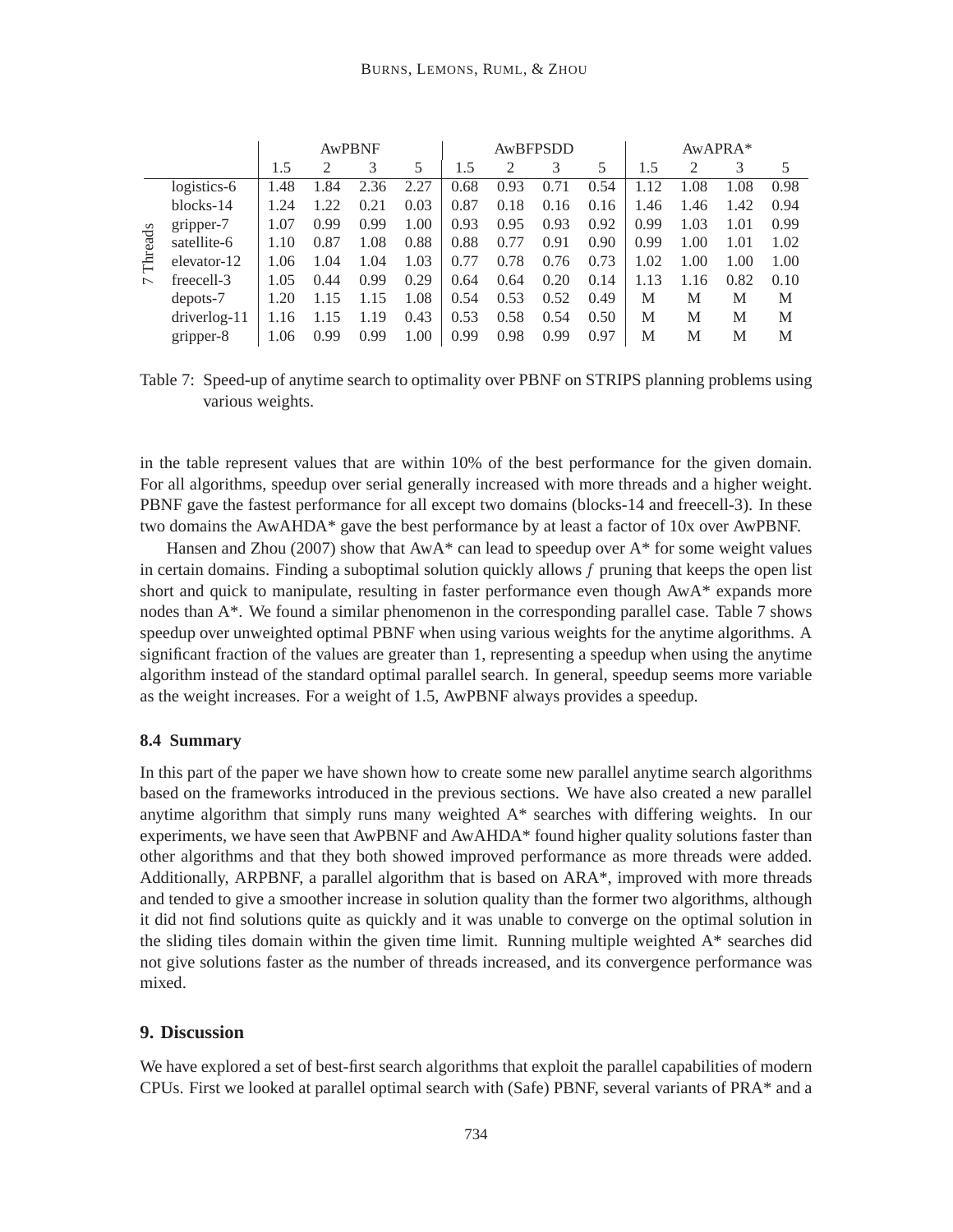set of simpler previously proposed algorithms. Overall, Safe PBNF gave the best performance for optimal search. Next we created a set of bounded-suboptimal search algorithms based on PBNF, the successful variants of PRA\*, and the BFPSDD algorithm. PBNF and PRA\* with asynchronous communication and abstraction (AHDA\*) gave the best performance over all, with PBNF doing slightly better on the average. In addition, we showed some results that suggest that boundedsuboptimal PBNF has more of an advantage over serial weighted A\* search as problem difficulty increases. Finally we converted PBNF and PRA\* into anytime algorithms and compared them with some serial anytime algorithms and a new algorithm called multi-weighted A\*. We found that anytime weighted PBNF and the anytime variant of AHDA\* gave the best anytime performance and were occasionally able to find solutions faster than their non-anytime counterparts.

Our results show that PBNF outperforms PSDD. We believe that this is because of the lack of layer-based synchronization and a better utilization of heuristic cost-to-go information. The fact that BFPSDD got better as its  $f$  layers were widened is suggestive evidence. Another less obvious reason why PBNF may perform better is because a best-first search can have a larger frontier size than the breadth-first heuristic search used by PSDD. This larger frontier size will tend to create more *n*blocks containing open search nodes. There will be more disjoint duplicate detection scopes with nodes in their open lists and, therefore, more potential for increased parallelism.

Some of our results show that, even for a single thread, PBNF can outperform a serial  $A^*$  search (see Table 1). This may be attributed in part to the speculative behavior of the PBNF algorithm. Since PBNF uses a minimum number of expansions before testing if it should switch to an nblock with better f values, it will search some sub-optimal nodes that  $A^*$  would not search. In order to get optimal solutions, PBNF acts as an anytime algorithm; it stores incumbent solutions and prunes until it can prove that it has an optimal solution. Zhou and Hansen show that this approach has the ability to perform better than  $A^*$  (Hansen & Zhou, 2007) because of upper bound pruning, which reduces the number of expansions of nodes with an  $f$  value that is equal to the optimal solution cost and can reduce the number of open nodes, increasing the speed of operations on the open list. PBNF may also give good single thread performance because it breaks up the search frontier into many small open lists (one for each nblock). Because of this, each of the priority queue operations that PBNF performs can be on much smaller queues than A\*, which uses one big single queue (see Section 4.6.2).

#### **9.1 Possible Extensions**

While the basic guideline for creating a good abstractions in SDD (and PBNF) is to minimize the connectivity between abstract states, there are other aspects of abstraction that could be explored. For instance, discovering which features are good to include or abstract away may be helpful to users of PBNF. Too much focus on one feature could cause good nodes to be too focused in a small subset of nblocks (Zhou & Hansen, 2009). Likewise, size of the abstraction could be examined in more detail. Although we always use a constant abstraction size in our current work for simplicity it seems likely that abstraction size should change when number of threads changes or perhaps even based on features of the domain or problem instance. If a guideline could be devised, such as a ratio between number of *n*blocks to threads or  $h$  value of the start state, a problem-adaptive abstraction size would be much simpler in real world use. Additionally, edge partitioning (Zhou & Hansen, 2007) could allow us to reduce connectivity of the abstraction used by PBNF, but further study will be necessary to discover the full impact of this technique on PBNF's behavior.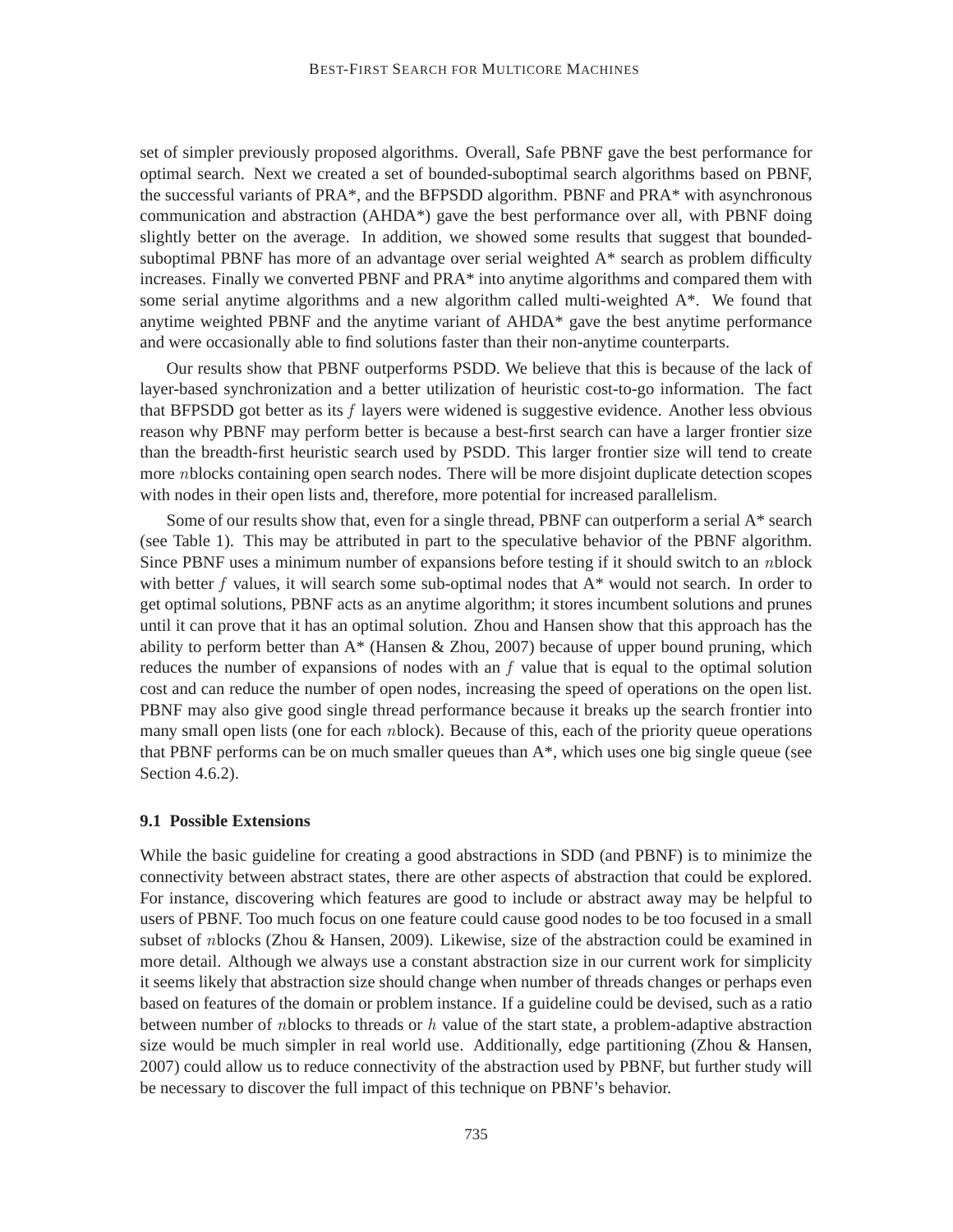Some possible future extensions to PBNF include adaptive minimum expansion values, use of external memory, and extension to a distributed setting. Our preliminary work on adapting minimum expansion values indicated that simply increasing or decreasing based on lock failures and successes had either neutral or negative effect on performance. One reason for this may be because the minimum expansions parameter adds speculation.

It may be possible to combine PBNF with PRA\* in a distributed memory setting. This algorithm may use a technique based on PRA\* to distribute portions of the search space among different nodes on a cluster of work stations while using a multicore search such as PBNF on each node.

An additional technique that was not explored in this paper is running multicore search algorithms with more threads than there are available cores. This technique has been used to improve the performance of parallel delayed duplicate detection (Korf, 1993; Korf & Schultze, 2005) which is heavily I/O intensive. Using this approach, when one thread is blocked on I/O another thread can make use of the newly available processing core. Even without disk I/O this technique may be useful if threads spend a lot of time waiting to acquire locks.

## **10. Conclusions**

In this paper we have investigated algorithms for best-first search on multicore machines. We have shown that a set of previously proposed algorithms for parallel best-first search can be much slower than running A\* serially. We have presented a novel hashing function for PRA\* that takes advantage of the locality of a search space and gives superior performance. Additionally, we have verified results presented by Kishimoto et al. (2009) that using asynchronous communication in PRA\* allows it to perform better than using synchronous communication. We present a new algorithm, PBNF, that approximates a best-first search ordering while trying to keep all threads busy. We proved the correctness of the PBNF search framework and used it to derive new suboptimal and anytime algorithms.

We have performed a comprehensive empirical comparison with optimal, suboptimal and anytime variations of parallel best-first search algorithms. Our results demonstrate that using a good abstraction to distribute nodes in PRA\* can be more beneficial than asynchronous communication, but that these two techniques can be used together (yielding AHDA\*). We also found that the original breadth-first PSDD algorithm does not give competitive behavior without a tight upper bound for pruning. We implemented a novel extension to PSDD, BFPSDD, that gives reasonable performance on all domains we tested. Our experiments, however, demonstrate that the new PBNF and AHDA\* algorithms outperformed all of the other algorithms. PBNF performs best for optimal and bounded-suboptimal search and both PBNF and AHDA\* gave competitive anytime performance.

## **Acknowledgments**

We gratefully acknowledge support from NSF (grant IIS-0812141), the DARPA CSSG program (grant HR0011-09-1-0021) and helpful suggestions from Jordan Thayer. Some of these results were previously reported by Burns, Lemons, Zhou, and Ruml (2009b) and Burns, Lemons, Ruml, and Zhou (2009a).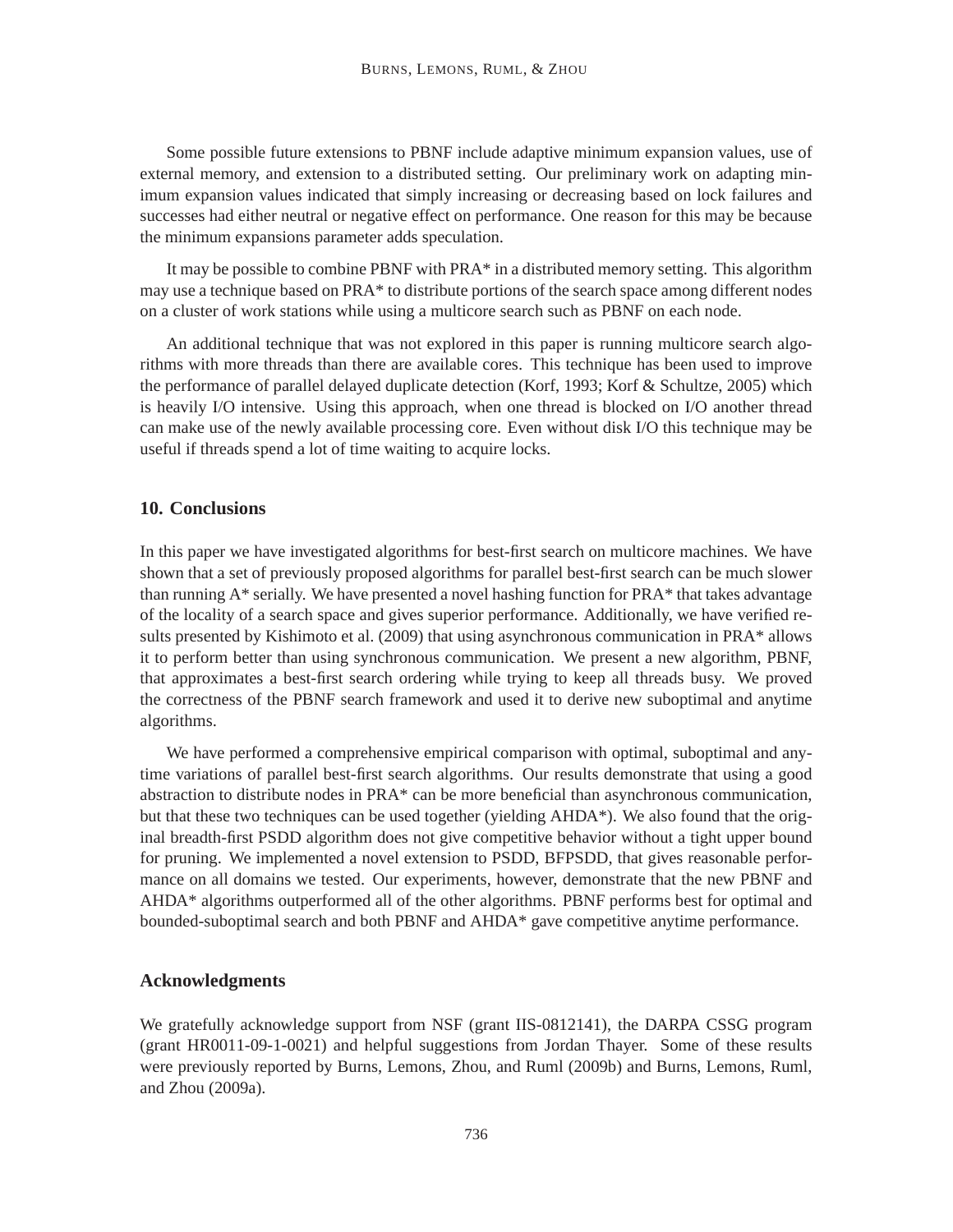# **Appendix A. Pseudo-code for Safe PBNF**

In the following pseudo code there are three global structures. The first is a pointer to the current incumbent solution, *incumbent*, the second is a *done* flag that is set to true when a thread recognizes that the search is complete and the third is the *n*block graph. The *nblock* graph structure contains the list of free *n*blocks, *freelist* along with the  $\sigma$  and  $\sigma_h$  values for each *n*block. For simplicity, this code uses a single lock to access either structure. Each thread also has a local *exp* count. The *best* function on a set of *n*blocks results in the *nblock* containing the open node with the lowest  $f$  value.

SEARCH(INITIAL NODE)

- 1. insert initial node into open
- 2. for each  $p \in processors$ , THREADSEARCH()
- 3. while threads are still running, *wait*()
- 4. return *incumbent*

THREADSEARCH()

```
1. b \leftarrow \text{NULL}
```

```
2. while \neg done<br>3 h \leftarrow \text{NEX}
```

```
3. b \leftarrow \text{NEXTNBlock}(b)<br>4. \exp \leftarrow 0
```
4.  $exp \leftarrow 0$ <br>5. while  $\neg S$ 

5. while  $\neg$ SHOULDSWITCH(*b*, *exp*)<br>6.  $m \leftarrow$  best open node in *b* 

- 6.  $m \leftarrow$  best open node in *b*<br>7. if *m > incumbent* then pr
- if  $m > incumbent$  then prune  $m$
- 8. if  $m$  is a goal then
- 9. if m < *incumbent* then
- 10. lock; *incumbent*  $\leftarrow$  *m*; unlock<br>11. else if *m* is not a duplicate then
- else if  $m$  is not a duplicate then
- 12. *children*  $\leftarrow$  *expand*(*m*)<br>13. **for each** *child*  $\in$  *children*
- 13. for each *child*  $\in$  *children*<br>14. insert *child* into open o
- insert *child* into open of appropriate nblock
- 15.  $exp \leftarrow exp + 1$

# SHOULDSWITCH(B, EXP)

- 1. if  $b$  is empty then return true
- 2. if *exp* < *min-expansions* then return false
- 3.  $exp \leftarrow 0$

```
4. if best(freelist) < b or best(interferenceScope(b)) < b then
```
- 5. if *best*(*interferenceScope*(b)) < *best*(*freelist*) then
- 6. SETHOT(*best*(*interferenceScope*(b)))
- 7. return true
- 8. lock
- 9. for each  $b' \in \text{interferenceScope}(b)$
- 10. if  $hot(b')$  then SETCOLD $(b')$
- 11. unlock
- 12. return false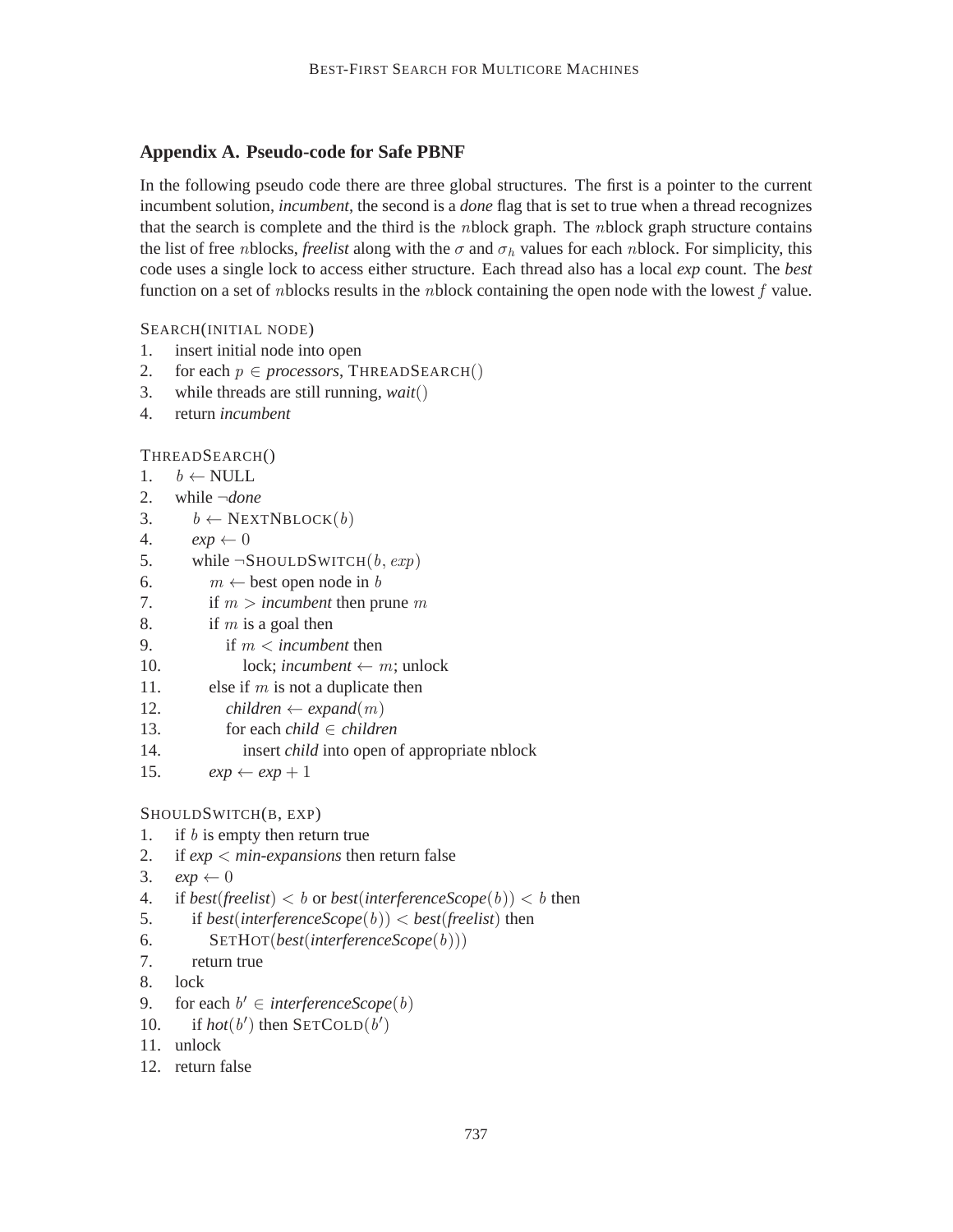```
SETHOT(B)
1. lock
2. if \neg hot(b) and \sigma(b) > 0<br>3. and \neg \exists i \in interference3. and \neg \exists i \in \text{interferenceScope}(b) : i < b \land \text{hot}(i) then 4. \text{hot}(b) \leftarrow \text{true}4. hot(b) \leftarrow true<br>5. for each m' \in5. for each m' \in interferenceScope(b)<br>6. if hot(m') then SETCOLD(m')6. if hot(m') then SETCOLD(m')7. if \sigma(m') = 0 and \sigma_h(m') = 08. and m' is not empty then
9. freelist \leftarrow freelist \setminus \{m'\}<br>10. \sigma_b(m') \leftarrow \sigma_b(m') + 110. \sigma_h(m') \leftarrow \sigma_h(m') + 111. unlock
```

```
SETCOLD(B)
```
- 1.  $hot(b) \leftarrow false$ <br>2. for each  $m' \in \mathbb{R}$
- 2. for each  $m' \in interferenceScope(b)$ <br>3.  $\sigma_h(m') \leftarrow \sigma_h(m') 1$
- 3.  $\sigma_h(m') \leftarrow \sigma_h(m') 1$
- 4. if  $\sigma(m') = 0$  and  $\sigma_h(m') = 0$  and m' is not empty then
- 5. if  $hot(m')$  then
- 6. SETCOLD $(m')$
- 7. *freelist* ← *freelist*  $\cup$  { $m'$ }<br>8. wake all sleeping threads
- wake all sleeping threads

```
RELEASE(B)
```
- 1. for each  $b' \in interferenceScope(b)$
- 2.  $\sigma(b') \leftarrow \sigma(b') 1$
- 3. if  $\sigma(b') = 0$  and  $\sigma_h(b') = 0$  and b' is not empty then
- 4. if  $hot(b')$  then
- 5. SETCOLD $(b')$
- 6. *freelist*  $\leftarrow$  *freelist*  $\cup$  {*b'*}
- 7. wake all sleeping threads

# NEXTNBLOCK(B)

- 1. if  $b$  has no open nodes or  $b$  was just set to hot then lock
- 2. else if *trylock()* fails then return b
- 3. if  $b \neq \text{NULL}$  then<br>4. bestScope  $\leftarrow$  be
- 4. *bestScope*  $\leftarrow$  *best*(*interferenceScope*(*b*))<br>5. if *b*  $\lt$  *bestScope* and *b*  $\lt$  *best*(*freelist*) th
- if  $b <$  *bestScope* and  $b <$  *best*(*freelist*) then
- 6. unlock; return b
- 7.  $RELEASE(b)$
- 8. if  $(\forall l \in nblocks : \sigma(l) = 0)$  and *freelist* is empty then<br>9. *done* ← true
- 9.  $done \leftarrow true$ <br>10. wake all slee
- wake all sleeping threads
- 11. while *freelist* is empty and ¬*done*, sleep
- 12. if *done* then  $n \leftarrow \text{NULL}$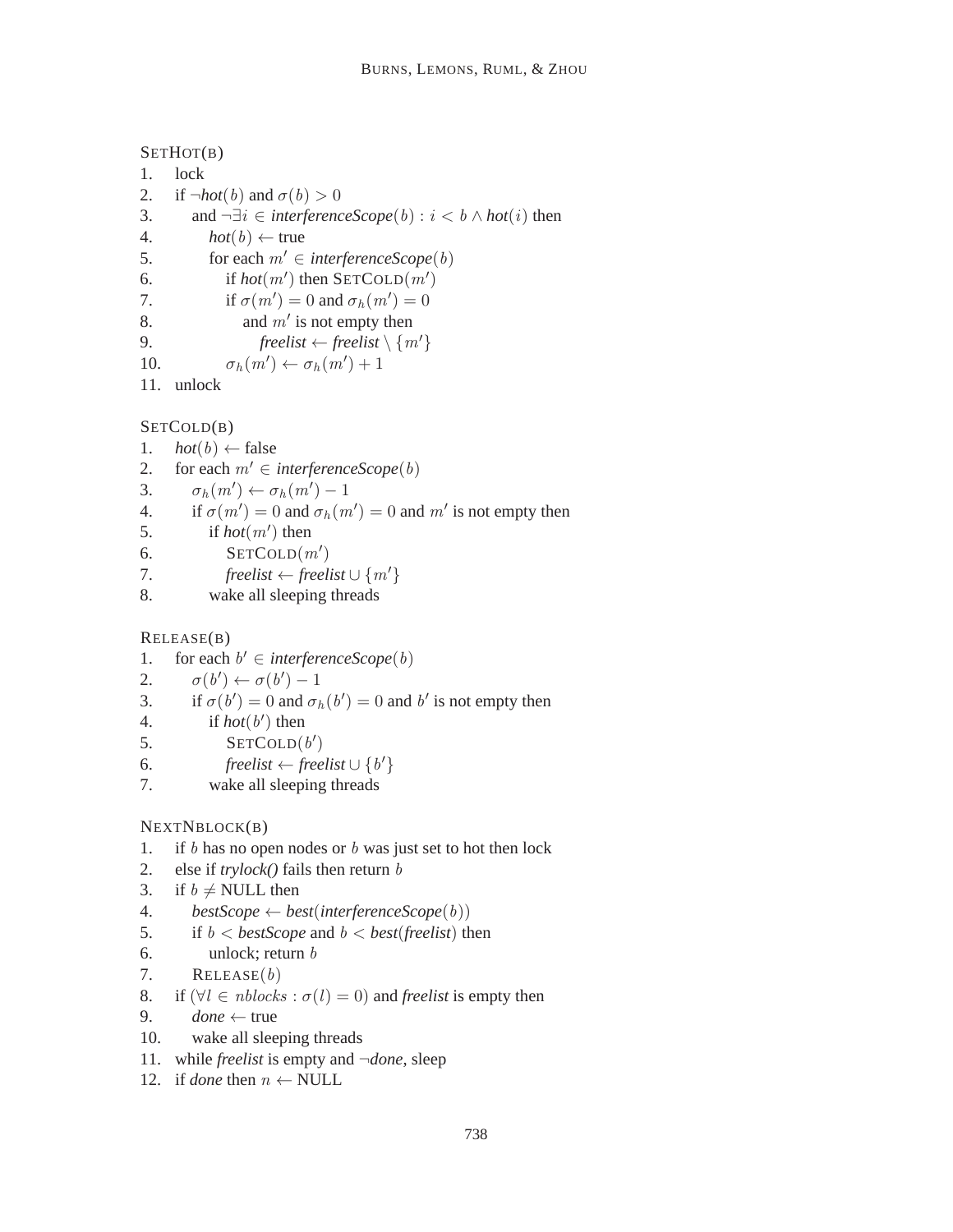13. else 14.  $m \leftarrow best(freelist)$ 15. for each  $b' \in interferenceScope(m)$ 16.  $\sigma(b') \leftarrow \sigma(b') + 1$ 17. unlock

18. return m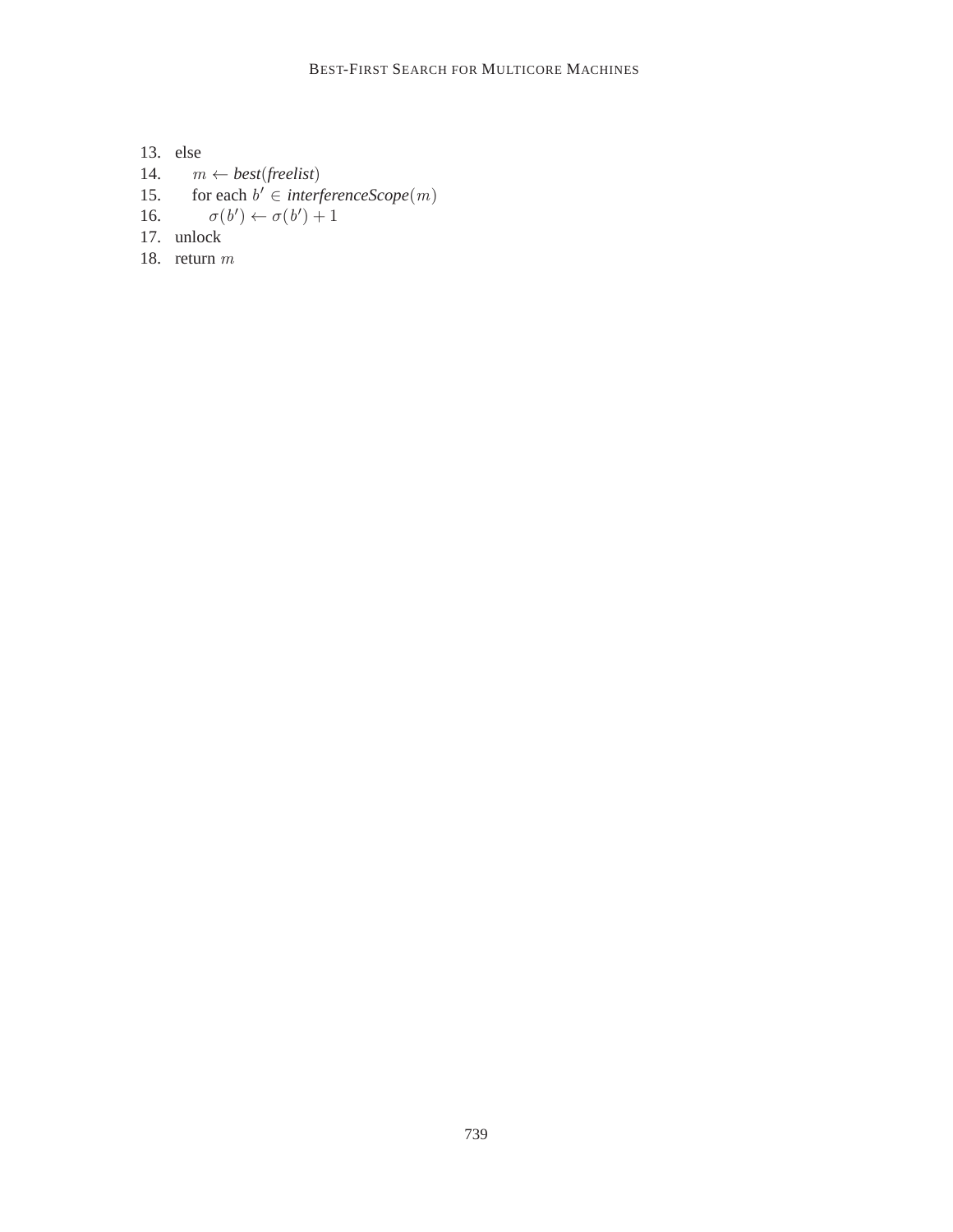# **Appendix B. TLA+ Model: Hot** N **blocks**

Here we present the model used to show that Safe PBNF is live-lock free. Refer to Section 3.2.3.

- MODULE HotNblocks -EXTENDS FiniteSets, Naturals CONSTANTS nnblocks, nprocs, search, nextblock, none VARIABLES state, acquired, isHot, Succs  $Vars \triangleq \langle state, acquired, isHot, Success \rangle$  $States \triangleq {\{search, nextblock\}}$  $Nblocks \triangleq 0$ ...  $nnblocks - 1$  $Process \triangleq 0$ ...  $nprocs - 1$ ASSUME nnblocks  $\geq$  nprocs  $\land$  nprocs  $> 0 \land$  nnblocks  $> 1 \land$  none  $\notin$  Nblocks  $\land$  Cardinality(States) = 2  $Preds(x) \triangleq \{y \in Nblocks : x \in Success[y]\}$  Set of predecessors to Nblock x  $IntScope(x) \triangleq Preds(x) \cup UNION\{Preds(y) : y \in Success[x]\}$  The interference scope of x  $IntBy(x) \triangleq \{y \in Nblocks : x \in IntScope(y)\}$  Set of Nblocks which x interferes.  $Busy(A) \triangleq A \cup$  UNION  $\{Succs[x] : x \in A\}$  Set of *Nblocks* which are busy given the set of acquired nblocks  $Overlap(x, A) \triangleq A \cap IntScope(x)$  Set of Busy Nblocks overlapping the successors of x  $Hot(A) \triangleq \{x \in Nblocks : isHot[x] \wedge Overlap(x, A) \neq \{\}\}$  Set of all hot nblocks given the set of acquired nblocks  $HotInterference(A) \triangleq$  UNION  $\{IntScope(x) : x \in Hot(A)\}$  Set of *Nblocks* in interference scopes of hot nblocks  $Free(A) \triangleq \{x \in Nblocks : Overlap(x, A) = \{\}\wedge x \notin HotInterference(A)\}$  Free Nblocks Acquired  $\triangleq$  {acquired[x] :  $x \in Procs$ } \{none} Set of Nblocks which are currently acquired  $OverlapAmt(x) \triangleq \text{Cardinality}(Overlap(x, \text{Acquired}))$  The number of nblocks overlapping x.  $doNextBlock(x) \triangleq \land UNCHANGED \langle Success \rangle$  $\land state[x] = nextblock \land acquired[x] = none \Rightarrow Free(Acquired) \neq {\{\}}$  $\wedge$  IF  $Free(Acquired \setminus \{acquired[x]\}) \neq {\}$  THEN  $\land \exists y \in Free(Acquired \setminus \{acquired[x]\}) : acquired' = [acquired] EXCEPT : [x] = y]$  $\wedge state' = [state \, EXCEPT \, ![x] = search]$  $\wedge$  isHot' =  $[y \in \text{Nblocks} \mapsto \text{IF } y \in \text{Free}(\text{Acquired} \setminus \{\text{acquired}[x]\})$ THEN FALSE ELSE  $isHot[y]$ ELSE  $\land \text{ acquired'} = [\text{ acquired EXCEPT} : [x] = \text{none}]$  $\wedge$  isHot' = [y ∈ Nblocks  $\mapsto$  IF y ∈ Free(Acquired') THEN FALSE ELSE  $isHot[y]$  $\land$  UNCHANGED  $\langle state \rangle$  $doSearch(x) \triangleq \land UNCHANGED \langle acquired, Success \rangle$  $\wedge state[x] = search \wedge state' = [state \text{ EXCEPT} \cdot [x] = nextblock]$  $\land \lor$  UNCHANGED  $\langle$ *isHot* $\rangle$  $\vee \exists y \in IntBy(\text{acquired}[x]): \wedge \neg \text{isHot}[y])$  $\wedge IntScope(y) \cap Hot(Acquired) = \{\}$  $\land y \notin HotInterference(Acquired)$  $\wedge$  isHot' = [isHot EXCEPT ![y] = TRUE] *Init*  $\stackrel{\Delta}{=} \wedge state = [x \in Procs \mapsto nextblock] \wedge acquired = [x \in Procs \mapsto none]$  $\wedge$  isHot =  $[x \in \text{Nblocks} \mapsto \text{FALSE}]$ This is a basic graph where each nblock is connected to its neighbors forming a loop.  $\land$   $Success = [x \in Nblocks \mapsto \text{IF } x = 0 \text{ THEN } \{nnblocks - 1, x + 1\}$ ELSE IF  $x = nnblocks - 1$  THEN  $\{0, x - 1\}$  ELSE  $\{x - 1, x + 1\}$  $Next \triangleq \exists x \in Procs : (doNextBlock(x) \vee doSearch(x))$ *Fairness*  $\triangleq$   $\forall x \in Procs : WF<sub>Vars</sub>(doNextBlock(x) ∨ doSearch(x))$ *Prog*  $\triangleq$  *Init* ∧ □[*Next*]<sub>*Vars*</sub> ∧ *Fairness*  $HotN blocks \triangleq \forall x \in Nblocks : isHot[x] \rightarrow \neg isHot[x]$  The property to prove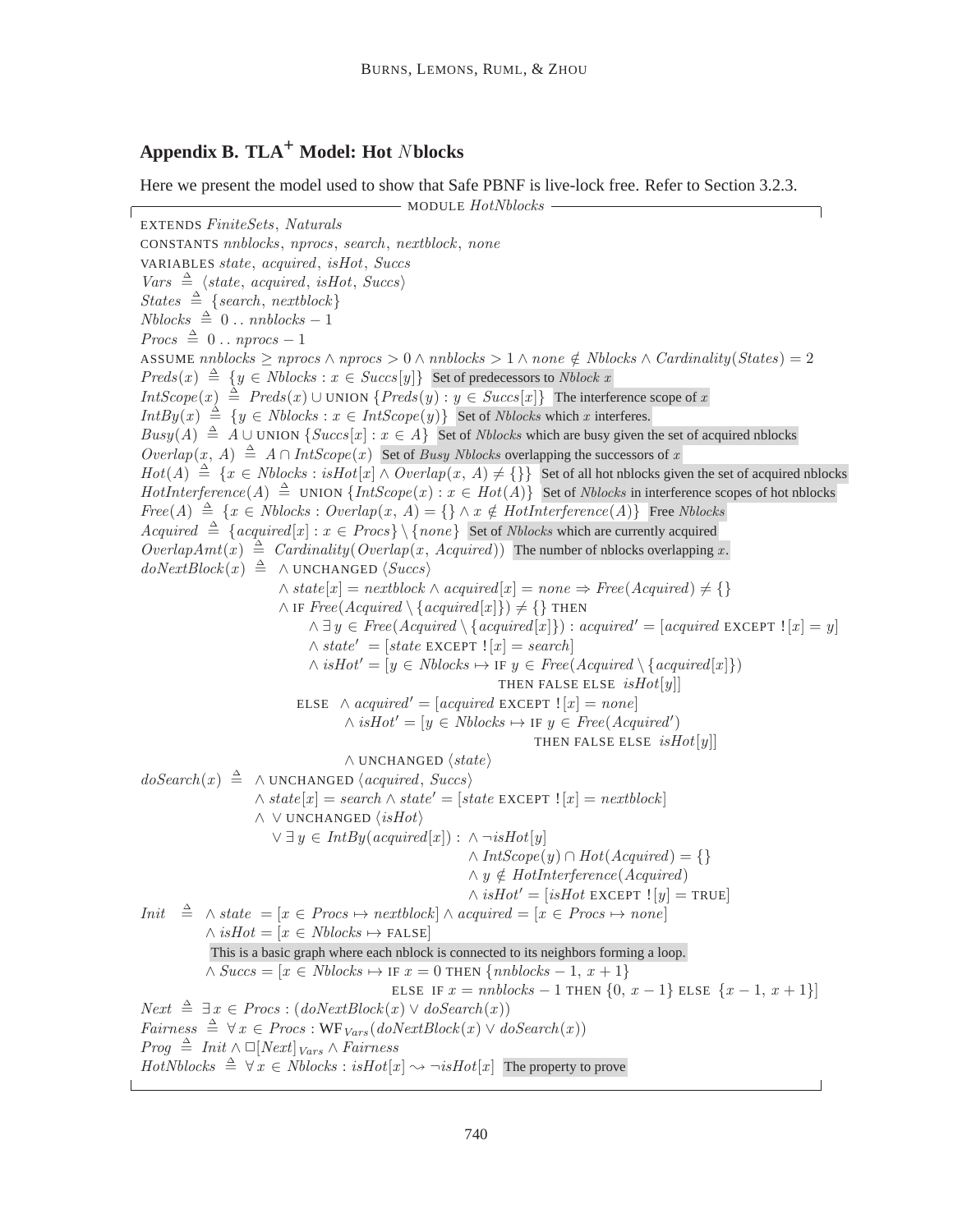# **References**

- Burns, E., Lemons, S., Ruml, W., & Zhou, R. (2009a). Suboptimal and anytime heuristic search on multi-core machines. In *Proceedings of the Seventeenth International Conference on Automated Planning and Scheduling (ICAPS-09)*.
- Burns, E., Lemons, S., Zhou, R., & Ruml, W. (2009b). Best-first heuristic search for multi-core machines. In *Proceedings of the 14th International Joint Conference on Artificial Intelligence (IJCAI-09)*.
- Cushing, W., Bentor, J., & Kambhampati, S. (2010). Cost based search considered harmful. In *The 2010 International Symposium on Combinatorial Search (SOCS-10)*.
- Dai, P., & Hansen, E. A. (2007). Prioritizing bellman backups without a priority queue. In *Proceedings of the Nineteenth International Conference on Automated Planning and Scheduling (ICAPS-09)*.
- Davis, H. W., Bramanti-Gregor, A., & Wang, J. (1988). The advantages of using depth and breadth components in heuristic search. In *Methodologies for Intelligent Systems 3*, pp. 19–28.
- Edelkamp, S., & Schrödl, S. (2000). Localizing A<sup>\*</sup>. In *Proceedings of the Seventeenth National Conference on Artificial Intelligence (AAAI-00)*, pp. 885–890. AAAI Press.
- Edelkamp, S., & Sulewski, D. (2010). GPU exploration of two-player games with perfect hash functions. In *The 2010 International Symposium on Combinatorial Search (SOCS-10)*.
- Evans, J. (2006). A scalable concurrent malloc(3) implementation for FreeBSD. In *Proceedings of BSDCan 2006*.
- Evett, M., Hendler, J., Mahanti, A., & Nau, D. (1995). PRA\* massively-parallel heuristic-search. *Journal of Parallel and Distributed Computing*, *25*(2), 133–143.
- Felner, A., Kraus, S., & Korf, R. (2003). KBFS: K-best-first search. *Annals of Mathematics and Artificial Intelligence*, *39*(1-2), 19–39.
- Ferguson, C., & Korf, R. E. (1988). Distributed tree search and its applications to alpha-beta pruning. In *Proceedings of the Seventh National Conference on Artificial Intelligence (AAAI-88)*.
- Hansen, E. A., & Zhou, R. (2007). Anytime heuristic search. *Journal of Artificial Intelligence Research*, *28*, 267–297.
- Harris, T. L. (2001). A pragmatic implementation of non-blocking linked-lists. In *Lecture Notes in Computer Science*, Vol. 2180/2001, pp. 300–314. Springer Berlin / Heidelberg.
- Hart, P. E., Nilsson, N. J., & Raphael, B. (1968). A formal basis for the heuristic determination of minimum cost paths. *IEEE Transactions of Systems Science and Cybernetics*, *SSC-4*(2), 100–107.
- Haslum, P., & Geffner, H. (2000). Admissible heuristics for optimal planning. In *Proceedings of the Fifth Internationas Conference on Artificial Intelligence Planning and Scheduling Systems (AIPS-00)*, pp. 140–149.
- Holzmann, G. J., & Bosnacki, D. (2007). The design of a multicore extension of the SPIN model checker. *IEEE Transactions on Software Engineering*, *33*(10), 659–674.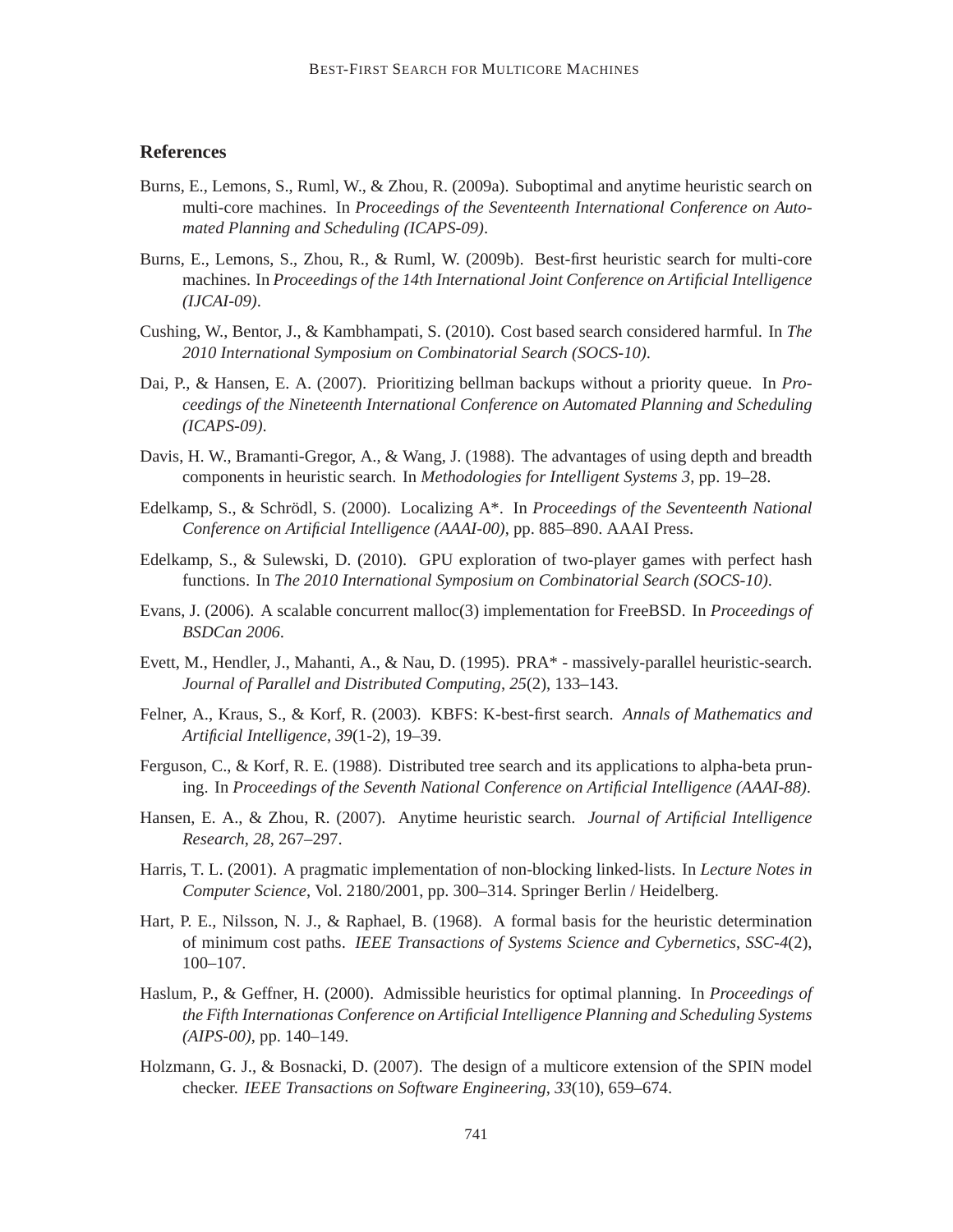- Jabbar, S., & Edelkamp, S. (2006). Parallel external directed model checking with linear I/O. In Emerson, E., & Namjoshi, K. (Eds.), *Verification, Model Checking, and Abstract Interpretation*, Vol. 3855 of *Lecture Notes in Computer Science*, pp. 237–251. Springer Berlin / Heidelberg.
- Kishimoto, A., Fukunaga, A., & Botea, A. (2009). Scalable, parallel best-first search for optimal sequential planning. In *Proceedings of the Nineteenth International Conference on Automated Planning and Scheduling (ICAPS-09)*.
- Korf, R. E. (1985). Iterative-deepening-A\*: An optimal admissible tree search. In *Proceedings of the International Joint Conference on Artificial Intelligence (IJCAI-85)*, pp. 1034–1036.
- Korf, R. E. (1993). Linear-space best-first search. *Artificial Intelligence*, *62*(1), 41–78.
- Korf, R. E. (2003). Delayed duplicate detection: extended abstract. In *Proceedings of the Eighteenth International Joint Conference on Articial Intelligence (IJCAI-03)*, pp. 1539–1541.
- Korf, R. E., & Schultze, P. (2005). Large-scale parallel breadth-first search. In *Proceedings of the Twentieth National Conference on Articial Intelligence (AAAI-05)*, pp. 1380–1385.
- Kumar, V., Ramesh, K., & Rao, V. N. (1988). Parallel best-first search of state-space graphs: A summary of results. In *Proceedings of the Seventh National Conference on Artificial Intelligence (AAAI-88)*, pp. 122–127.
- Lamport, L. (2002). *Specifying Systems: The TLA+ Language and Tools for Hardware and Software Engineers*. Addison-Wesley.
- Likhachev, M., Gordon, G., & Thrun, S. (2003). ARA\*: Anytime A\* with provable bounds on sub-optimality. In *Proceedings of the Seventeenth Annual Conference on Neural Information Porcessing Systems (NIPS-03)*.
- Likhachev, M., Gordon, G., & Thrun, S. (2003). ARA\*: Formal analysis. Tech. rep. CMU-CS-03- 148, Carnegie Mellon University School of Computer Science.
- Niewiadomski, R., Amaral, J., & Holte, R. (2006a). A parallel external-memory frontier breadthfirst traversal algorithm for clusters of workstations. In *Proceedings of the 2006 International Conference on Parallel Processing (ICPP-06)*, pp. 531–538.
- Niewiadomski, R., Amaral, J. N., & Holte, R. C. (2006b). Sequential and parallel algorithms for frontier A\* with delayed duplicate detection. In *Proceedings of the 21st national conference on Artificial intelligence (AAAI-06)*, pp. 1039–1044. AAAI Press.
- Nilsson, N. J. (1980). *Principles of Artificial Intelligence*. Tioga Publishing Co.
- Pohl, I. (1970). Heuristic search viewed as path finding in a graph. *Artificial Intelligence*, *1*, 193– 204.
- Powley, C., & Korf, R. E. (1991). Single-agent parallel window search. *IEEE Transactions Pattern Analysis Machine Intelligence*, *13*(5), 466–477.
- Richter, S., & Westphal, M. (2010). The LAMA planner: Guiding cost-based anytime planning with landmarks. *Journal of Artificial Intelligence Research*, *39*.
- Ruml, W., & Do, M. B. (2007). Best-first utility-guided search. In *Proceedings of IJCAI-07*, pp. 2378–2384.